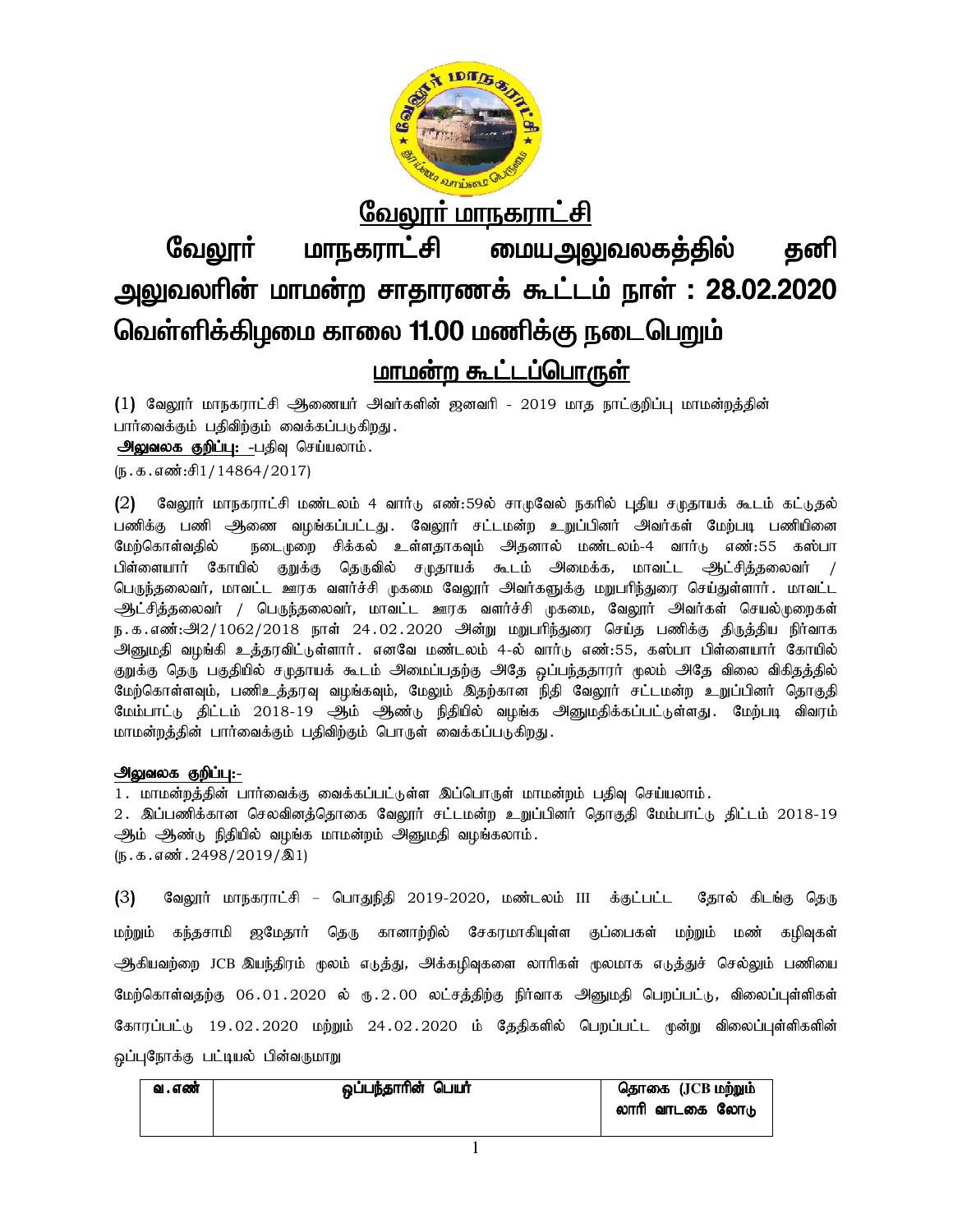|                |                                              | 1க்கு)                 |
|----------------|----------------------------------------------|------------------------|
|                |                                              |                        |
|                | T.V.R. எர்த் முவர்ஸ்,                        | $\text{I}$ . 7,100/-   |
|                | எண். 36, பஜனை கோவில் தெரு, துத்திப்பட்டு,    |                        |
|                | வேலூர்-632 011.                              |                        |
| $\mathfrak{D}$ | K. சுரேஷ் எர்த் முவர்ஸ்,                     | $\text{I}$ . 6,900/-   |
|                | எண். 23, பிள்ளையார் கோவில் தெரு, ரங்காபுரம், |                        |
|                | வேலூர்- 632 009.                             |                        |
| 3              | V.K. மகேஷ் கான்டராக்டர்,                     | $\mathbf{t}$ . 6,650/- |
|                | எண். 22, புது சங்கரன்பாளையம் ரோடு,           |                        |
|                | சங்கரன்பாளையம், வேலூர்- 632 001.             |                        |

V.K. மகேஷ் ஒப்பந்தாரர் வேலூர், ஒப்பந்ததாரர் குறைந்த தொகை விகிதத்தில் அளித்துள்ள விலைப்புள்ளியை ஏற்க மாமன்றத்தின் அனுமதிக்கு மாமன்றப் பொருள் பணிந்து சமர்ப்பிக்கப்படுகிறது. அலுவலக குறிப்பு:-

1. இப்பொருள் மாமன்றத்தில் பதிவு செய்யலாம்.

- 2. இப்பணிக்கான செலவினத் தொகையை பொது நிதி 2019-2020ல் செலவு செய்யலாம்.
- 3. bgwg;gl;l tpiyg;g[s;spfspy; Fiwe;j bjhiff;fhd tpiyg;g[s;sp mspj;Js;s V.K. kBf&; ஒப்பந்ததாரர் வேலூர், நிறுவனத்தின் விலைப்புள்ளியை ஏற்கலாம்.

# e.f.vz;. 014/2020/**H**1/**Z -3**

(4) மேலூர் மாநகராட்சி 3-வது மண்டல எல்லைக்குட்படட்ட குத்தகை இனங்களுக்கு 2020-2021 முதல் 2022-2023 (31.03.2023) வரையிலான முண்றாண்டு காலத்திற்க்கு 14.02.2020 அன்று பொது ஏலம் மற்றும் ஒப்பந்தப்புள்ளிகள் கோரப்பட்டது.

கீழ்கண்ட குத்தகை இனங்களுக்கு பொது ஏலம் மற்றும் ஓப்பந்தப்புள்ளிகள் கோரியவர்கள் விவரம் கீழ்கண்டவாறு சமர்ப்பித்து மாமன்றத்தின் பார்வைக்கும் முடிவுக்கும் வைக்கப்படுகிறது.

| வ . எண் | ig<br>ai<br>மண்ட                                                                                                                                                                         | குத்தகை இனங்கள்                        | ஏலம்/ ஒப்பந்தப்புள்ளி<br>கோரியவர்கள் விவரம்<br>திரு/திருமதி                       | கோரிய தொகை<br>விவரம்                 | சென்றாண்டு<br>குத்தகை<br>தொகை விவரம் |
|---------|------------------------------------------------------------------------------------------------------------------------------------------------------------------------------------------|----------------------------------------|-----------------------------------------------------------------------------------|--------------------------------------|--------------------------------------|
|         |                                                                                                                                                                                          |                                        | $1.T$ . மூர்த்தி<br>$42C$ , காந்தசாமி முதலியார்<br>தெரு, சலவன்பேட்டை,<br>வேலூர்-1 | ஆண்டுக்கு<br>$(B.2,00,701)$ -        |                                      |
| 1       | 2. நாகலட்சுமி<br>குட்டைமேடு மார்கெட்டில்<br>43A3, சுந்தரேஸ்வரர்<br>தினசரி காய்கறி<br>3<br>கோயில் மாணியம்<br>சந்தைகளில் சுங்கம் வசூல்<br>செய்யும் குத்தகை உரிமம்.<br>கோசப்பேட்டை, வேலூர். | ஆண்டுக்கு<br>$\mathbf{I}$ . 1,51,104/- | ஆண்டுக்கு<br>$\text{I}$ , 1,81,913/-                                              |                                      |                                      |
|         |                                                                                                                                                                                          |                                        | $3.M.S.$ கணேசன்<br>43, சுந்தரேஸ்வரர்<br>கோயில் மாணியம்<br>கோசப்பேட்டை, வேலூர்.    | ஆண்டுக்கு<br>$\mathbf{0.2,}35,000/-$ |                                      |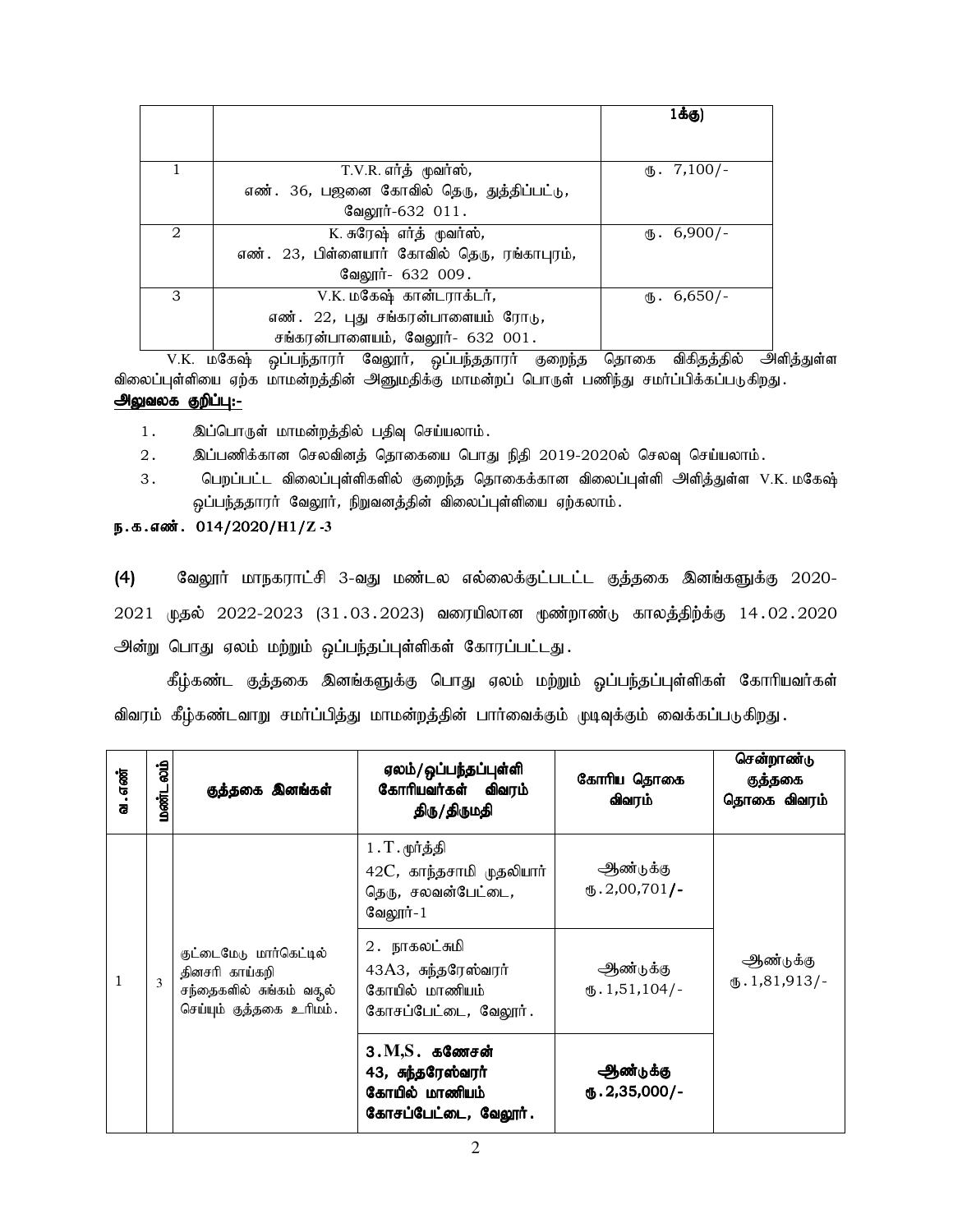| 2 | 3            | பலவன்சாத்து பாறைமேடு<br>பெரியார் பகுதியிலுள்ள<br>ஏரியில் மீன்பிடிக்கும் உரிமம்                                   | 1. ராஜசேகர் ராமலிங்கம்<br>66, ஒத்தவாடை தெரு<br>பலன்சாத்து குப்பம்<br>தொரப்பாடி.  | குத்தகை தொகை<br>ஏதும்<br>குறிப்பிடப்படவில்லை                      |
|---|--------------|------------------------------------------------------------------------------------------------------------------|----------------------------------------------------------------------------------|-------------------------------------------------------------------|
| 3 | $\mathbf{3}$ | பலவன்சாத்து<br>தென்னைமரம்- 181,<br>மாமரம் -15 மரங்களின்<br>மகசூல் உரிமம்                                         | 1 . ராஜசேகர் ராமலிங்கம்<br>66, ஒத்தவாடை தெரு<br>பலன்சாத்து குப்பம்<br>தொரப்பாடி. | குத்தகை தொகை<br>ஏதும்<br>குறிப்பிடப்படவில்லை                      |
| 4 |              | ஏ.டி காலனி திருக்குறள்<br>குட்டைமேடு மார்க்கெட்டில்<br>உள்ள கட்டண கழிப்பிடம்<br>சுங்கம் வதூல் செய்யும்<br>anna e | ஏலம் மற்றும் ஒப்பந்தப்புள்ளி கோரி                                                | மனுக்கள் எதும்<br>வரப்பெறவில்லை                                   |
| 5 | 3            | குட்டைமேடு மார்க்கெட்டில்<br>உள்ள கட்டண கழிப்பிடம்<br>சுங்கம் வதூல் செய்யும்<br>diaift e                         |                                                                                  | ஏலம் மற்றும் ஒப்பந்தப்புள்ளி கோரி மனுக்கள் எதும்<br>வரப்பெறவில்லை |

### அலுவலககுறிப்பு:-

- 1. குத்தகை இனம் வரிசை எண். 1-க்கு வரப்பெற்ற முன்று ஒப்பந்தப்புள்ளிகளில் அதிக தொகைக்கு கோரிய திரு. M.S. கணேசன் அவர்களின் ஒப்பந்தப்புள்ளியை ஏற்று குத்தகை உரிமம் வழங்க மாமன்றம் அனுமதிக்கலாம்.
- 2. குத்தகை இனம் வரிசை எண்.2 மற்றும் 3 க்கு ஒப்பந்தப்புள்ளிதாரர் குத்தகை தொகை ஏதும் குறிப்பிடாத காரணத்தினால் இக்குத்தகை இனங்களுக்கு மறுஏலம் மற்றும் மறு ஒப்பந்தப்புள்ளி கோர மாமன்றம் அனுமதிக்கலாம்.
- 3. குத்தகை இனம் வரிசை எண்.4 மற்றும் 5 ஒப்பந்தப்புள்ளி கோரியோ, ஏலத்தில் எடுக்கவோ எவரும் முன்வராத காரணத்தினால் இக்குத்தகை இனத்திற்கும் மறுஏலம் மற்றும் மறு ஒப்பந்தப்புள்ளி கோர மாமன்றம் அனுமதிக்கலாம்.

ந. க. எண்*/* 277/2020/A1/Z3

 $(5)$ வேலூர் மாநகராட்சி மைய அலுவலக பயன்பாட்டிற்காக இரண்டு எண்ணிக்கை மின் தூக்கிகள் (Lift) பயன்பாட்டில் உள்ளது. மேற்கண்ட இரண்டு மின் தூக்கிகளும்

M/s. Jpjnson Lift Private Ltd., Vellore நிறுவனம் பராமரிப்பு பணி மேற்கொண்டு வருகின்றது. தற்போது இரண்டு மின் தூக்கிகளிலும் உதிரி பாகங்கள் மாற்ற வேண்டியுள்ளது. இதற்காக Lift No: L-07728 & 7729 ஆகிய இரண்டு மின் தூக்கிகளும் பழுதுநீக்கம் செய்ய M/s. Jpjnson Lift Private Ltd., Vellore நிறுவனம் கீழ்கண்டவாறு விலைப்புள்ளி வழங்கியுள்ளனர்.

| 1. Lift No: | - 07728 | - | Rs. 79970.00 |
|-------------|---------|---|--------------|
| 2.Lift No:  | - 07729 | - | Rs. 65550.00 |

பொதுமக்களின் வசதிக்காகவும், Lift சீரான இயக்கத்திற்கும் வேண்டி மேற்படி

தொகை ரு. 145520/- M/s. Jpjnson Lift Private Ltd., Vellore எனும் நிறுவனம் பணி செய்யவும் மற்றும் மேற்கண்ட் தொகை வழங்கவும் நிர்வாக அனுமதி வேண்டி மாமன்றத்தில் பொருள் வைக்கப்படுகிறது.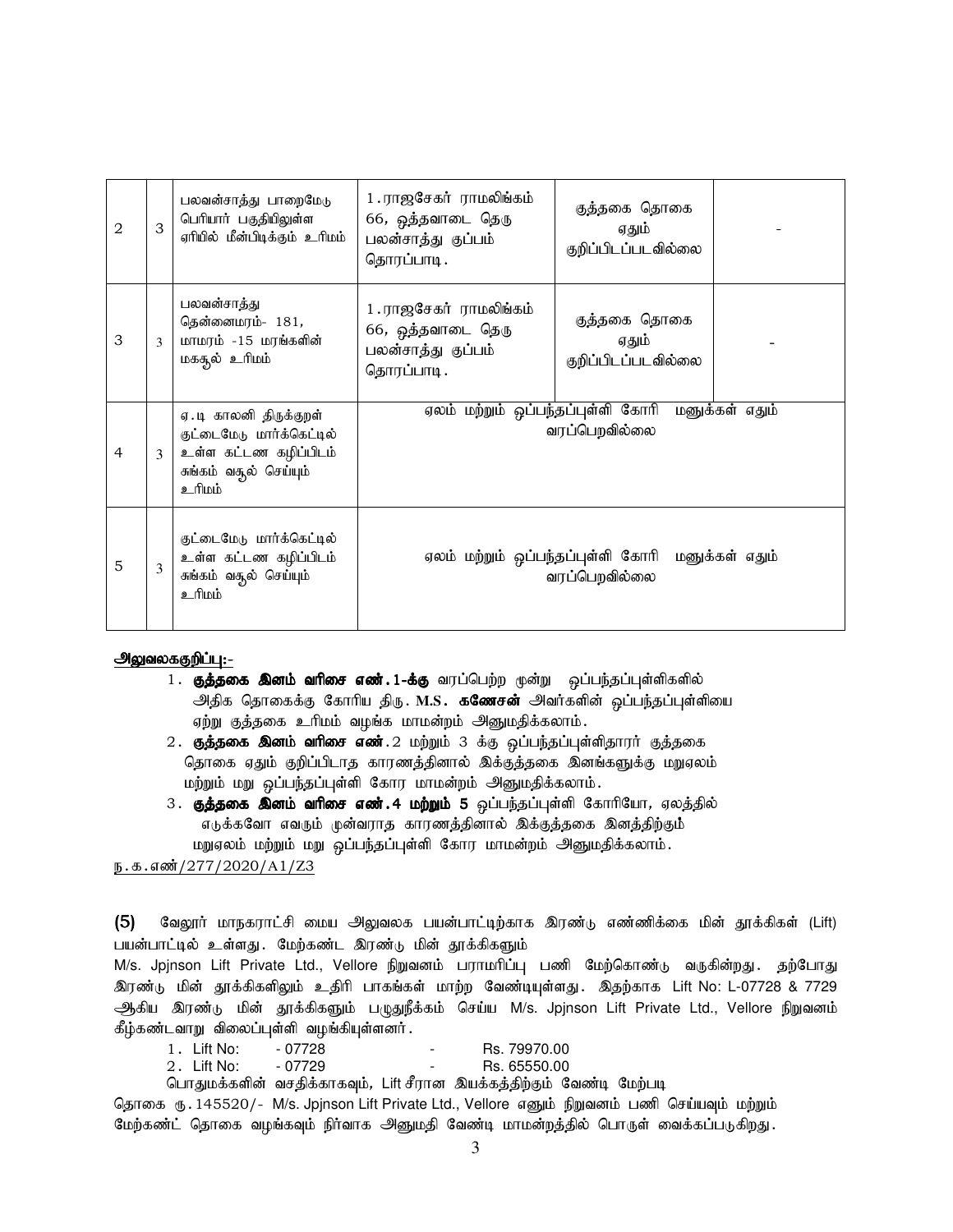(6) வேலூர் மாநகராட்சி பொதுநிதி 2019-20ன் கீழ் வேலூர் மாநகராட்சிக்கு சொந்தமான TATA ACE எண்.TN 23 CC 2147 க்கு F.C. REPAIR பணி, பொது நிதியின் கீழ் மேற்கொள்ள தயாரிக்கப்பட்ட மதிப்பீட்டுத் தொகை ரு.24,500/-க்கு நாள்.13.11.2019-ல் நிர்வாக அனுமதி வழங்கப்பட்டு, 17.12.2019 அன்று பெறப்பட்ட முன்று விலைப்புள்ளிகளின் ஒப்புநோக்கு பட்டியல் பின்வருமாறு

| ഖ.<br>எண் | ஒப்பந்தாரரின் பெயர்                              | தொகை               | சதவிகிதம்                                    |
|-----------|--------------------------------------------------|--------------------|----------------------------------------------|
|           |                                                  |                    | 4                                            |
|           | M/s RAVI METAL WORKS<br>நிறுவனம், வேலூர்.        | $\Phi$ .24500/-    | மதிப்பீட்டுத் தொகை விகிதம் (0.00)<br>(L1)    |
| 2.        | M/s.MURUGAMMALAUTO<br>CARRIAGE நிறுவனம், வேலூர். | $\omega$ . 25480/- | மதிப்பீட்டுத் தொகை விகிதம்<br>+4%அதிகம் (L2) |

M/s.RAVI METAL WORKS, நிறுவனம், வேலூாா் (L1) ஒப்பந்ததாரா் மதிப்பீட்டு தொகை விகிதத்தில் அளித்துள்ள ஒப்பந்தப்புள்ளியை ஏற்க மாமன்றத்தின் அனுமதிக்கு மாமன்றப் பொருள் வைக்கப்படுகிறது.

### அலுவலக குறிப்பு :

- 1. மாமன்றத்தின் பார்வைக்கு வைக்கப்பட்டுள்ள இப்பொருள் மாமன்றத்தில் பதிவு செய்யலாம்.
- $2.$  இப்பணிக்கான செலவினத் தொகையை பொது நிதி  $2019$ - $20$ ன் கீழ் செலவு செய்யலாம்.
- 3. பெறப்பட்ட விலைப்புள்ளிகளில் குறைந்த தொகைக்கான விலைப்புள்ளி அளித்துள்ள M/s RAVI METAL WORKS, வேலூர் நிறுவனத்தின் விலைப்புள்ளியை ஏற்கலாம்.

### (ந.க.எண்1060/2019 /E1)

(7) nk;kheuhl;rp g[jpa BgUe;J epiyak; rPh;kpF jpl;lj;jpd; fPH; (Smart City) etPd உள்கட்டமைப்புகளுடன் கூடிய நவீன பேருந்து நிலையமாக அமைக்க பணிகள் துவங்கப்பட்டதனை அடுத்து மாநகாாட்சியால் குக்ககைக்கு விடப்பட்ட உரிமகாார்கள் கடைகளை 31.01.2020 உடன் காலி செய்கு ஒப்படைக்க அனுப்பப்பட்ட அறிவிப்பின்படி தகவல் தெரிவிக்கப்பட்டு கடைகள் மாநகராட்சியால் பொறுப்பு எ<u>டுத்து</u>க்கொள்ளப்பட்டுள்ளது .

இதன் தொடர்ச்சியாக 14 கடைகள் கீழ்கண்ட விவரப்படியான குத்தகைதாரர்களும் மாநகராட்சி <u>உத்</u>திரவிற்கு கட்டுப்பட்டு கடை வாடகையினை நிலுவையின்றி செலுத்திவிட்டதாகவும், தாங்கள் கடை <u>ஒ</u>ப்படைக்கப்பட்டதினால் தங்களின் வாழ்வாதாரம் தற்காலிகாக மிகவும் பாதிக்கப்பட்டுள்ளதாகவும், புதியதாக கட்டப்படும் புதிய பேருந்து நிலையத்தில் முந்தைய கடை குத்தகைதாரர்கள் என்ற அடிப்படையில் கடை ஒதுக்கீடு செய்யவும் அவ்வாறு கட்டிமுடிக்கப்பட்டு ஒப்படைக்கும் வரை தங்களுக்கு பிழைப்பு நடத்திட ஏதுவாக தற்காலிகமாக இடம் ஒதுக்கீடு செய்துகொடுக்க அனுமதி வழங்கக்கோரி விண்ணப்பிததுள்ளனர்.

இதே கோரிக்கையினை வலியுறுத்தி கீழ்கண்ட பட்டியலில் கண்டுள்ள 1 முதல் 10 வரையிலான கடை குத்தகைதாரர்கள் அவர்களின் பெயர்களுக்கு எதிராக தெரிவிக்கப்பட்ட விவரப்படி சென்னை உயர்நீதிமன்றத்தில் மாநகராட்சிக்கு எதிராக வழக்கு தொடரப்பட்டு நிலுவையில் உள்ளது தவிர வரிசை எண்  $11,12,13,14$ ல் கண்டுள்ளவர்கள் வழக்கு ஏதும் இது நாள்வரை தொடரவில்லை எனினும்  $31.01.2020$  வரை நிலுவையின்றி வாடகையினை செலுத்தியுள்ளனர்.

| வ . எண் | WP.No.    | கடை எண் | கடை குத்தகைதாரர்கள் பெயர் |
|---------|-----------|---------|---------------------------|
|         | 1043/2020 | 06      | K.பன்னீர்செல்வம்          |
|         | 1047/2020 | 07      | C.தியாகராஜன்              |
| 3       | 1035/2020 | 10      | S. அருண்பாபு              |
|         | 1060/2020 | 13      | O.P.A. அகமதுஇப்ராஹீம்     |
| 5       | 1030/2020 | 15      | N.சதிஸ்குமார்             |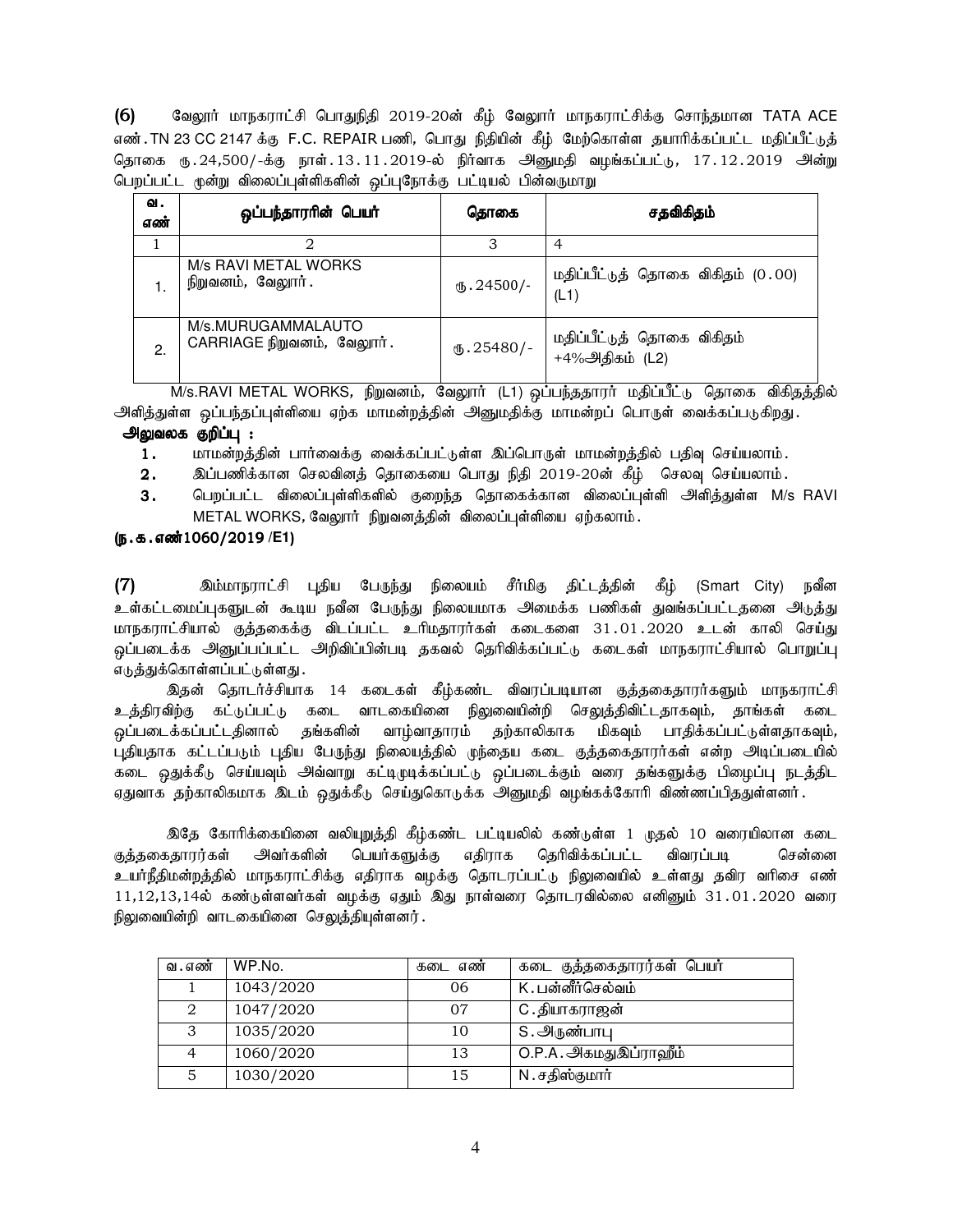| 6  | 1039/2020         | 18 | K.குட்டி (எ) முருகேசன் |
|----|-------------------|----|------------------------|
| 7  | 1069/2020         | 19 | O.P.A. அகமதுஇப்ராஹீம்  |
| 8  | 1073/2020         | 20 | O.P.A. அகமதுஇப்ராஹீம்  |
| 9  | 1057/2020         | 21 | O.P.A. அகமதுஇப்ராஹீம்  |
| 10 | 1066/2020         | 23 | G.உசேனி                |
| 11 | வழக்கு தொடரவில்லை | 09 | M.சரவணன்               |
| 12 | வழக்கு தொடரவில்லை | 12 | R.K.சௌந்தர்            |
| 13 | வழக்கு தொடரவில்லை | 24 | A.V.விநாயகமூர்த்தி     |
| 14 | வழக்கு தொடரவில்லை | 08 | S.K.மோகன்              |

இதே போன்று தூத்துக்குடி மாநராட்சியில் ஏற்கனவே உள்ள உரிமதாரர்களை புதிய பே<u>ருந்து</u> நிலையம் அமைக்க நடவடிக்கை மேற்கொள்ளப்பட சமயம் தற்காலிக உரிமதாரர்கள் பிழைப்பு நடத்திட ஏதுவாக மாற்று இடம் கோரி பெறப்பட்ட கோரிக்கையினை அம்மாநகராட்சி நிர்வாகம் பரிசீலினை செய்து தற்காலிகமாக அமைக்கப்பட்டுள்ள பேருந்து நிலையத்திற்கு அருகாமையில் 10x10 அளவு இடம் ஒவ்வொரு குத்தகைதாரருக்கும் இடம் ஒதுக்கீடு செய்து அவ்வாறு ஒதுக்கீடு செய்யப்பட்ட இடத்தில் அவர்களது சொந்த செலவில் நிரந்தரக் கட்டுமானம் கவிர்க்கு கற்காலிக கட்டமைப்புகளை எற்படுக்கி கொள்ள .<br>அனுமதித்துள்ளது . இது தொடர்பாக மேற்கண்ட கடை உரிமைதாரர்கள் தங்களுக்கு புதிய பேருந்து நிலையத்தில் கடைகள் ஒதுக்கீடு செய்யப்படும் வரை தங்களுக்கு வாழ்வாதாரம் வழங்கும் வகையில் தற்காலிகமாக கடைகள் ஏற்படுத்திக்கொள்ள இடம் ஒதுக்கீடு செய்து கொடுக்க <del>அ</del>வண செய்யுமாறு தொடர்ந்து கோரிக்கை விடுத்து வருகின்றனர்.

இது தொடர்பாக ஏற்கனவே பிறப்பிக்கப்பட்ட தீர்ப்புரை கடை உரிமதாரர்களின் கோரிக்கை ஆகியவைகள் அடிப்டையில் ஆணையர் அவர்களுடன் விரிவாக ஆலோசிக்கப்பட்டது. அதன்படி மனுதாரர்களின் கோரிக்கையினை பரிசீலனை செய்யும் பொருட்டு தற்காலிகமாக அமையவுள்ள புதிய பேருந்து நிலையத்தின் அருகாமையில் அமையப்பெற்றுள்ள மாநகராட்சி சொந்தமான நுழைவு வாயிலின் மேற்கு புரம் உள்ள சுற்றுசுவருக்கு அருகில் உள்ள இடத்தில் மேற்படி 14 உரிமதாரர்களுக்கும் 10x10 என்ற அளவு கொண்ட 100 சதுர இடத்தினை நிரந்தர கட்டுமானம் தவிர்த்து தற்காலிக கட்டமைப்புகளை ஏற்படுத்திகொள்ள அனுமதிக்க ஏதுவாக மாமன்றத்தின் பார்வைக்கும் முடிவிற்கும் வைக்கப்படுகிறது.

# <u>அலுவலகக் குறிப்பு:-</u>

- 1. பொருளில் தெரிவிக்கப்பட்டுள்ள அட்டவணையில் இடம் பெற்றுள்ள 1 முதல் 14 வரையிலான அசல் குத்தகைதாரர்கள் மாநகராட்சிக்கு செலுத்த வேண்டிய கடை வாடகைத் தொயினை 31.1.2020 முடிய நிலுவை இன்றி செலுத்தியுள்ளதால், இக்குத்ததைதாரர்களுக்கு பொருளில் குறிப்பிட்டுள்ள மாநகராட்சிக்கு சொந்தமான இடத்தில் 10X10=100 சதுர அடி காலி இடத்தினை ஒதுக்கீடு செய்து கொடுக்க ஒப்புதல் வழங்கலாம்.
- 2. குலுக்கல் முறையில் இடம் ஒதுக்கீடு செய்ய ஒப்புதல் வழங்கலாம்.
- 3. ஒதுக்கீடு செய்யப்படும் 10X10 அளவு இடத்திற்கு தற்போதயை சந்தை நிலவரப்படி (Market Value) தரைக்கடை வாடகை நிர்ணயம் செய்து கொடுக்கவும் தரைக்கடை வாடகையினை மாதந்தோறும் 5ம் தேதிக்குள் மாநகராட்சிக்கு செலுத்துதல் வேண்டும்.
- 4. நற்காலிக இடத்தில் கொட்டகை அமைத்தல், மீன் இணைப்பு பெறுதல் ஆகியவைகளை அவர் அவர்களின் சொந்த செலவில் மேற்கொள்ளுதல் வேண்டும். எக்காரணம் கொண்டும் நிரந்தர கட்டுமானம் ஏற்படுத்துதல் கூடாது.
- 5. மாநகராட்சிக்கு இடம் தேவை எனில் எவ்வித மறுப்பும் இன்றி உடன் ஒப்படைத்தல் வேண்டும் என்ற நிபந்தனைகளுக்கு உட்பட்டு பொருளில் கண்டுள்ள இடத்தினை ஒதுக்கீடு செய்திட மாமன்றம் ஒப்புதல் அளிக்கலாம்.

ந.க.எண்:அ $1/311/2020/\mu$ .4

(8) மேலூர் மாநகராட்சிக்கு சொந்தமான வாகனம் எண் TN 23 BB 4893 க்கு Regular Oil Servicing பணிக்கு பொது நிதியின் கீழ் மேற்கொள்ள தயாரிக்கப்பட்ட மதிப்பீட்டுத் தொகை ரு. 46,000/-க்கு 02 . 12 . 2019 அன்று நிர்வாக முன் அனுமதி வழங்கப்பட்டுள்ளது . இந்த வாகனம் MAHINDRA நிறுவன தயாரிப்பு என்பதால் நேரடியாக M/s.JAIN CARS நிறுவனத்தில் Regular Oil Servicing நடவடிக்கை மேற்கொள்ள மாமன்றத்தின் அனுமதிக்கு மாமன்றப் பொருள் வைக்கப்படுகிறது.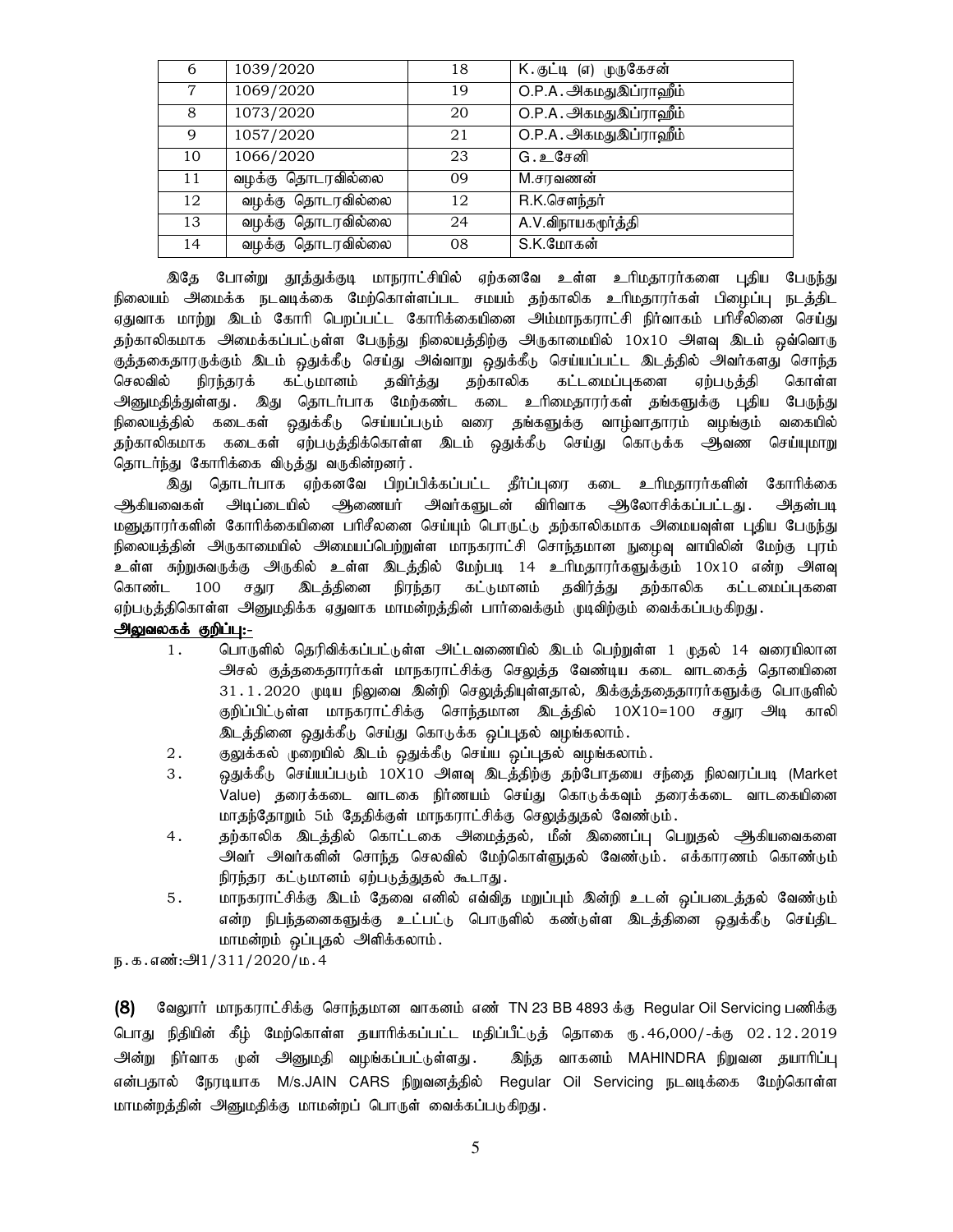#### <u>அலுவலக குறிப்பு :</u>

- 1. இப்பொருள் மாமன்றத்தில் பதிவு செய்யலாம்.
- $2.$  இப்பணிக்கான செலவினத் தொகையை பொதுநிதி 2019-20ன் கீழ் செலவு செய்யலாம்.
- 3. MAHINDRA வாகனம் என்பதால் இதே நிறுவனத்தில் பணி நடவடிக்கை பேற்கொள்ள அனுமதிக்கலாம்.

### (ந.க.எண். 7616 /2019/E1)

 $(9)$  20 இம்மாநகராட்சி 4வது மண்டல அலுவலக பராமரிப்பில் உள்ள Mobile Toilet (நடமாடும் கழிவரை) அரசு நிகழ்ச்சிகள் மற்றும் தனியார் நிகழ்வுகள் ஆகியவற்றிற்கு கடிதம் பெற்று, வாடகைக்கு

அளிக்கப்படுகிறது. இந்த வாகன வாடகை தற்போது நாள் ஒன்றுக்கு ரு.1000/- என வசூலிக்கப்படுகிறது. Diesel விலை மற்றும் பராமரிப்புத் தொகை அதிகமாகி வருவதால், இனி வரும் காலங்களில் கீழ்கண்ட அடிப்படையில் கட்டணம் வசூலிக்கலாம்.

| மாநகராட்சி எல்லைக்குள்       | அரசு நிகழ்வுகள்    | $M_{\rm b}$ . 1500.00 |
|------------------------------|--------------------|-----------------------|
| மாநகராட்சி எல்லைக்கு அப்பால் | அரசு நிகழ்வுகள்    | (B.2000.00)           |
| மாநகராட்சி எல்லைக்குள்       | தனியார் நிகழ்வுகள் | $M_{\rm b}$ . 2500.00 |
| மாநகராட்சி எல்லைக்கு அப்பால் | தனியார் நிகழ்வுகள் | $\times$ 3000.00      |

மேற்கண்டவாறு வாடகை கட்டணம் நிர்ணயம் செய்து வகூலிக்க மாமன்ற அனுமதி வேண்டி மாமன்ற பொருள் வைக்கப்படுகிறது.

# அலுவலக குறிப்பு.

- 1. khr மன்றத்தின் பார்வைக்கு வைக்கப்பட்டுள்ள இப்பொருள் மாமன்றத்தில் பதிவு செய்யலாம்.
- $2.$  அனுமதி வழங்கலாம்.

#### (ந.க.எண்.12052/2019/E1)

 $(10)$  தேலூர் மாநகராட்சி 1.வார்டு எண்:16,25 முதல் 30 வரை உள்ள மினிபவர்பம்பு மற்றும் பவர்பம்பு மற்றும் பவர்பம்பு பராமரிப்பு பணி 2. வார்டு எண்:17 முதல் 24வரை உள்ள மினிபவர்பம்பு மற்றும் பவர்பம்பு பராமாரிப்பு பணி, 3.வார்டு எண் 17 முதல் 24 வரையுள்ள குடிநீர் பகிர்மான குமாய் மற்றும் பம்பிங் மெயின் பராமரிப்பு பணிகள், 4.வார்டு எண்:16,25 முதல் 30 வரையுள்ள குடிநீர்பகிாமான குழாய் மற்றும் பம்பிங் மெயின் பராமரிப்பு பணிகள் ஆகிய 4 பணிகள் பொதுநிதியில் ஒப்பந்தப்புள்ளி கோரப்பட்டது. மாநகராட்சி பொதுநிதி நிலைமை கருதில் கொண்டு மேற்படி பணிகள் பொதுநிதியில் இருந்து வறட்சி நிவாரணநிதியின் (SDRF) திட்டத்தில் சேர்த்து பணி மேற்கொள்ளப்பட்டு முடிக்கப்பட்டது. எனவே இப்பணிகளுக்கான செலவினத்தொகையை வறட்சி நிவாரணநிதியில் வழங்குமாறு கேட்டுக்கொள்ளப்படுகிறது. மேற்படி மாமன்றத்தின் பார்வைக்கும் பதிவிற்கும் பொருள் வைக்கப்படுகிறது.

#### அலுவலக குறிப்பு:

1 . மாமன்றத்தின் பார்வைக்கு வைக்கப்பட்டுள்ள இப்பொருள் மாமன்றம் பதிவு செய்யலாம் .

2. இப்பணிக்கான செலவினத்தொகை வறட்சி நிவராண நிதியில் வழங்க மாமன்றம் அனுமதி வழங்கலாம்

 $(5.5.5 \cdot \text{m} \cdot \text{m} \cdot 351/2019/\text{m}1)$ 

 $(11)$  மேலூர் மாநகராட்சி குடிநீர் நிதி 2019-20 நகராட்சி சட்டம் 15-ன் கீழ் Supply and Fixing Openwell Motor, Cable, Starter, Wire, other Electrical Items and Pipe Line Work at Sarkarthoppu Openwell Ward No:13&14, Zone - I in Vellore Corportion பணிக்கு தயாரிக்கப்பட்ட மதிப்பீட்டுத் தொகை ரு. 3,00,000/-க்கு அணையர் அவர்களின் நிர்வாக அனுமதி நாள்.03.10.2019-ல் நிர்வாக அனுமதி வழங்கப்பட்டுள்ளது. இப்பணிக்கு 21.11.2019 அன்று பெறப்பட்ட முன்று விலைப்புள்ளிகளின் ஒப்புநோக்கு பட்டியல் விவரம் பின்வருமாறு .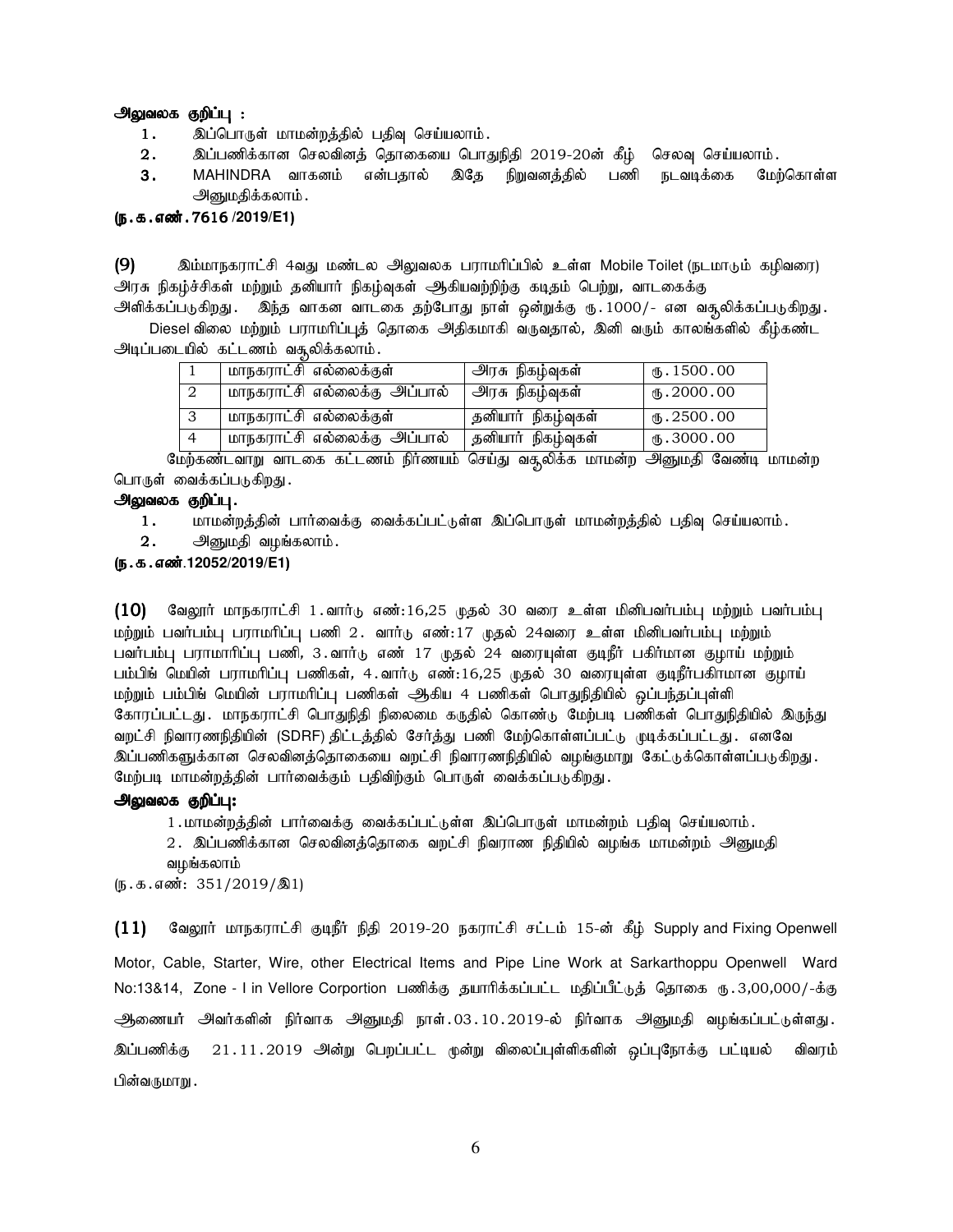| வ . எண்          | ஒப்பந்ததாரரின் பெயர்                                                          | விலைப்புள்ளி தொகை    |
|------------------|-------------------------------------------------------------------------------|----------------------|
| 1                | M/S.Kamesh Bore Service<br>Rewinding & Engineering<br>Works, Katpadi, Vellore | $(B.264925)$ -       |
| $\boldsymbol{2}$ | திரு. V.Sundhakar,                                                            | $(B.267342)$ -       |
|                  | Vellore                                                                       |                      |
| 3                | M/S. Ameer Hamza<br>Traders, Vellore, Vellore                                 | $\text{I}5.271280/-$ |

மேற்படி பணிக்கு பெறப்பட்ட முன்று விலைப்புள்ளிகளில் குறைவானதாக M/S.Kamesh Bore Service Rewinding & Engineering Works, Katpadi,Vellore ஒப்பந்ததாரர் மதிப்பீட்டுத் தொகைவிட குறைவான விலையில் அளித்துள்ள விலைப்புள்ளியை ஏற்கலாம், மேலும் M/S.Kamesh Bore Service Rewinding & Engineering Works, Katpadi,Vellore ஒப்பந்ததாரருக்கு 22.11.2019 அன்று பணிஆணை வழங்கப்பட்டதற்கும் மாமன்றத்தின் அனுமதிக்கு கோரப்படுகிறது. அலுவலக குறிப்பு:-

- 1. khr மன்றத்தின் பார்வைக்கு வைக்கப்பட்டுள்ள இப்பொருள் மாமன்றத்தில் பதிவு செய்யலாம்.
- 2. ng;gzpf;fhd brytpdj; bjhifia FoePh; epjp 2019-20 efuhl;rp rl;lk; 15-d; fPH; செலவு செய்யலாம்.
- 3 . பெறப்பட்ட விலைப்புள்ளிகளில் குறைவான மதிப்பீட்டுத் தொகை விலையில் விலைப்புள்ளி mspj;Js;s M/S.Kamesh Bore Service Rewinding & Engineering Works, Katpadi,Vellore ஒப்பந்ததாரர் விலைப்புள்ளியை ஏற்கலாம், ஆணையர் அவர்களின் முன்அனுமதி பெற்று பணி ஆணை வழங்கியதையும் மாமன்றம் அனுமதி வழங்கலாம்.

 $(\mathfrak{g.}\mathfrak{g.}\mathfrak{g.}\mathfrak{g.}\mathfrak{g.}\mathfrak{g.}2144/2019/\mathsf{E1}/\mathfrak{w-1})$ 

 $(12)$  Bு கேலூர் மாநகராட்சிக்கு உட்பட்ட 4-வது மண்டல அலுவலகத்தில் குத்தகை இனங்கள் யாவும் ஏலம்/ ஒப்பந்தப்புள்ளிகள் அடிப்படையில் மாமன்ற ஒப்புதலுடன் ஒப்படைப்பு செய்யப்படும் நடைமுறை முறையாக பின்பற்றப்பட்டு வருகிறது. தொடர்ந்து ஏலம்/ ஒப்பந்தப்புள்ளிகள் முலம் குத்தகைக்கு ஒப்படைக்க இயலாத இனங்கள் துறை வாரியான வசூல் பணி மேற்கொள்ளப்பட்டு வருகிறது.

இதனடிப்படையில் கீழ்கண்ட பட்டியலில் கண்டுள்ள விவரப்படியான குத்தகை இனங்களை பொறுத்தமட்டில் கணினியில் உள்ள கேட்பு அடிப்படையில் குத்தகை இன உரிமைதாரர்களால் குத்தகை இனங்களுக்கு எதிரே தெரிவிக்கப்பட்ட விவரப்படியான நாட்களில் உரிய பற்றுச்சீட்டுகள் வாயிலாக குத்தகை உரிமைதாராகள் மாநகராட்சிக்கு செலுத்தப்பட்ட போதிலும் கணினியில் செலுத்தப்பட்ட தொகைகள் வரவு ஏற்கப்படாமல் தொடர்ந்து கேட்புகள் நிலுவையாக காண்பிக்கப்பட்டு வருகிறது. ஒருசில குத்தகை இனங்கள் பொறுத்தமட்டில் ஓராண்டிற்கான கேட்பு எழுப்பப்படுவதற்கு பதிலாக ஆண்டு கேட்பு மாத கேட்பாக தவறாக எழுப்பப்பட்டு கணினியில் பெருந்தொகை நிலுவையாக காணப்படுகிறது.

இது தொடர்பான சம்பந்தப்பட்ட 28 குத்தகை இனங்கள் கணினியில் கேட்பின்படி ரு. 5,93,06,708/-என கேட்பு எழுப்பப்பட்டுள்ளது. இக்குத்தகை இனங்களுக்கான தவறாக கேட்பு எழுப்பப்பட்டுள்ளது. மேற்படி 28 குத்தகை இனங்களுக்கான அசல் கேட்பு ரு. 2,80,78,233/- மட்டுமே ஆகும்.

எனவே கீழ்க்கண்ட பட்டியலில் உள்ள விவரப்படி சம்பந்தப்பட்ட 28 இனங்களுக்கு மிகையாக எழுப்பட்டுள்ள கேட்புகளை கணினியில் சரி செய்து கொள்ளவும், தவிர குத்தகை இனங்களுக்கு உரிமைதாரர்களால் மாநகராட்சியில் செலுத்தப்பட்ட குத்தகை உரிம தொகை கணினியில் வரவில் எடுத்துக்

7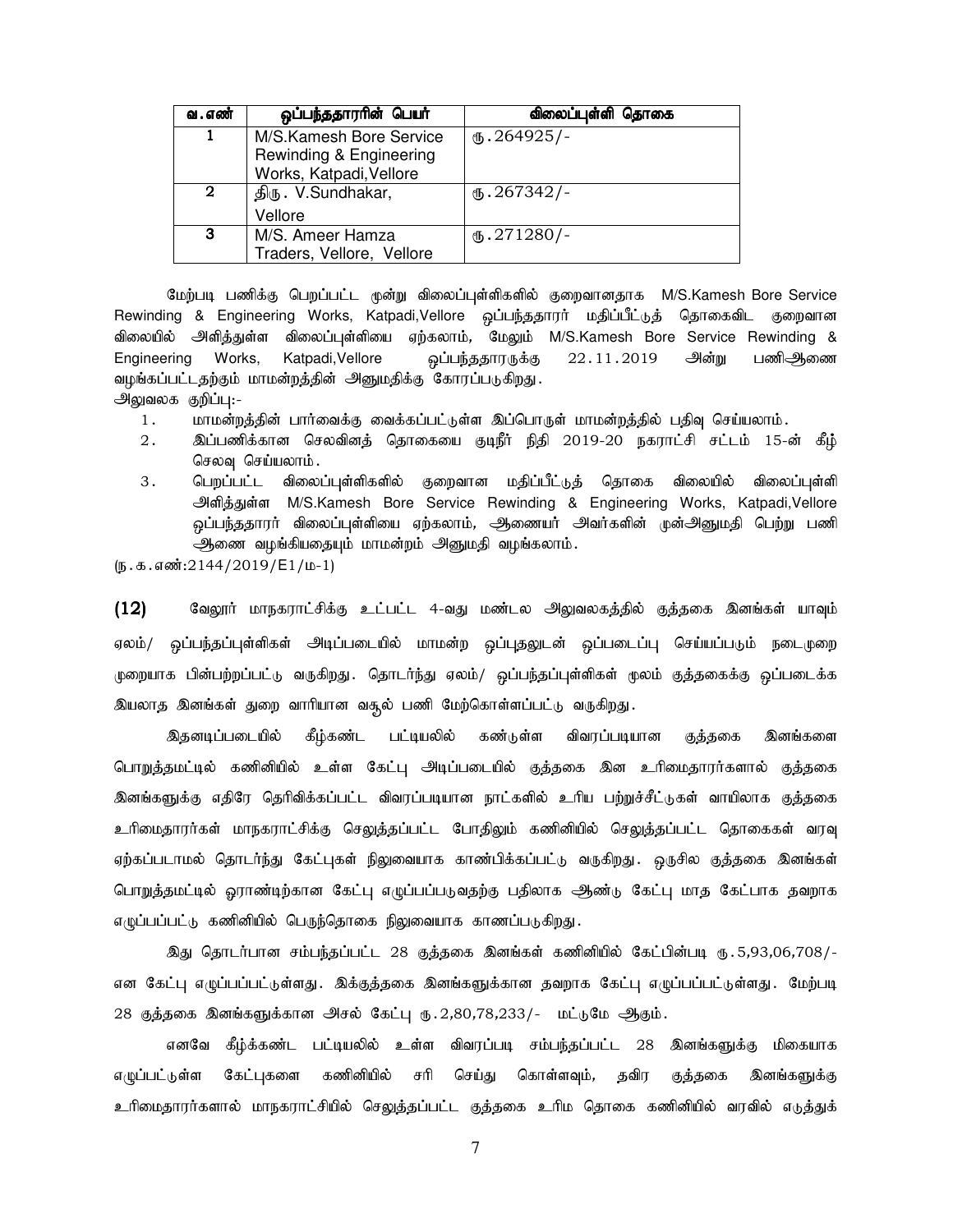கொள்ளப்படாமல் தொடர்ந்து இருந்து வரும் குறைபாட்டினை நகராட்சி நிர்வாக அணையரக கணினி பிரிவின் வாயிலாக மேற்கண்ட விவரப்படியான குறைகளை சரிசெய்து கொடுப்பது குறித்து 19.02.2020 அன்று நகராட்சி நிர்வாக ஆணையர் அவர்களின் தலைமையில் நடைபெற்ற வரிவசூல் தொடர்பான ஆய்வு கூட்டத்தில் வழங்கப்பட்ட அறிவுரைகளின்படி கணினியில் உள்ளவாறு அசல் கேட்பு விவரம் மற்றும் உரிமைதாரர்களால் செலுத்தப்பட்ட தொகையினை கணினியில் ஈடு செய்யவும், தவறான கேட்பினை நீக்கம் செய்யவும் மாமன்றத்தின் தகவலுக்கும், ஒப்புதலுக்கும் பொருள் வைக்கப்படுகிறது.

| Q.<br>எண்      | வரிவிதிப்<br>பு எண் | குத்தகை இனம்                                                              | குத்தகைதாரா்<br>பெயி     | வருடம்             | കൽിക്കി<br>கேட்பு | அசல்<br>கேட்பு | கணினியில்<br>ஈடு செய்ய<br>வேண்டிய<br>தொகைகள் | கணினியில்<br>நீக்கல்<br>செப்ப<br>வேண்டிய<br>தொகைகள் |
|----------------|---------------------|---------------------------------------------------------------------------|--------------------------|--------------------|-------------------|----------------|----------------------------------------------|-----------------------------------------------------|
| $\mathbf{1}$   | 8067                | புதிய பேருந்து<br>நிலைய பேருந்து<br>நுழைவு சுங்க<br>கட்டணம்               | திரு. V. சுரேஷ்          | 2016-17            | 4513887           | 4380000        | 4380000                                      | 133887                                              |
| $\overline{2}$ | 8073                | புதிய பேருந்து<br>நிலையம் கட்டண<br>கழிப்பிடம் எண் -<br>3                  | திரு . ஜெ . வரதராஜ<br>ன் | 2016-17            | 1226375           | 1190000        | 1190000                                      | 36375                                               |
| 3              | 8018                | ஆ <sub>ம்</sub> அடிக்கும்<br>தொட்டி சுங்க<br>வசூல்                        | திரு. கெ. சலீம்          | 2014-15            | 350000            | 350000         | 350000                                       | 0                                                   |
| 4              | 8086                | பலழ்ய<br>மாநகராட்சி<br>எதிரில் உள்ள<br>கட்டண<br>கழிப்பிடம்                | திரு. வேதாசலம்           | 2017-18            | 396940            | 386849         | 386849                                       | 10091                                               |
| 5              | 8068                | லாரி நிலுத்துமிடம்<br>சுங்க வசூல்                                         | திரு. V. சுரேஷ்          | 2016-17            | 427584            | 414901         | 414901                                       | 12683                                               |
| 6              | 8069                | புதிய பேருந்து<br>நிலையம் கட்டண<br>கழிப்பிடம் எண் -<br>$\mathbf{1}$       | திருமதி.P. கனகா          | 2016-17            | 250521            | 243090         | 243090                                       | 7431                                                |
| $\overline{7}$ | 8070                | புதிய பேருந்து<br>நிலையம் கட்டண<br>கழிப்பிடம் எண் -<br>$\mathfrak{D}_{1}$ | திருமதி.P. கனகா          | 2016-17            | 1777729           | 1777729        | 1777729                                      | 0                                                   |
| 8              | 8071                | புதிய பேருந்து<br>நிலையம்<br><u>இருசக்கர</u><br>வாகனம்<br>நிறுத்துமிடம்   | திரு. V. சுரேஷ்          | 2016-17            | 846818            | 821700         | 821700                                       | 25118                                               |
| 9              | 8082                | புதிய மீன்<br>மார்கெட் சுங்க<br>வசூல்                                     | திருமதி.P. கனகா          | 2016-17            | 592761            | 577652         | 577652                                       | 15109                                               |
| 10             | 8057                | புதிய மீன்<br>மார்கெட் சுங்க<br>வசூல்                                     | திரு . M . சுல்தான்      | 2015-16            | 1454133           | 1454133        | 1454133                                      | 0                                                   |
| 11             | 8104                | மாங்காய் மண்டி                                                            | திரு. M . இர்பான்        | 2017-18<br>2019-20 | 266887            | 266887         | 266887                                       | 0                                                   |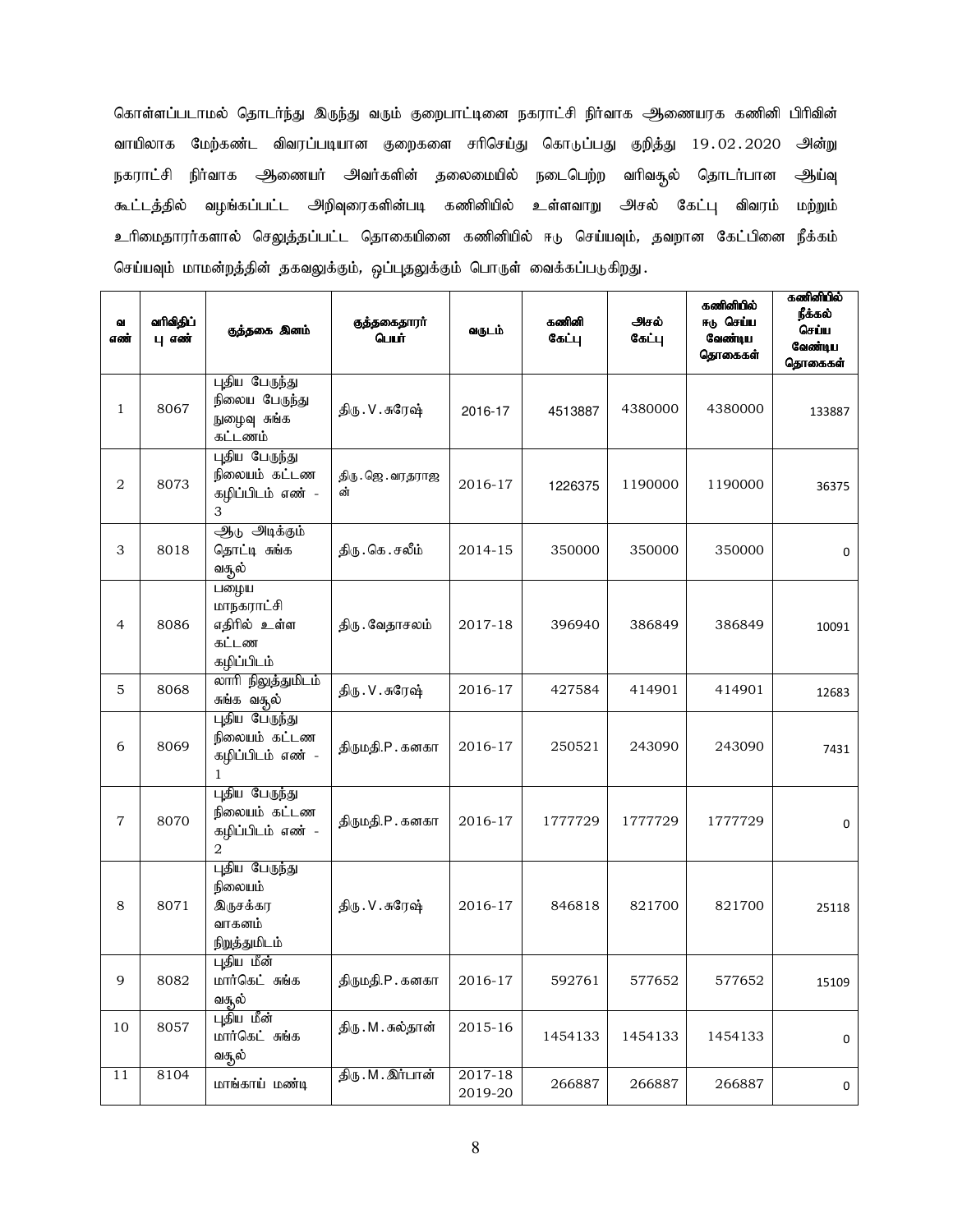| 12                    | 8066                | ஆர் அடிக்கும்<br>தொட்டி சுங்க<br>வசூல்                                                            | திரு . M . சுல்தான்        | 2016-17 | 112230          | 108900         | 108900                                       | 3330                                                |
|-----------------------|---------------------|---------------------------------------------------------------------------------------------------|----------------------------|---------|-----------------|----------------|----------------------------------------------|-----------------------------------------------------|
| 13                    | 8039                | புதிய பேருந்து<br>நிலையம் APSTC<br>இருசக்கர<br>வாகனம்<br>நிறுத்துமிடம்                            | திரு . J . நீலநாராய<br>ணன் | 2015-16 | 918125          | 807000         | 807000                                       | 111125                                              |
| 14                    | 8057                | புதிய மீன்<br>மார்கெட் சுங்க<br>வசூல்                                                             | திரு . M . சுல்தான்        | 2015-16 | 1454133         | 1432110        | 1432110                                      | 22023                                               |
| 15                    | 8020                | புதிய பேருந்து<br>நிலையம் கட்டண<br>கழிப்பிடம் எண் -<br>$\mathbf{1}$                               | திருமதி.P. கனகா            | 2016-17 | 223369          | 212306         | 212306                                       | 11063                                               |
| வ.<br><b>GT</b><br>ண் | வரிவிதிப்<br>பு எண் | குத்தகை இனம்                                                                                      | குத்தகைதாரா்<br>பெயர்      | வருடம்  | கணினி<br>கேட்பு | அசல்<br>கேட்பு | கணினியில்<br>ஈடு செப்ப<br>வேண்டிய<br>தொகைகள் | கணினியில்<br>நீக்கல்<br>செப்ப<br>வேண்டிய<br>தொகைகள் |
| 16                    | 8033                | புதிய பேருந்து<br>நிலையம் கட்டண<br>கழிப்பிடம் எண் -<br>5                                          | திரு.P.சீனிவாசன்           | 2015-16 | 3107208         | 1463650        | 1463650                                      | 1643558                                             |
| 17                    | 2204                | புதிய பேருந்து<br>நிலைய பேருந்து<br>நுழைவு சுங்க<br>கட்டணம்                                       | திரு . V . பாலாஜி          | 2011-12 | 1073532         | 1073532        | 1073532                                      | 0                                                   |
| 18                    | 8011                | புதிய பேருந்து<br>நிலையம் கட்டண<br>கழிப்பிடம் எண் -<br>$\mathbf{1}$                               | திரு.J. வரதராஜ<br>ன்       | 2014-15 | 249782          | 249782         | 249782                                       | 0                                                   |
| 19                    | 8013                | பழைய<br>மாநகராட்சி<br>எதிரில் உள்ள<br>கட்டண<br>கழிப்பிடம்                                         | திரு.J. வரதராஜ<br>ன்       | 2014-15 | 474294          | 474294         | 474294                                       | 0                                                   |
| 20                    | 8022                | புதிய பேருந்து<br>நிலையம் கட்டண<br>கழிப்பிடம் எண் -<br>3                                          | திரு.J. வரதராஜ<br>ன்       | 2014-15 | 1560787         | 1560787        | 1560787                                      | $\mathbf 0$                                         |
| 21                    | 8025                | அரியூர்<br>தங்ககோயில்<br>நடைபாதை சுங்க<br>வசூல்                                                   | திரு . மு . குனசேக<br>ரன்  | 2014-15 | 1089221         | 1089221        | 1089221                                      | $\mathbf 0$                                         |
| 22                    | 8010                | புதிய மீன்<br>மார்கெட் சுங்க<br>வசூல்                                                             | திரு . R . குமரவே<br>ல்    | 2015-16 | 215133          | 215133         | 215133                                       | $\mathbf 0$                                         |
| 23                    | 8016                | புதிய பேருந்து<br><b>நிலைய 24</b><br>கடைகள் பின்புறம்<br>உள்ள இருசக்கர<br>வாகனம்<br>நிறுத்துமிடம் | திரு.R.பாபுராஜ<br>ன்       | 2015-16 | 402552          | 407702         | 407702                                       | 5150                                                |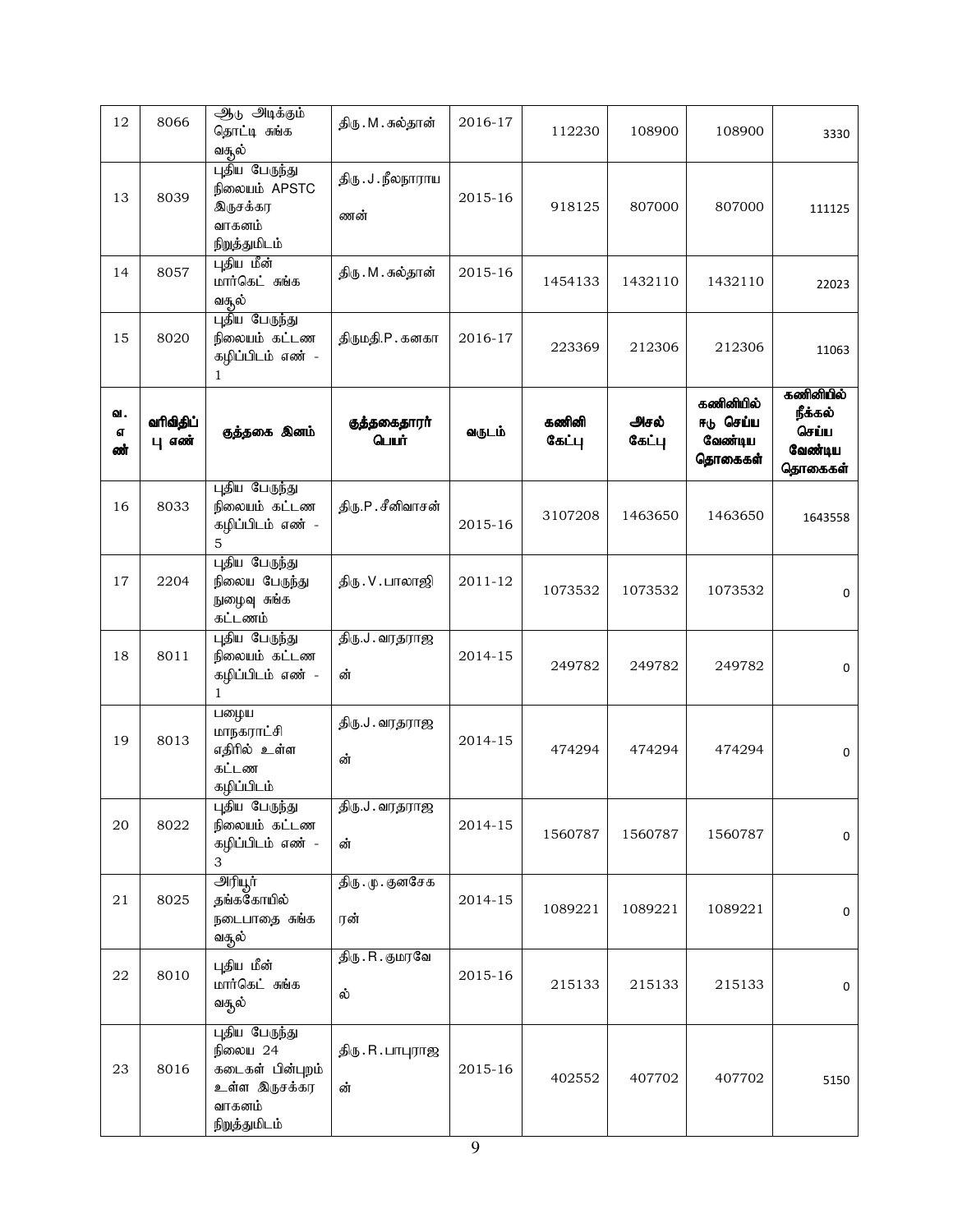| 24 | 8095 | ஆ <sub>ம்</sub> அறுக்கும்<br>இடத்தில் சுங்க<br>வசூல் உரிமம் | திரு.M. இர்பான்               | 2017-18<br>2019-20 | 854011   | 405999   | 405999   | 448012   |
|----|------|-------------------------------------------------------------|-------------------------------|--------------------|----------|----------|----------|----------|
| 25 | 8096 | புதிய பேருந்து<br>நிலைய கட்டண<br>கழிப்பிடம் எண்.6           | திரு . முனீர்<br>அஹமது        | 2017-18<br>2019-20 | 3071080  | 1460000  | 1460000  | 1611080  |
| 26 | 8097 | புதிய பேருந்து<br>நிலைய இருசக்கர<br>வாகனம்<br>நிறுத்துமிடம் | திரு .ஜெகதீசன்                | 2017-18<br>2019-20 | 3702122  | 1530435  | 1530435  | 2171687  |
| 27 | 8098 | புதிய மீன்<br>மார்கெட் சுங்க<br>வசூல்                       | திரு . M . சுல்தான்           | 2017-18<br>2019-20 | 22009572 | 1650000  | 1650000  | 20359572 |
| 28 | 8102 | புதிய பேருந்து<br>நிலையம்                                   | திரு . A.V.விநாயக<br>மூர்த்தி | 2017-18<br>2019-20 | 6685922  | 2074441  | 2074441  | 4611481  |
|    |      | மொத்தம்                                                     |                               |                    | 59306708 | 28078233 | 28078233 | 31228475 |

# <u>அலுவலகக் குறிப்பு:-</u>

1. ஒப்புதல் அளிக்கப்பட்டது.

2. மண்டலம் 4-ல் உள்ள குத்தகை இனங்களுக்கு கேட்புப்படி செலுத்தப்பட்ட தொகையினை ஈடு செய்தும் ஈடு செய்யப்பட்ட பின்னர் மிகையாக உள்ள தவறான அதிகப்படியான கேட்பினை நீக்கம் செய்திட நடவடிக்கைகள் மேற்கொண்டு சரியாக கேட்பினை எழுப்பிடவும் நடவடிக்கைகள் மேற்கொள்ள மாமன்றம் ஒப்புதல் அளிக்கலாம்.

 $(5.5.5.5\ldots)$  .  $-91/803/2020$ 

 $(13)$  கேலூர் மாநகராட்சி கல்விநிதி 2019-20ன் கீழ் ஆணையர் அவர்களின் செயல்முறை உத்தரவு நாள்:24.12.2019-ன் படி கீழே பட்டியலில் கண்ட 4 பணி மேற்கொள்ள நிர்வாக அனுமதி பெறப்பட்டுள்ளது. இப்பணிக்கு 31.01.2020 அன்று பெறப்பட்ட ஒப்பந்தப்புள்ளிக்கான ஒப்புநோக்கு பட்டியல் தயார் செய்யப்பட்டுள்ளது. இப்பணிக்கு அிிக்கப்பட்டுள்ள ஒப்பந்தப்புள்ளிகளில் மதிப்பீட்டை விட குறைந்த தொகைக்கான ஒப்பந்தப்புள்ளி அளித்துள்ள ஒப்பந்தாரரின் ஒப்பந்தப்புள்ளியை முடிவு செய்ய மாமன்றத்தின் அனுமதி கோரப்படுகிறது.

| ഖ.<br>எண் | பணியின் பெயர்                                                                                                                                                                                                                                                                                                       | மதிப்பீடு<br>இலட்சத்<br>தில் | ஒப்பந்ததாரா்<br>திருவாளர்கள்                                | ஒப்பந்தப்புள்ளி<br>விலைவிகிதம்   | குறிப்பு                                                                                                                    |
|-----------|---------------------------------------------------------------------------------------------------------------------------------------------------------------------------------------------------------------------------------------------------------------------------------------------------------------------|------------------------------|-------------------------------------------------------------|----------------------------------|-----------------------------------------------------------------------------------------------------------------------------|
| 1         | $\mathcal{D}_{\mathcal{L}}$                                                                                                                                                                                                                                                                                         | 3                            | $\overline{4}$                                              | 5                                | 6                                                                                                                           |
|           | <u>மாநகராட்சி</u><br>மண்டலம்-<br>வேலூர்<br>பகுதியில்<br>3க்குட்பட்ட<br>எண்:<br>வார்டு<br>அமைந்துள்ள<br>ஆரம்பப்பள்ளி,<br>மானம்பார்த்த<br>சுபேதார்<br>தெரு<br>தொடக்கப்பள்ளி<br>மாநகராட்சி<br>(கொசப்பேட்டை) ஆகிய பள்ளிகளில்<br>மாணவ/மாணவியர்களுக்கு தேவையான<br>உபகரண பொருட்கள் வாங்கும் மற்றும்<br>பராமரிப்பு பணிக்கு. | 7.85                         | T.சரவணன் <i>,</i><br>வேலூர்.<br>D.சுரேந்திரபாபு,<br>வேலூர். | $-0.42%$ (L1)<br>$+ 0.64\%$ (L2) | $L1 - \dot{\omega}$ - 0.42%<br>மதிப்பீட்டுத்<br>தொகையை விட<br>குறைவான விலை<br>விகிதத்தில் வழங்கப்<br>பட்டுள்ளதை<br>ஏற்கலாம் |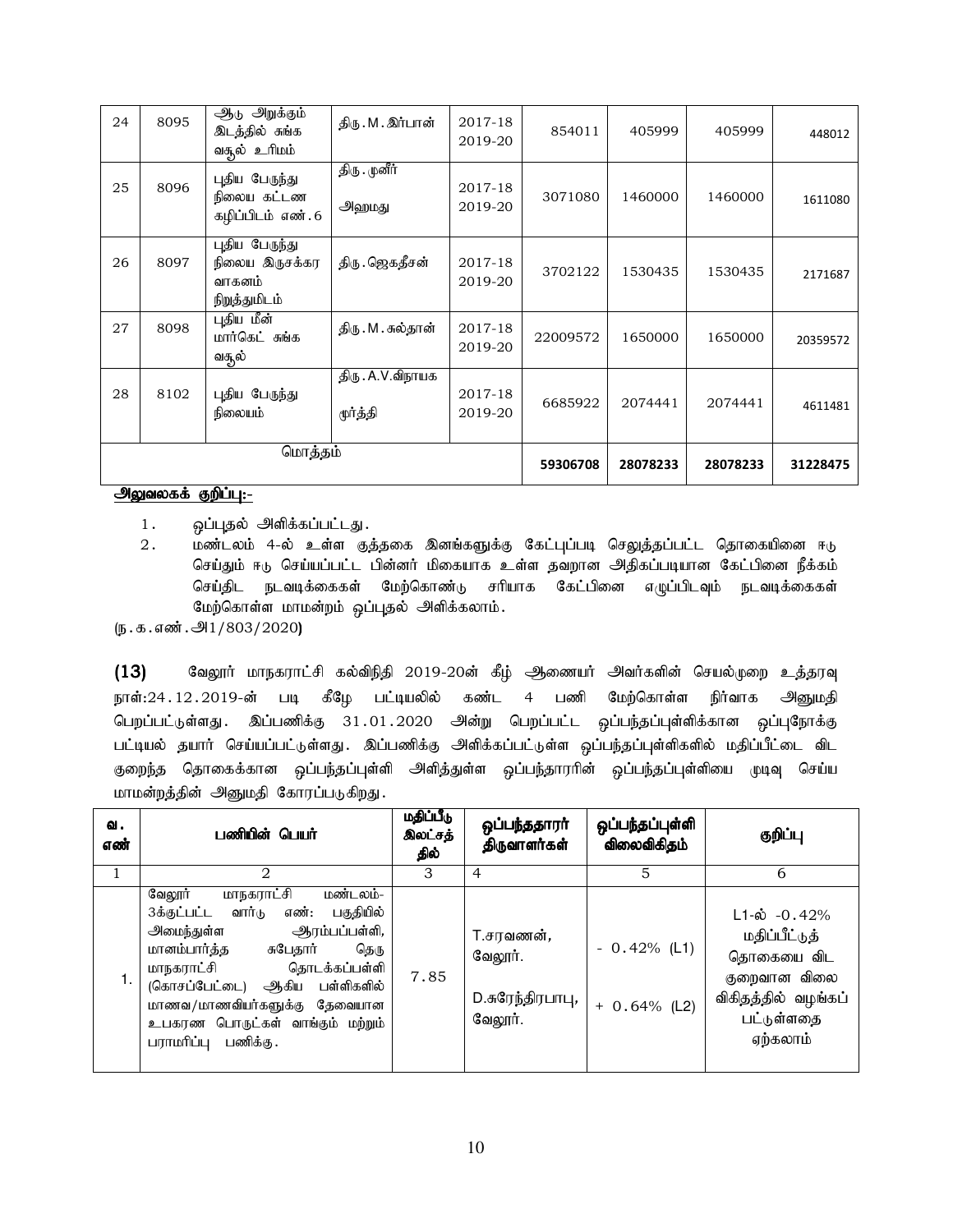| 2. | மாநகராட்சி<br>வேலூர்<br>மண்டலம்-<br>3க்குட்பட்ட<br>வார்டு<br>எண்:34,38<br>பகுதியில்<br>அமைந்துள்ள<br>மாநகராட்சி<br>தொடக்கப்பள்ளி,<br>மாநகராட்சி<br>துவக்கப்பள்ளியில்<br>குழந்தைகள் மற்றும்<br>ஆகிய<br>பள்ளிகளில்<br>மாணவ/மாணவியர்களுக்கு<br>தேவையான<br>உபகரண பொருட்கள் வாங்கும் மற்றும்<br>பராமரிப்பு பணிக்கு.                                                                                                                                                                                                                                                                                                                                                  | 6.70 | T.சரவணன்,<br>வேலூர்.<br>D.சுரேந்திரபாபு,<br>வேலூர். | $-0.27\%$ (L1)<br>$+3.51\%$ (L2) | $L1-\dot{\omega} - 0.27\%$<br>மதிப்பீட்டுத்<br>தொகையை விட<br>குறைவான விலை<br>விகிதத்தில் வழங்கப்<br>பட்டுள்ளதை<br>ஏற்கலாம் |
|----|-----------------------------------------------------------------------------------------------------------------------------------------------------------------------------------------------------------------------------------------------------------------------------------------------------------------------------------------------------------------------------------------------------------------------------------------------------------------------------------------------------------------------------------------------------------------------------------------------------------------------------------------------------------------|------|-----------------------------------------------------|----------------------------------|----------------------------------------------------------------------------------------------------------------------------|
| 3. | வேலூர்<br>மாநகராட்சி<br>மண்டலம்-<br>4க்குட்பட்ட<br>இடையஞ்சாத்து<br>துவக்கப்பள்ளி,<br>நம்பிராஜபுரம்<br>அரியூர்<br>துவக்கப்பள்ளி,<br>இந்து<br>சின்னஅல்லாபுரம்<br>துவக்கப்பள்ளி,<br>மொய்தீன்கான்<br>துவக்கப்பள்ளி,<br>அப்துல்லாகான்<br>துவக்கப்பள்ளி,<br>அப்பாதுரைசெட்டி<br>துவக்கப்பள்ளி,<br>சென்ட்ரல்<br>துவக்கப்பள்ளி,<br>துவக்கப்பள்ளி,<br>துவக்கப்பள்ளி,<br>உருது<br>முத்துமண்டபம்<br>துவக்கப்பள்ளி,<br>டிடர்லைன்<br>துவக்கப்பள்ளி,<br>S.K.M<br>உயர்நிலைப்பள்ளி,<br>மொய்தீன்கான்<br>உயர்நிலைப்பள்ளி,<br>அவ்வைநகர்<br>சேண்பாக்கம்<br>நடுநிலைப்பள்ளி,<br>பள்ளிகளில்<br>நடுநிலைப்பள்ளி<br>ஆகிய<br>Steel Rack ungingub<br>'S'<br>Type Chair<br>ஆிகியவை சப்ளை பணி. | 8.25 | 7.சரவணன்,<br>வேலூர்.<br>D.சுரேந்திரபாபு,<br>வேலூர். | $-0.62%$ (L1)<br>$+ 0.89%$ (L2)  | $L1-\dot{\omega}$ -0.62%<br>மதிப்பீட்டுத்<br>தொகையை விட<br>குறைவான விலை<br>விகிதத்தில் வழங்கப்<br>பட்டுள்ளதை<br>ஏற்கலாம்   |
| 4. | வேலூர்<br>மாநகராட்சி<br>மண்டலம்-<br>4க்குட்பட்ட<br>இடையஞ்சாத்து<br>துவக்கப்பள்ளி,<br>நம்பிராஜபுரம்<br>துவக்கப்பள்ளி,<br>அரியூர்<br>இந்து<br>சின்னஅல்லாபுரம்<br>துவக்கப்பள்ளி,<br>மொய்தீன்கான்<br>துவக்கப்பள்ளி,<br>அப்துல்லாகான்<br>துவக்கப்பள்ளி,<br>அப்பாதுரைசெட்டி<br>துவக்கப்பள்ளி,<br>துவக்கப்பள்ளி,<br>சென்ட்ரல்<br>துவக்கப்பள்ளி,<br>உருது துவக்கப்பள்ளி,<br>முத்துமண்டபம்<br>துவக்கப்பள்ளி,<br>டிடர்லைன்<br>துவக்கப்பள்ளி,<br>S.K.M<br>உயர்நிலைப்பள்ளி,<br>மொய்தீன்கான்<br>உயர்நிலைப்பள்ளி,<br>அவ்வைநகர்<br>நடுநிலைப்பள்ளி,<br>சேண்பாக்கம்<br>பள்ளிகளில்<br>நடுநிலைப்பள்ளி<br>ஆகிய<br>புதிய பீரோ சப்ளை பணி.                                             | 9.75 | T.சரவணன்,<br>வேலூர்.<br>D.சுரேந்திரபாபு,<br>வேலூர். | $-0.01\%$ (L1)<br>$+ 0.09%$ (L2) | $L1-\dot{\omega} - 0.01$<br>% மதிப்பீட்டுத்<br>தொகையை விட<br>குறைவான விலை<br>விகிதத்தில் வழங்கப்<br>பட்டுள்ளதை<br>ஏற்கலாம் |

மேற்கண்ட பட்டியலில் கண்ட 4 பணிகளுக்கு சமா்ப்பிக்கப்பட்டுள்ள ஒப்பந்தப்புள்ளிகளில் குறைந்த தொகைக்கான ஒப்பந்தப்புள்ளி அளித்த ஒப்பந்ததாரரின் ஒப்பந்தப்புள்ளியை ஏற்கவும், மாமன்றத்தின் அனுமதி வேண்டப்படுகிறது.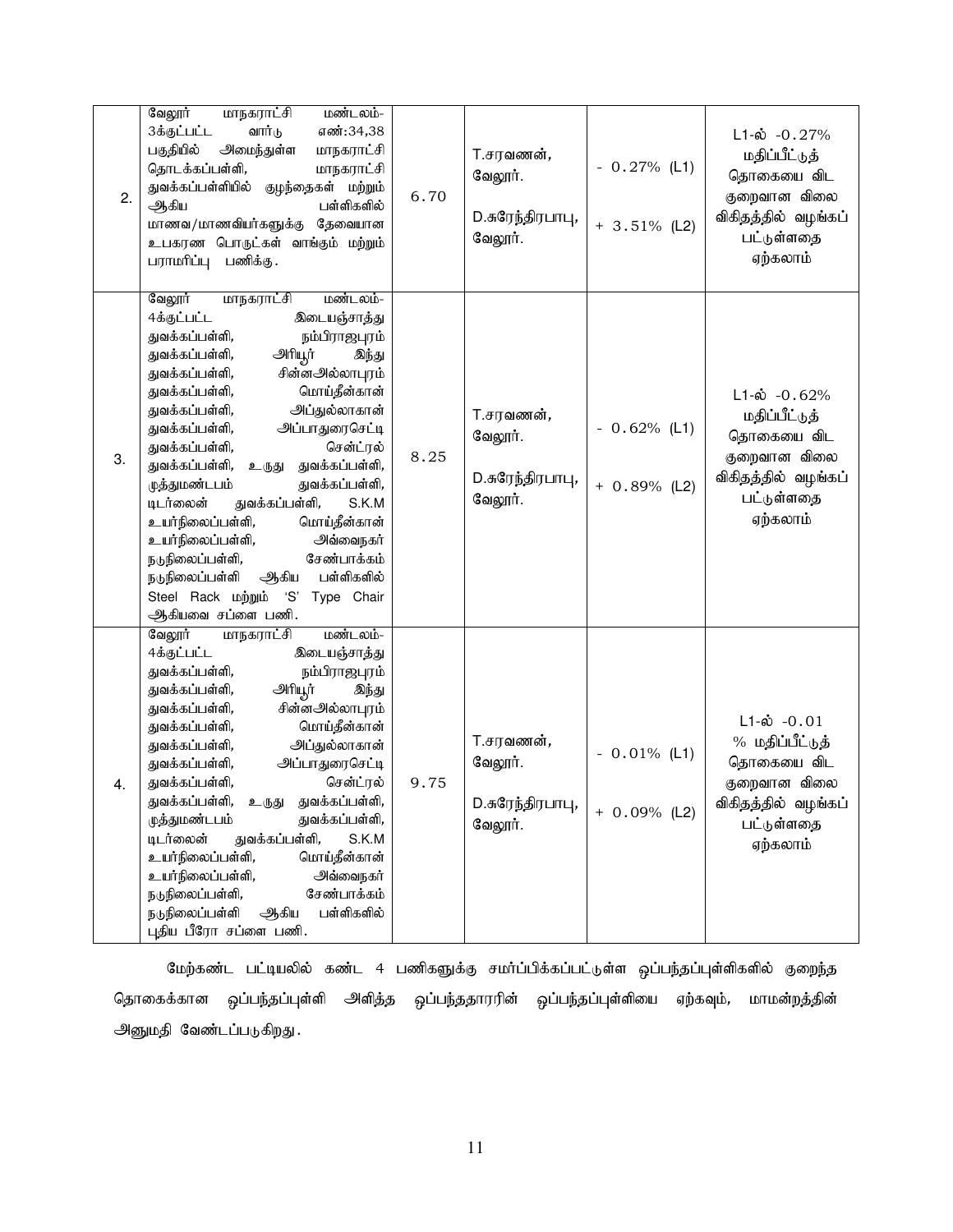# அலுவலக குறிப்பு :

- 1. மாமன்றத்தின் பார்வைக்கு வைக்கப்பட்டுள்ள இப்பொருள் மாமன்றத்தில் பதிவு செய்யலாம்.
- $2.$  இப்பணிக்கான செலவினத் தொகையை கல்விநிதி 2019-20ன் கீழ் செலவு செய்யலாம்.
- 3. வேலூர் மாநகராட்சியில் கல்விநிதி 2019-20ன் கீழ் ஒப்பந்தப்புள்ளி கோரப்பட்ட மேற்கண்ட பணிக்கு xg;ge;jg;g[s;sp mspj;Js;s xg;ge;jjhuupd; Fiwe;j bjhiff;fhd  $(1.L1-0.42\%, 2.L1-0.27\%, 3.L1-0.62\%, 4.L1-0.01\%)$  ஒப்பந்தப்புள்ளியை ஏற்கலாம், மாமன்றம் அனுமதிக்கலாம் .

# (**ந.க.எண்.**05/2020/E1)

 $(14)$  கேலூர் மாநகராட்சி கல்விநிதி 2019-20ன் கீழ் ஆணையர் அவர்களின் செயல்முறை உத்தரவு நாள்:03.01.2020-ன் படி கீழே பட்டியலில் கண்ட 4 பணி மேற்கொள்ள நிர்வாக அனுமதி பெறப்பட்டுள்ளது. இப்பணிக்கு 29.01.2020 அன்று பெறப்பட்ட ஒப்பந்தப்புள்ளிக்கான ஒப்புநோக்கு பட்டியல் தயார் செய்யப்பட்டுள்ளது. இப்பணிக்கு அிிக்கப்பட்டுள்ள ஒப்பந்தப்புள்ளிகளில் மதிப்பீட்டை விட குறைந்த தொகைக்கான ஒப்பந்தப்புள்ளி அளித்துள்ள ஒப்பந்தாரரின் ஒப்பந்தப்புள்ளியை முடிவு செய்ய மாமன்றத்தின் அனுமதி கோரப்படுகிறது.

| ഖ.<br>எண்      | பணியின் பெயர்                                                                                                                                                                                                                                                                                                                                                                                                                                                                                                                                                                                                                                                                                                                                                                                                                                                                                    | மதிப்பீடு<br>இலட்சத்<br>தில் | ஒப்பந்ததாரா்<br>திருவாளர்கள்                                                           | ஒப்பந்தப்புள்ளி<br>விலைவிகிதம்   | குறிப்பு                                                                                                                     |
|----------------|--------------------------------------------------------------------------------------------------------------------------------------------------------------------------------------------------------------------------------------------------------------------------------------------------------------------------------------------------------------------------------------------------------------------------------------------------------------------------------------------------------------------------------------------------------------------------------------------------------------------------------------------------------------------------------------------------------------------------------------------------------------------------------------------------------------------------------------------------------------------------------------------------|------------------------------|----------------------------------------------------------------------------------------|----------------------------------|------------------------------------------------------------------------------------------------------------------------------|
| $\overline{1}$ | $\mathcal{D}_{\mathcal{L}}$                                                                                                                                                                                                                                                                                                                                                                                                                                                                                                                                                                                                                                                                                                                                                                                                                                                                      | 3                            | $\overline{4}$                                                                         | 5                                | 6                                                                                                                            |
| 1.             | வேலூர்<br>மாநகராட்சி<br>மண்டலம்<br>2க்குட்பட்ட சைதாப்பேட்டை ஆரம்ப<br>பள்ளி,<br>சைதாப்பேட்டை<br>P.M.தெரு<br>பள்ளி,<br>சைதாப்பேட்டை<br>ஆரம்ப<br>பள்ளி,<br>பெருமாள்<br>தெரு<br>ஆரம்ப<br>தோட்டப்பாளையம்<br>பெண்கள்<br>மேல்நிலைப்பள்ளி,<br>தோட்டப்பாளையம்<br>எட்டியம்மன்<br>பள்ளி,<br>ஆரம்ப<br>தோட்டாப்பாளைம்<br>புதுகுடியான்<br>சத்திரம்<br>பள்ளி.<br>ஆரம்ப<br>தோட்டாபாளையம்<br>அருகந்தம்பூண்டி<br>ஆரம்ப பள்ளி,<br>காகிதப்பட்டரை<br>நடுநிலைப்பள்ளி,<br>சத்துவாச்சாரி<br>உயர்நிலைப் பள்ளி, வ.ஊ.சி ஆரம்ப<br>பள்ளி மற்றும் வேலூர் சுண்ணாம்புகார<br>ஆரம்ப<br>பள்ளி<br>ஆகிய<br>தெரு<br>இடங்களில் குடிநீர் அவசியத்திற்காகவும்,<br>வறட்சி காரணத்தினால் பொதுமக்கள்<br>குடிநீர்<br>பயன்பாட்டிற்க்கு<br>250<br><b>LPH</b><br>கொள்ளளவு<br>கொண்ட<br>குடிநீர்<br>சுத்திகரிப்பு இயந்திரம்<br>(RO<br>Plant)<br>அமைக்கப்பட்டுள்ளதற்கு ஜனவரி 2020<br>டிசம்பர்<br>2020<br>முதல்<br>வரை<br>ஒரு<br>ஆண்டு பராமரிப்பு பணி. | 6.80                         | M/s.Klenz<br>Incorporation,<br>Coimbatore.<br>M/s.Alphine Enviro<br>Solution, Tirupur. | $-0.39\%$ (L1)<br>$-0.01\%$ (L2) | $L1-\dot{\omega}$ -0.39%<br>மதிப்பீட்டுத்<br>தொகையை விட மிக<br>குறைவான விலை<br>விகிதத்தில் வழங்கப்<br>பட்டுள்ளதை<br>ஏற்கலாம் |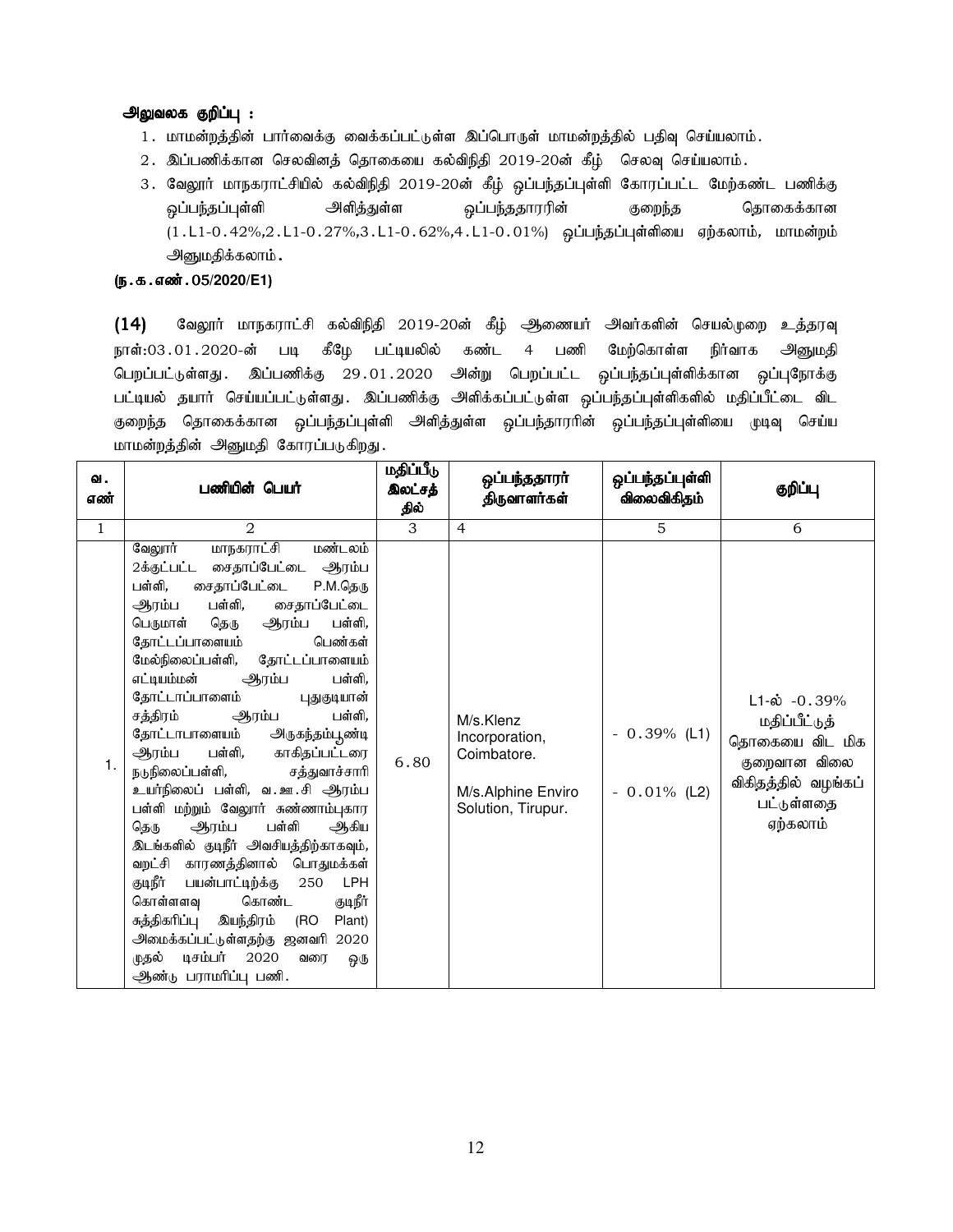| 2. | அலுவலகம்-3,<br>ரீபால்<br>முஸ்லிம்<br>பள்ளி,<br>ஆரம்ப<br>மருத்துவமனை<br>முத்துப்பிள்ளை தெரு ஆரம்ப பள்ளி,<br>கொசப்பேட்டை<br>மார்க்கெட்<br>ஆரம்ப<br>பள்ளி, SSK கோயில் ஆரம்ப பள்ளி,<br>மானம்பார்த்த<br>ஜமேதார்<br>ஆரம்ப<br>பள்ளி, மாசிலாமணி<br>(கொசப்பேட்டை)<br>பள்ளி,<br>ஆரம்ப<br>விருபாட்சிபுரம்<br>நடுநிலைப்<br>பள்ளி,<br>அல்லாபுரம்<br>கோளக்காரன்<br>பள்ளி,<br>ஆரம்ப<br>பள்ளி,<br>சலவன்பேட்டை<br>ஆரம்ப<br>பள்ளி,<br>தாண்டவராயன்<br>ஆரம்ப<br>ஆரம்ப பள்ளி, பாட்டை தெரு ஆரம்ப<br>பள்ளி,<br>பலவன்சாத்து<br>நடுநிலைப்ப<br>பள்ளி,<br>கன்னிகாபுரம்<br>ஆரம்ப<br>பள்ளி,பள்ள<br>இடையம்பட்டி<br>ஆரம்ப<br>பள்ளி,<br>குளவிமேடு<br>பள்ளி<br>ஆரம்ப<br>இடங்களில்<br>குடிநீர்<br>ஆகிய<br>அவசியத்திற்காகவும்,<br>வறட்சி<br>காரணத்தினால் பொதுமக்கள்<br>குடிநீர்<br>பயன்பாட்டிற்க்கு 250 LPH கொள்ளளவு<br>கொண்ட குடிநீர் சுத்திகரிப்பு இயந்திரம்<br>(RO Plant) அமைக்கப்பட்டுள்ளதற்கு<br>ஜனவரி 2020 முதல் டிசம்பர் 2020<br>வரை ஒரு ஆண்டு வரை பராமரிப்பு<br>பணி.<br>வேலூர்<br>மாநகராட்சி<br>மண்டலம் | 9.90 | M/s.Klenz<br>Incorporation,<br>Coimbatore.<br>M/s.Alphine Enviro<br>Solution, Tirupur. | $-0.39\%$ (L1)<br>$-0.01\%$ (L2) | $L1-\dot{\omega}$ -0.39%<br>மதிப்பீட்டுத்<br>தொகையை விட மிக<br>குறைவான விலை<br>விகிதத்தில் வழங்கப்<br>பட்டுள்ளதை<br>ஏற்கலாம் |
|----|------------------------------------------------------------------------------------------------------------------------------------------------------------------------------------------------------------------------------------------------------------------------------------------------------------------------------------------------------------------------------------------------------------------------------------------------------------------------------------------------------------------------------------------------------------------------------------------------------------------------------------------------------------------------------------------------------------------------------------------------------------------------------------------------------------------------------------------------------------------------------------------------------------------------------------------------------------------------------|------|----------------------------------------------------------------------------------------|----------------------------------|------------------------------------------------------------------------------------------------------------------------------|
| 3. | 4க்குட்பட்ட<br>தொரப்பாடி<br>அரியூர்<br>நடுநிலைப்பள்ளி,<br>ஆரம்ப<br>சின்ன<br>அல்லாபுரம்,<br>சின்ன<br>பள்ளி,<br>அல்லாபுரம்<br>மாநகராட்சி<br>ஆரம்ப<br>மொய்தீன்கான்<br>பள்ளி,<br>மாநகராட்சி<br>பள்ளி,<br>ஆரம்ப<br>சித்தேரி<br>ஆரம்ப<br>பள்ளி,<br>இடையன்சாத்து<br>மாநகராட்சி<br>பள்ளி,<br>எம்.சி.<br>ஆரம்ப<br>ரோடு<br>ஆரம்பபள்ளி, மாசிலாமணி (கஸ்பா)<br>மேல்நிலைப்பள்ளி, அப்பாதுரை<br>ஆரம்பபள்ளி, சேண்பாக்கம் ஆரம்ப<br>பள்ளி, சேண்பாக்கம் நடுநிலைப்பள்ளி,<br>அம்பேத்கார் நடுநிலைப்பள்ளி, முஸ்லிம்<br>ஆரம்ப பள்ளி, ஆகிய இடங்களில்<br>குடிநீர்<br>அவசியத்திற்காகவும்,<br>வறட்சி<br>காரணத்தினால் பொதுமக்கள்<br>குடிநீர்<br>பயன்பாட்டிற்க்கு 250 LPH கொள்ளளவு<br>கொண்ட குடிநீர் சுத்திகரிப்பு இயந்திரம்<br>(RO Plant)<br>அமைக்கப்பட்டுள்ளதற்கு<br>ஜனவரி 2020 முதல் டிசம்பர் 2020<br>வரை ஒரு ஆண்டு வரை பராமரிப்பு<br>பணி.                                                                                                                                                               | 8.05 | M/s.Klenz<br>Incorporation,<br>Coimbatore.<br>M/s.Alphine Enviro<br>Solution, Tirupur. | $0.39\%$ (L1)<br>$-0.01\%$ (L2)  | $L1-\dot{\omega}$ -0.39%<br>மதிப்பீட்டுத்<br>தொகையை விட மிக<br>குறைவான விலை<br>விகிதத்தில் வழங்கப்<br>பட்டுள்ளதை<br>ஏற்கலாம் |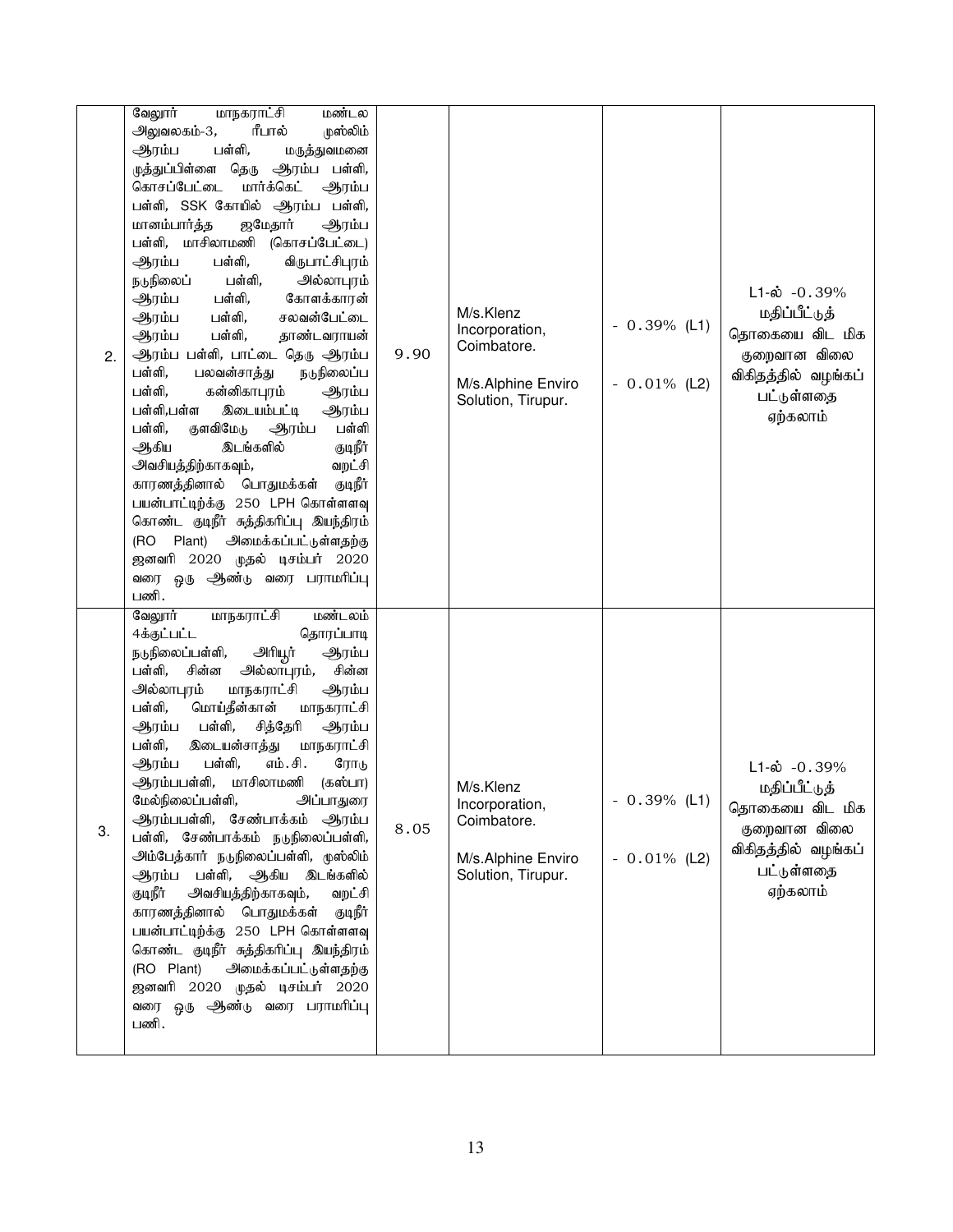| 4. | <u>மாநகராட்சி மண்டலம்</u><br>வேலூர்<br>1க்குட்பட்ட காந்தி நகர் அம்மா<br>உணவகம், மற்றும் Tata Motor<br>அருகில் உள்ள அம்மா உணவகம்,<br>தாராப்படவேடு சுகாதார நிலையம்,<br>பள்ளிகுப்பம் சுகாதார<br>நிலையம்<br>குடிநீர்<br>ஆகிய இடங்களில்<br>அவசியத்திற்காகவும்,<br>வறட்சி<br>காரணத்தினால் பொதுமக்கள்<br>குடிநீர் பயன்பாட்டிற்க்கு 250 LPH<br>குடிநீர்<br>கொள்ளளவு கொண்ட<br>சுத்திகரிப்பு இயந்திரம் (RO Plant)<br>மற்றும் தாராபடவேடு<br>சித்துர்<br>பஸ்நிலையம், தாராபடவேடு<br>உழவர் சந்தை ஆகிய இடங்களில்<br>1000 LPH கொள்ளளவு கொண்ட<br>குடிநீர் சுத்திகரிப்பு இயந்திரம் (RO<br>Plant) ஜனவரி 2020<br>முதல்<br>டிசம்பர் 2020 வரை ஒரு ஆண்டு<br>வரை பராமரிப்பு பணிக்கு. | 4.25 | M/s.Klenz<br>Incorporation,<br>Coimbatore.<br>M/s.Alphine Enviro<br>Solution, Tirupur. | $-0.29%$ (L1)<br>$-0.02%$ (L2) | $L1-\dot{\omega}$ -0.29%<br>மதிப்பீட்டுத்<br>தொகையை விட மிக<br>குறைவான விலை<br>விகிதத்தில் வழங்கப்<br>பட்டுள்ளதை<br>ஏற்கலாம் |
|----|--------------------------------------------------------------------------------------------------------------------------------------------------------------------------------------------------------------------------------------------------------------------------------------------------------------------------------------------------------------------------------------------------------------------------------------------------------------------------------------------------------------------------------------------------------------------------------------------------------------------------------------------------------------|------|----------------------------------------------------------------------------------------|--------------------------------|------------------------------------------------------------------------------------------------------------------------------|
|----|--------------------------------------------------------------------------------------------------------------------------------------------------------------------------------------------------------------------------------------------------------------------------------------------------------------------------------------------------------------------------------------------------------------------------------------------------------------------------------------------------------------------------------------------------------------------------------------------------------------------------------------------------------------|------|----------------------------------------------------------------------------------------|--------------------------------|------------------------------------------------------------------------------------------------------------------------------|

மேற்கண்ட பட்டியலில் கண்ட 4 பணிக்கு சமர்ப்பிக்கப்பட்டுள்ள ஒப்பந்தப்புள்ளிகளில் குறைந்த தொகைக்கான ஒப்பந்தப்புள்ளி அளித்த ஒப்பந்ததாரரின் ஒப்பந்தப்புள்ளியை ஏற்கவும், மாமன்றத்தின் அனுமதி வேண்டப்படுகிறது.

# அலுவலக குறிப்பு :

- 1. மாமன்றத்தின் பார்வைக்கு வைக்கப்பட்டுள்ள இப்பொருள் மாமன்றத்தில் பதிவு செய்யலாம்.
- 2. இப்பணிக்கான செலவினத் தொகையை கல்விநிதி 2019-20ன் கீழ் செலவு செய்யலாம்.
- 3. வேலூர் மாநகராட்சியில் கல்விநிதி 2019-20ன் கீழ் ஒப்பந்தப்புள்ளி கோரப்பட்ட மேற்கண்ட பணிக்கு xg;ge;jg;g[s;sp mspj;Js;s xg;ge;jjhuupd; Fiwe;j bjhiff;fhd  $(1.L1-0.39\%, 2.L1-0.39\%, 3.L1-0.39\%, 4.L1-0.29\%)$  ஓப்பந்தப்புள்ளியை ஏற்கலாம், மாமன்றம் அனுமதிக்கலாம்.

# (ந.க.எண். 13/2020/E1)

 $(15)$  வேலூர் மாநகராட்சி 14வது நிதிக் குழு திட்டம் -2019-20 கீழ் இப்பணிக்கு ஆணையர் அவர்களின் நிர்வாக அனுமதி நாள்:06.01.2020-ல் வழங்கப்பட்டது. அதன்படி கீழே பட்டியலில் கண்ட 30 பணிகளுக்கு 28.01.2020 அன்று ஒப்பந்தப்புள்ளி கோரப்பட்டது. மேற்படி பெறப்பட்ட .<br>ஒப்பந்தப்புள்ளிக்கான ஒப்புநோக்கு பட்டியல் தயார் செய்யப்பட்டுள்ளது. இப்பணிகளுக்கு அளிக்கப்பட்டுள்ள .<br>ஒப்பந்தப்புள்ளிகளில் மதிப்பீட்டை விட குறைந்த தொகைக்கான ஒப்பந்தப்புள்ளி அளித்துள்ள ஒப்பந்தாரரின் ஒப்பந்தப்புள்ளியை முடிவு செய்ய மாமன்றத்தின் அனுமதி கோரப்படுகிறது.

| ഖ.<br>எண் | பணியின் பெயர்                                                                                                       | மதிப்பீடு<br>இலட்சத்<br>தில் | ஒப்பந்ததாரா்<br>திருவாளர்கள்                         | ஒப்பந்தப்புள்ளி<br>விலைவிகிதம்    | குறிப்பு                                                                                                                 |
|-----------|---------------------------------------------------------------------------------------------------------------------|------------------------------|------------------------------------------------------|-----------------------------------|--------------------------------------------------------------------------------------------------------------------------|
|           |                                                                                                                     | 3                            | 4                                                    | 5                                 |                                                                                                                          |
|           | மாநகராட்சி<br>வேலூர்<br>வார்டு<br>செங்குட்டை இந்திரா<br>எண்:1.<br>4,5,6 பகுதியில்<br>தார்<br>நகர்<br>சாலை அமைத்தல். | 35.00                        | Thiru.Kutti, Katpadi.<br>Thiru.Karthick,<br>Vellore. | $-0.02\%$ (L1)<br>$+ 0.50\%$ (L2) | $L1-\dot{\omega}$ -0.02%<br>மதிப்பீட்டுத்<br>தொகையை விட<br>குறைவான விலை<br>விகிதத்தில் வழங்கப்<br>பட்டுள்ளதை<br>ஏற்கலாம் |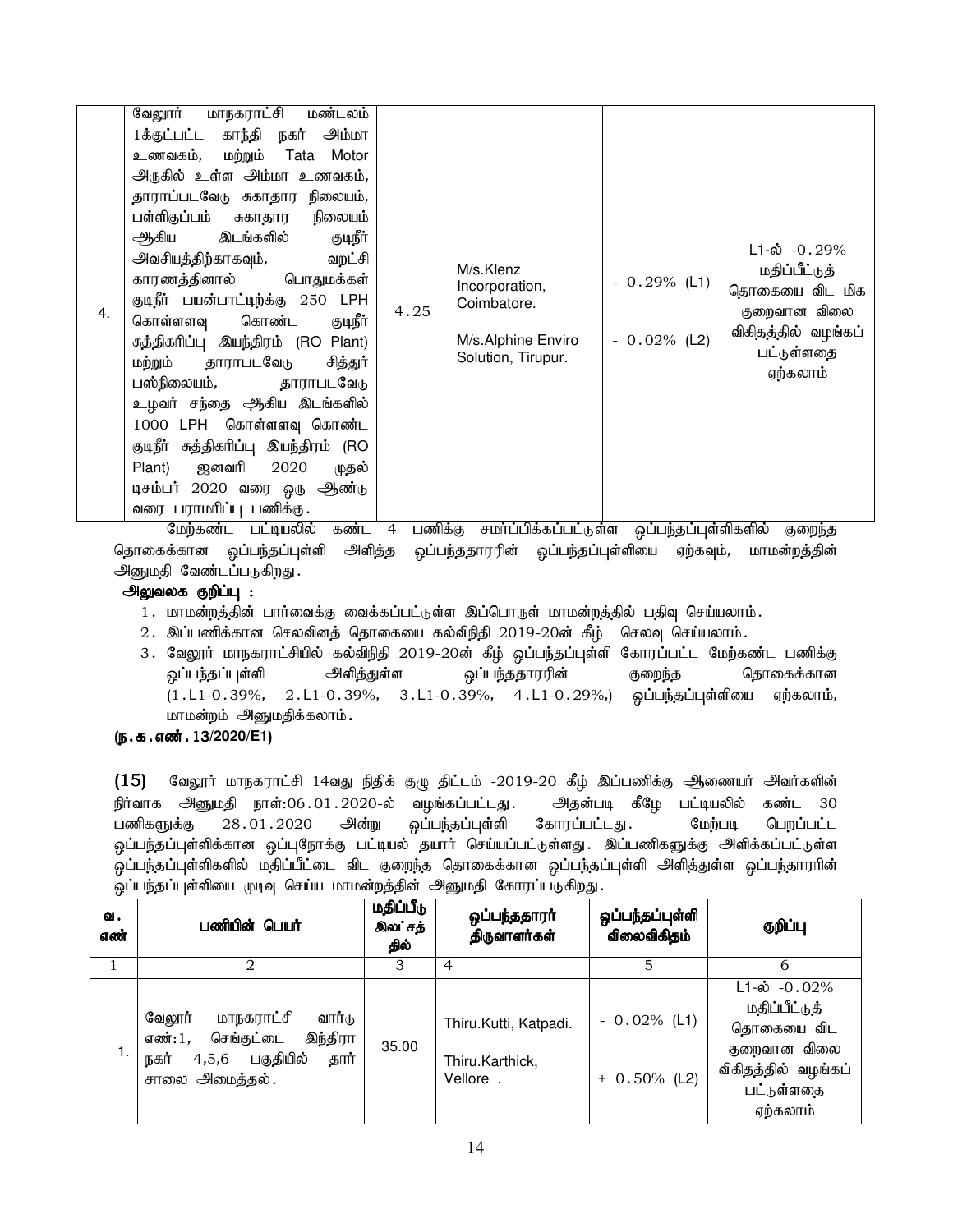| 2. | வேலூர்<br>மாநகராட்சி<br>வார்டு<br>வள்ளிமைல<br>எண்:2,3<br>சாலை<br>பள்ளிகுப்பம்<br>முதல்<br>மேட்டுத்தெரு<br>பாங்க்<br>மற்றும்<br>காலனி பூங்கா<br>அனல்<br>முதல்<br>மில் சாலை வரை தார் சாலை<br>அமைத்தல். | 40.74 | Thiru.A.V.Vinayaga<br>moorthy. Vellore.<br>Thiru.N.Srinivasan,<br>Vellore               | $-0.58\%$ (L1)<br>$+ 0.06\%$ (L2) | $L1 - \dot{\omega}$ - 0.58%<br>மதிப்பீட்டுத்<br>தொகையை விட<br>குறைவான விலை<br>விகிதத்தில் வழங்கப்<br>பட்டுள்ளதை<br>ஏற்கலாம்  |
|----|------------------------------------------------------------------------------------------------------------------------------------------------------------------------------------------------------|-------|-----------------------------------------------------------------------------------------|-----------------------------------|------------------------------------------------------------------------------------------------------------------------------|
| 3. | வேலூர்<br>மாநகராட்சி<br>வார்டு<br>எண்:5,6<br>கிளித்தான்பட்டரை,<br>நகர் விரிவு மற்றும்<br>அழகாபுரி<br>வி. ஜி ராவ் நகர் `ஏ′<br>செக்டார்<br>பகுதியில்<br>தார்<br>சாலை<br>அமைத்தல்.                      | 46.56 | Thiru.Kutti, Katpadi.<br>Thiru.Karthick,<br>Vellore.                                    | $-0.02%$ (L1)<br>$+ 0.50\%$ (L2)  | $L1-\dot{\omega} - 0.02\%$<br>மதிப்பீட்டுத்<br>தொகையை விட<br>குறைவான விலை<br>விகிதத்தில் வழங்கப்<br>பட்டுள்ளதை<br>ஏற்கலாம்   |
| 4. | வேலூர்<br>மாநகராட்சி<br>வார்டு<br>எண்:7,13 பாலாஜி நகர்<br>விரிவு<br>மற்றும் ஓ.சி. பெருமாள்<br>நறகர்<br>விரிவு ஆகிய தெருக்களில் தார்<br>சாலை அமைத்தல்.                                                | 47.00 | M/s.Kay Yes<br>Construction, Vellore<br>V.K.Kagesh, Vellore                             | $-0.03%$ (L1)<br>$+ 1.11\%$ (L2)  | $L1-\dot{\omega} - 0.03\%$<br>மதிப்பீட்டுத்<br>தொகையை விட<br>குறைவான விலை<br>விகிதத்தில் வழங்கப்<br>பட்டுள்ளதை<br>ஏற்கலாம்   |
| 5. | வேலூர்<br>மாநகராட்சி<br>வார்டு<br>சத்தியா<br>விரிவு<br>எண்:13,<br>நகர்<br>பகுதியில்<br>தார்<br>சாலை<br>அமைத்தல்.                                                                                     | 35.00 | M/s.Apparna<br>Construction,<br>Vellore.<br>M/s.Sathyanarayana<br>Construction, Vellore | $-0.02%$ (L1)<br>$+ 0.50\%$ (L2)  | $L1 - \dot{\omega} - 0.02\%$<br>மதிப்பீட்டுத்<br>தொகையை விட<br>குறைவான விலை<br>விகிதத்தில் வழங்கப்<br>பட்டுள்ளதை<br>ஏற்கலாம் |
| 6. | வேலூர்<br>மாநகராட்சி<br>வார்டு<br>எண்:15,<br>சக்தி<br>நகர்<br>$2$ வது<br>தெருவில்<br>தார்<br>சாலை<br>அமைத்தல்.                                                                                       | 23.28 | Thiru.C.Balaji,<br>Vellore.<br>Thiru.K.Suresh,<br>Vellore                               | $-0.01\%$ (L1)<br>$+ 6.56\%$ (L2) | $L1-\dot{\omega} - 0.01\%$<br>மதிப்பீட்டுத்<br>தொகையை விட<br>குறைவான விலை<br>விகிதத்தில் வழங்கப்<br>பட்டுள்ளதை<br>ஏற்கலாம்   |
| 7. | வேலூர்<br>மாநகராட்சி<br>வார்டு<br>சாரதி நகர்<br>எண்:16,<br>மற்றும்<br>தென்றல்<br>நகர்<br>ஆிகிய<br>தெருக்களில<br>தார்<br>சாலை<br>அமைத்தல்.                                                            | 38.80 | Thiru.K.Sureshkuma<br>r, Vellore<br>Thiru.P.Radhakrishn<br>an, Vellore                  | $-0.05\%$ (L1)<br>$+ 0.30\%$ (L2) | $L1-\text{ab}$ -0.05%<br>மதிப்பீட்டுத்<br>தொகையை விட<br>குறைவான விலை<br>விகிதத்தில் வழங்கப்<br>பட்டுள்ளதை<br>ஏற்கலாம்        |
| 8. | வேலூர்<br>மாநகராட்சி<br>வார்டு<br>எண்:குறிஞ்சி நகர் முதல்<br>மற்றும்<br>குறுக்குத்<br>தெருக்கள்<br>ஆகிய<br>தெருக்களில்<br>தார்<br>சாலை<br>அமைத்தல்.                                                  | 38.80 | Thiru.M.K.Constructi<br>on, Gudiyattam<br>Tmt.D.Vasanthy,<br>Vellore                    | $-0.06\%$ (L1)<br>$+ 0.97\%$ (L2) | $L1 - \dot{\omega} - 0.06\%$<br>மதிப்பீட்டுத்<br>தொகையை விட<br>குறைவான விலை<br>விகிதத்தில் வழங்கப்<br>பட்டுள்ளதை<br>ஏற்கலாம் |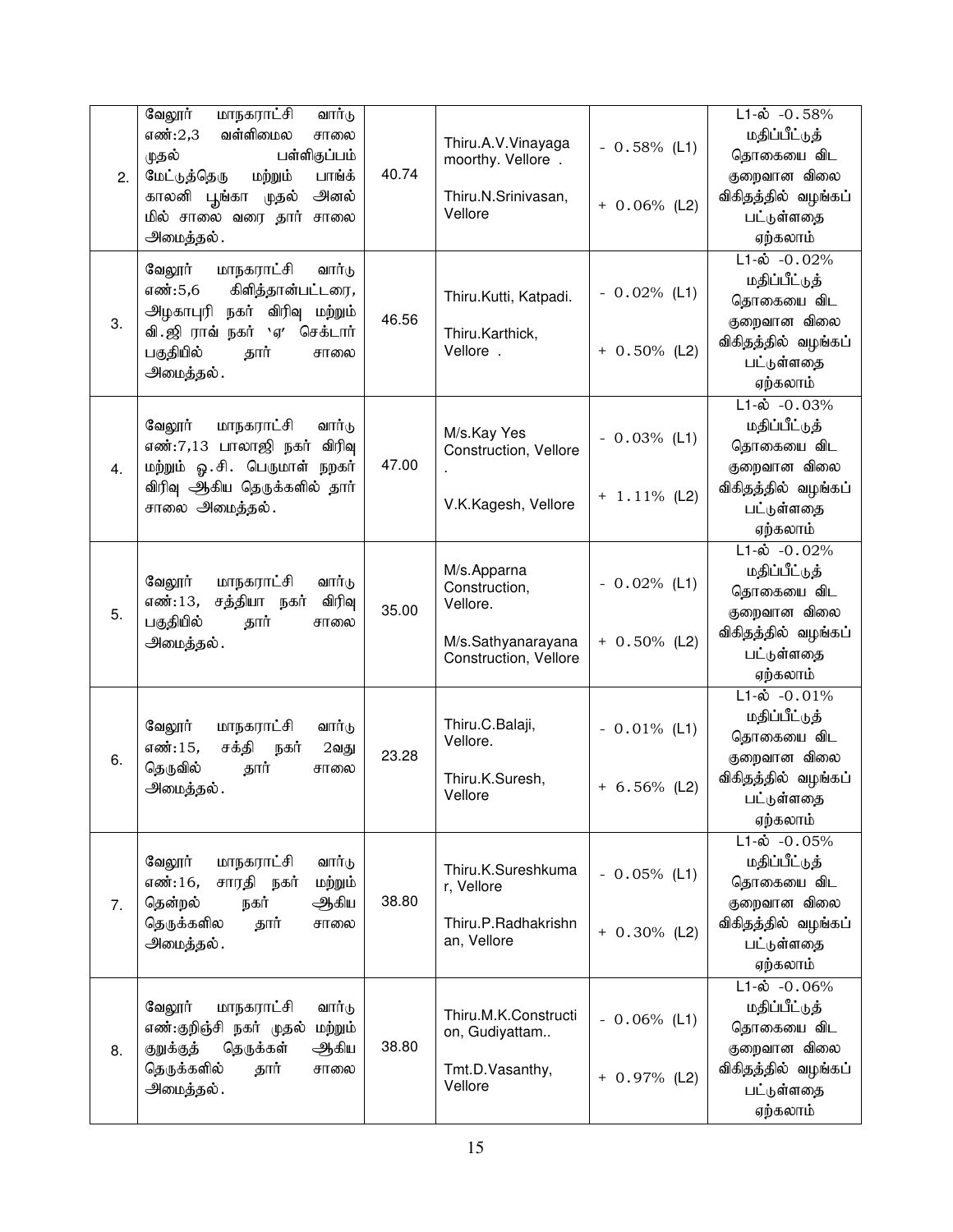|     |                                                             |       |                                     |                 | $L1-\dot{\omega}$ -0.17%            |
|-----|-------------------------------------------------------------|-------|-------------------------------------|-----------------|-------------------------------------|
|     | வேலூர்<br>மாநகராட்சி<br>வார்டு                              |       | Thiru.D.Vasanthy,                   |                 | மதிப்பீட்டுத்                       |
|     | எண்:19,<br>சக்தி<br>விரிவு<br>நகர்                          |       | Vellore.                            | $-0.17%$ (L1)   | தொகையை விட மிக                      |
| 9.  | ஆகிய<br>மற்றும்<br>டவுள்<br>ரோடு                            | 44.62 |                                     |                 | குறைவான விலை                        |
|     | தெருக்களில்<br>தார்<br>சாலை                                 |       | Thiru.S.Sureshkuma                  |                 | விகிதத்தில் வழங்கப்                 |
|     | அமைத்தல்.                                                   |       | r, Vellore                          | $-0.02%$ (L2)   | பட்டுள்ளதை                          |
|     |                                                             |       |                                     |                 | ஏற்கலாம்                            |
|     |                                                             |       |                                     |                 | $L1-\dot{\omega} - 0.02\%$          |
|     | வேலூர்<br>மாநகராட்சி<br>வார்டு                              |       |                                     |                 | மதிப்பீட்டுத்                       |
|     | எண்:19,26,<br>ஒன்டி<br>மாமரம்                               |       | Thiru.S.Sureshkuma<br>r, Vellore    | $-0.02%$ (L1)   | தொகையை விட                          |
| 10. | பி.எப். ஆபிஸ்<br>முதல்<br>வரை                               | 46.08 |                                     |                 | குறைவான விலை                        |
|     | மற்றும் அருகந்தம்பூண்டி பெரிய                               |       | Thiru.P.Radhakrishn                 |                 | விகிதத்தில் வழங்கப்                 |
|     | தெரு ஆகிய தெருக்களில் தார்                                  |       | an, Vellore                         | $+ 0.30\%$ (L2) | பட்டுள்ளதை                          |
|     | சாலை அமைத்தல்.                                              |       |                                     |                 | ஏற்கலாம்                            |
|     |                                                             |       |                                     |                 | $L1-\dot{\omega} - 0.03\%$          |
|     | வேலூர்<br>மாநகராட்சி<br>வார்டு                              |       |                                     |                 | மதிப்பீட்டுத்                       |
|     | எண்:21,26, ஜெகஜோதி<br>நகர்                                  |       | Thiru.S.Srinivasan,                 | $-0.03%$ (L1)   | தொகையை விட                          |
|     |                                                             | 45.11 | Vellore                             |                 | குறைவான விலை                        |
| 11. | மற்றும் அருகந்தம்பூண்டி பெரிய<br>தெரு ஆகிய தெருக்களில் தார் |       | Thiru.P.V.Nagaraj,                  |                 | விகிதத்தில் வழங்கப்                 |
|     |                                                             |       | Vellore                             | $+ 0.50\%$ (L2) | பட்டுள்ளதை                          |
|     | சாலை அமைத்தல்.                                              |       |                                     |                 | ஏற்கலாம்                            |
|     |                                                             |       |                                     |                 | $L1-\hat{\omega}$ -0.11%            |
|     | வேலூர்<br>மாநகராட்சி<br>வார்டு                              |       | M/s.M.K.Constructio                 |                 |                                     |
|     | எட்டியம்மன்<br>கோயில்<br>எண்:27,                            |       | n, Vellore                          | $-0.11\%$ (L1)  | மதிப்பீட்டுத்                       |
|     | மற்றும்<br>சோளாபுரி<br>தெரு                                 | 41.23 | Thiru.D.Amudharasu                  |                 | தொகையை விட மிக                      |
| 12. | அம்மன் கோயில் தெரு<br>ஆகிய                                  |       | , Vellore                           | $-0.03%$ (L2)   | குறைவான விலை                        |
|     | தெருக்களில்<br>தார்<br>சாலை                                 |       |                                     |                 | விகிதத்தில் வழங்கப்                 |
|     | அமைத்தல்.                                                   |       | Thiru.S.Sureshkuma                  | $+0.50\%$ (L3)  | பட்டுள்ளதை                          |
|     |                                                             |       | r, Vellore                          |                 | ஏற்கலாம்                            |
|     | வேலூர்<br>மாநகராட்சி<br>வார்டு                              |       | Thiru.N.Srinivasan,                 |                 | $L1-\dot{\omega}$ -0.93%            |
|     | லஷ்மண<br>எண்:32,33,                                         |       | Vellore.                            | $-0.93%$ (L1)   | மதிப்பீட்டுத்                       |
| 13. | பெருமாள்<br>தெரு,<br>கிருஷ்ணா                               | 39.77 |                                     |                 | தொகையை விட                          |
|     | நகர் மற்றும் பிஷப்டேவிட் நகர்                               |       | Thiru.A.V.Vinayaga                  | $+ 3.95\%$ (L2) | குறைவான விலை<br>விகிதத்தில் வழங்கப் |
|     | தெருக்களில்<br>ஆகிய<br>தார்                                 |       | moorthy, Vellore                    |                 | பட்டுள்ளதை ஏற்கலாம்                 |
|     | சாலை அமைத்தல்.                                              |       |                                     |                 |                                     |
|     | வேலூர்<br>மாநகராட்சி<br>வார்டு                              |       |                                     |                 | $L1-\dot{\omega}$ -0.05%            |
|     | எண்:33,34,<br>ரிஜிஸ்டர்                                     |       | Thiru.T.Saravanan,                  | $-0.05%$ (L1)   | மதிப்பீட்டுத்                       |
|     | பெரியசாமி<br>மற்றும்<br>தெரு                                | 48.94 | Vellore.                            |                 | தொகையை விட                          |
| 14. | மாசிலாமணி<br>ஆகிய<br>தெரு                                   |       |                                     |                 | குறைவான விலை                        |
|     | தெருக்களில்<br>தார்<br>சாலை                                 |       | Thiru.D.Surendaraba<br>bu, Vellore. | $+ 0.27%$ (L2)  | விகிதத்தில் வழங்கப்                 |
|     | அமைத்தல்.                                                   |       |                                     |                 | பட்டுள்ளதை                          |
|     |                                                             |       |                                     |                 | ஏற்கலாம்                            |
|     | வேலூர்<br>மாநகராட்சி<br>வார்டு                              |       |                                     |                 | $L1-\dot{\omega} - 0.17\%$          |
|     | எண்:34,35 ஜி.பி.எச்.<br>ரோடு,                               |       | Thiru.T.Saravanan,                  | $-0.17%$ (L1)   | மதிப்பீட்டுத்                       |
|     | தோல்கிடங்கு<br>மற்றும்<br>தெரு                              | 45.35 | Vellore.                            |                 | தொகையை விட                          |
| 15. | கோயில்<br>உத்திரமாதா<br>தெரு                                |       |                                     |                 | குறைவான விலை                        |
|     | தெருக்களில்<br>ஆகிய<br>தார்                                 |       | Thiru.D.Surendaraba<br>bu, Vellore. | $+ 0.57\%$ (L2) | விகிதத்தில் வழங்கப்                 |
|     | சாலை அமைத்தல்.                                              |       |                                     |                 | பட்டுள்ளதை                          |
|     |                                                             |       |                                     |                 | ஏற்கலாம்                            |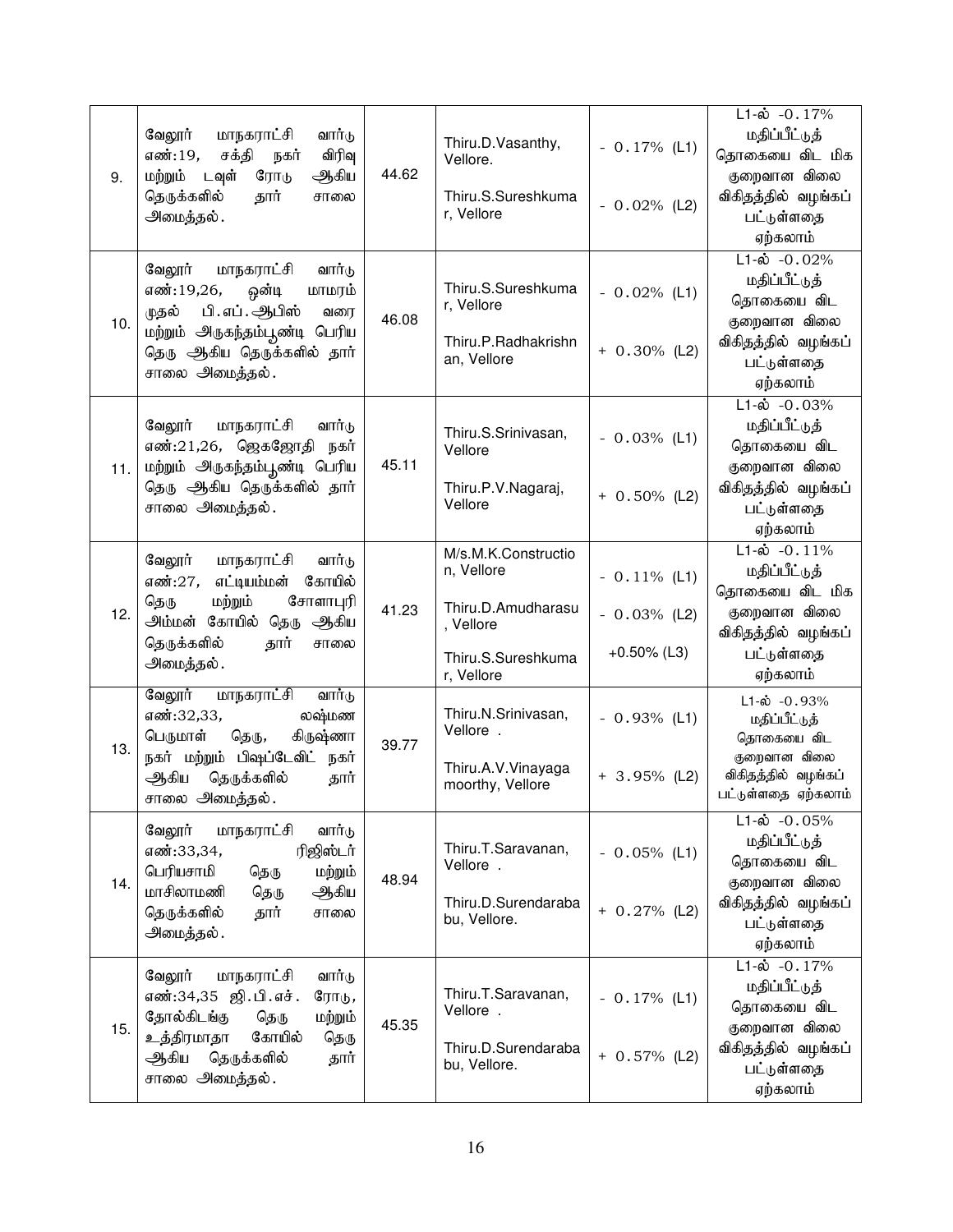| 16. | வேலூர்<br><u>மாநகராட்சி</u><br>வார்டு<br>எண்:36,37<br>பி. கே.ரங்கசாமி<br>பாரதிதாசன்<br>தெரு,<br>சாலை<br>மற்றும் விரிவு, ராமர்<br>பஜனை<br>கோயில்<br>தெரு<br>மற்றும்<br>வேலப்பாடி பெருமாள்<br>கோயில்<br>ஆகிய<br>தெருக்களில்<br>தெரு<br>தார் சாலை அமைத்தல். | 48.64 | Thiru.K.Suresh,<br>Vellore.<br>Thiru.M.K.Constructi<br>on, Vellore.       | $-0.18%$ (L1)<br>$+ 0.36\%$ (L2)  | $L1-\omega$ -0.18%<br>மதிப்பீட்டுத்<br>தொகையை விட மிக<br>குறைவான விலை<br>விகிதத்தில் வழங்கப்<br>பட்டுள்ளதை<br>ஏற்கலாம்         |
|-----|----------------------------------------------------------------------------------------------------------------------------------------------------------------------------------------------------------------------------------------------------------|-------|---------------------------------------------------------------------------|-----------------------------------|--------------------------------------------------------------------------------------------------------------------------------|
| 17. | வேலூர்<br>வார்டு<br>மாநகராட்சி<br>எண்:38,40,41,<br>வேலப்பாடி<br>பிள்ளையார்<br>கோயில்<br>தெரு,<br>கந்தப்ப<br>மரக்கடை<br>முதலி<br>தெரு, சாஸ்திரி<br>மற்றும்<br>நகர்<br>புண்ணியகோட்டி<br>ஆகிய<br>தெரு<br>தெருக்களில்<br>தார்<br>சாலை<br>அமைத்தல்.           | 44.23 | Thiru.N.Srinivasan,<br>Vellore.<br>Thiru.D.Amudharasu<br>, Vellore        | $-0.41\%$ (L1)<br>$+ 3.97\%$ (L2) | $L1-\dot{\omega}$ -0.41%<br>மதிப்பீட்டுத்<br>தொகையை விட<br>குறைவான விலை<br>விகிதத்தில் வழங்கப்<br>பட்டுள்ளதை<br>ஏற்கலாம்       |
| 18. | வேலூர்<br>மாநகராட்சி<br>வார்டு<br>எண்:42,<br>திருவள்ளுவர்<br>தெரு<br>எழில்<br>மற்றும்<br>நகர்<br>ஆகிய<br>தெருக்களில்<br>தார்<br>சாலை<br>அமைத்தல்.                                                                                                        | 36.38 | Thiru.K.Duraikannu,<br>Vellore.<br>Thiru.V.K.Magesh,<br>Vellore           | $-0.03\%$ (L1)<br>$+ 0.50\%$ (L2) | $L1-\dot{\omega} - 0.03\%$<br>மதிப்பீட்டுத்<br>தொகையை விட<br>குறைவான விலை<br>விகிதத்தில் வழங்கப்<br>பட்டுள்ளதை<br>ஏற்கலாம்     |
| 19. | வேலூர்<br>மாநகராட்சி<br>வார்டு<br>எண்:46,<br>இடையன்சாத்து<br>மண்டப சாலை தெருவில் தார்<br>சாலை அமைத்தல்.                                                                                                                                                  | 38.80 | Thiru.T.Arivazhagan,<br>Vellore<br>Thiru.R.S.Prabakara<br>n, Vellore      | $-0.02%$ (L1)<br>$+ 0.48%$ (L2)   | $L1-\dot{\omega}$ -0.02%<br>மதிப்பீட்டுத்<br>தொகையை விட<br>குறைவான விலை<br>விகிதத்தில் வழங்கப்<br>பட்டுள்ளதை<br>ஏற்கலாம்       |
| 20. | மாநகராட்சி<br>வேலூர்<br>வார்டு<br>எண்:48, செரிப் நகர் பகுதியில்<br>தார் சாலை அமைத்தல்.                                                                                                                                                                   | 34.92 | Thiru.A.V.Vinayaga<br>moorthy, Vellore<br>Thiru.N.Srinivasan,<br>Vellore  | $-0.63%$ (L1)<br>$-0.02%$ (L2)    | $L1-\dot{\omega} - 0.63\%$<br>மதிப்பீட்டுத்<br>தொகையை விட மிக<br>குறைவான விலை<br>விகிதத்தில் வழங்கப்<br>பட்டுள்ளதை<br>ஏற்கலாம் |
| 21. | வேலூர்<br>மாநகராட்சி<br>வார்டு<br>எண்:48,49<br>அரியூர்<br>வசந்தம்<br>நகர் மற்றும்<br>தொரப்பாடி ஜீவா<br>ஆகிய<br>நகர்<br>சாலை<br>தெருக்களில்<br>தார்<br>சாலை<br>அமைத்தல்.                                                                                  | 46.60 | M/s.Kay Yes<br>Construction, Vellore<br>M/s.J.K.Construction<br>, Vellore | $-0.03%$ (L1)<br>$+ 0.09%$ (L2)   | $L1-\dot{\omega} - 0.03\%$<br>மதிப்பீட்டுத்<br>தொகையை விட<br>குறைவான விலை<br>விகிதத்தில் வழங்கப்<br>பட்டுள்ளதை<br>ஏற்கலாம்     |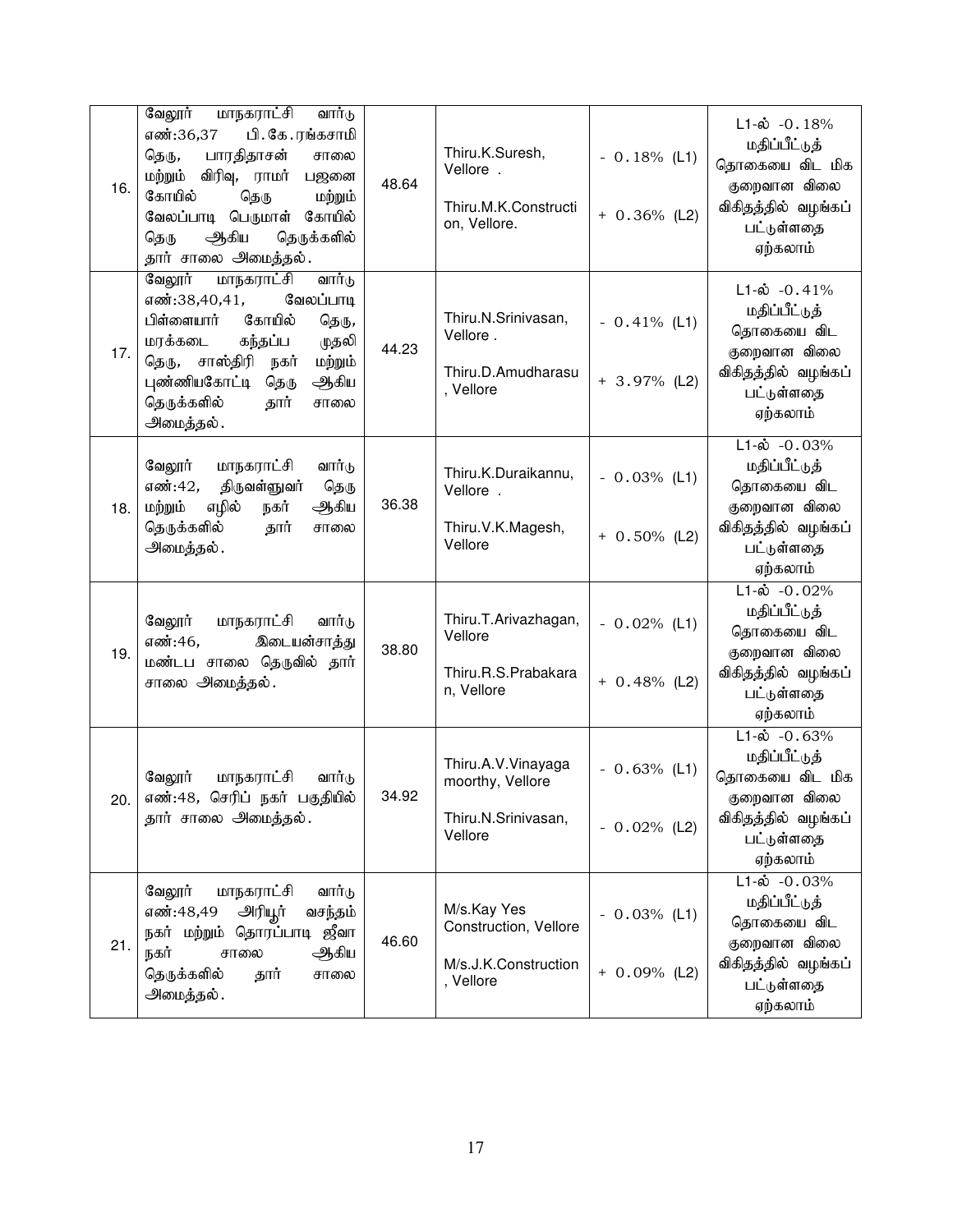| 22. | வேலூர்<br>மாநகராட்சி<br>வார்டு<br>எண்:49,<br>தொரப்பாடி,<br>பிள்ளையார்<br>கோயில்<br>தெரு<br>மற்றும் நடவாழியம்மன் கோயில்<br>ஆகிய<br>தெருக்களில்<br>தெரு<br>தார் சாலை அமைத்தல்.         | 40.80 | M/s.S.S.Construction<br>, Vellore.<br>Thiru.D.Sudakar<br>Vellore         | $-0.00\%$ (L1)<br>$+ 4.82%$ (L2)  | $L1-\omega$ -0.00%<br>மதிப்பீட்டுத் தொகை<br>விகிதத்தில் வழங்கப்<br>பட்டுள்ளதை<br>ஏற்கலாம்                                        |
|-----|--------------------------------------------------------------------------------------------------------------------------------------------------------------------------------------|-------|--------------------------------------------------------------------------|-----------------------------------|----------------------------------------------------------------------------------------------------------------------------------|
| 23. | வேலூர்<br>மாநகராட்சி<br>வார்டு<br>எண்:49,50<br>நேதாஜி<br>நகர்<br>விரிவு<br>தொரப்பாடி<br>மற்றும்<br>சண்முகா நகர் சாலை<br>ஆகிய<br>தெருக்களில்<br>தார்<br>சாலை<br>அமைத்தல்.             | 42.80 | Thiru.N.Srinivasan,<br>Vellore.<br>Thiru.A.V.Vinayaga<br>moorthy Vellore | $-0.63%$ (L1)<br>$+ 2.53\%$ (L2)  | $L1-\dot{\omega} - 0.63\%$<br>மதிப்பீட்டுத்<br>தொகையை விட<br>குறைவான விலை<br>விகிதத்தில் வழங்கப்<br>பட்டுள்ளதை<br>ஏற்கலாம்       |
| 24. | வேலூர்<br>மாநகராட்சி<br>வார்டு<br>தொரப்பாடி<br>எண்:50,<br>தெரு<br>மற்றும்<br>காமராஜர்<br>தெருக்கள்<br>குறுக்குத்<br>ஆகிய<br>தெருக்களில்<br>தார்<br>சாலை<br>அமைத்தல்.                 | 35.86 | M/s.M.K.Constructio<br>n, Vellore<br>Thiru.V.K.Magesh,<br>Vellore        | $-0.08\%$ (L1)<br>$-0.05\%$ (L2)  | $L1 - \dot{\omega} - 0.08\%$<br>மதிப்பீட்டுத்<br>தொகையை விட மிக<br>குறைவான விலை<br>விகிதத்தில் வழங்கப்<br>பட்டுள்ளதை<br>ஏற்கலாம் |
| 25. | வேலூர்<br>மாநகராட்சி<br>வார்டு<br>எண்:50, தொரப்பாடி ராம்சேட்<br>நகர் பகுதியில்<br>தார்<br>சாலை<br>அமைத்தல்.                                                                          | 29.10 | M/s.Kay Yes<br>Construction, Vellore<br>Tmt.D.Vasanthy,<br>Vellore       | $-0.02%$ (L1)<br>$+ 2.76\%$ (L2)  | $L1 - \dot{\omega} - 0.02\%$<br>மதிப்பீட்டுத்<br>தொகையை விட<br>குறைவான விலை<br>விகிதத்தில் வழங்கப்<br>பட்டுள்ளதை<br>ஏற்கலாம்     |
| 26. | வேலூர்<br>மாநகராட்சி<br>வார்டு<br>எண்:55,<br>பயர்<br>மற்றும்<br>லைன்<br>தெருக்கள்<br>ஆகிய<br>குறுக்குத்<br>தெருக்களில்<br>சாலை<br>தார்<br>அமைத்தல்.                                  | 36.30 | Tmt.D.Vasanthy,<br>Vellore.<br>Tmt.T.Arivazhagan,<br>Vellore             | $-0.54\%$ (L1)<br>$-0.28%$ (L2)   | $L1-\dot{\omega}$ -0.54%<br>மதிப்பீட்டுத்<br>தொகையை விட மிக<br>குறைவான விலை<br>விகிதத்தில் வழங்கப்<br>பட்டுள்ளதை<br>ஏற்கலாம்     |
| 27. | வேலூர்<br>மாநகராட்சி<br>வார்டு<br>எண்:55,58 பயர்லைன்<br>3வது<br>மற்றும்<br>மற்றும்<br>தெரு<br>4வது<br>வசந்தபுரம் இந்திரா நகர் 1,2,3<br>ஆகிய<br>தெருக்களில்<br>தார்<br>சாலை அமைத்தல். | 40.52 | Thiru.K.Suresh,<br>Katpadi<br>Thiru.D.Amudharasu<br>, Vellore            | $-0.09%$ (L1)<br>$-0.02%$ (L2)    | $L1-\dot{\omega} - 0.09\%$<br>மதிப்பீட்டுத்<br>தொகையை விட மிக<br>குறைவான விலை<br>விகிதத்தில் வழங்கப்<br>பட்டுள்ளதை<br>ஏற்கலாம்   |
| 28. | வேலூர்<br>மாநகராட்சி<br>வார்டு<br>எண்:56, கொணவட்டம்<br>மதினா<br>ஆகிய<br>நகர் 1,2,3மற்றும் 4<br>தெருக்களில்<br>தார்<br>சாலை<br>அமைத்தல்.                                              | 35.00 | M/s.S.S.Construction<br>, Vellore<br>Thiru.D.Sudakar<br>Vellore          | $-0.01\%$ (L1)<br>$+ 4.30\%$ (L2) | $L1 - \dot{\omega} - 0.01\%$<br>மதிப்பீட்டுத்<br>தொகையை விட<br>குறைவான விலை<br>விகிதத்தில் வழங்கப்<br>பட்டுள்ளதை<br>ஏற்கலாம்     |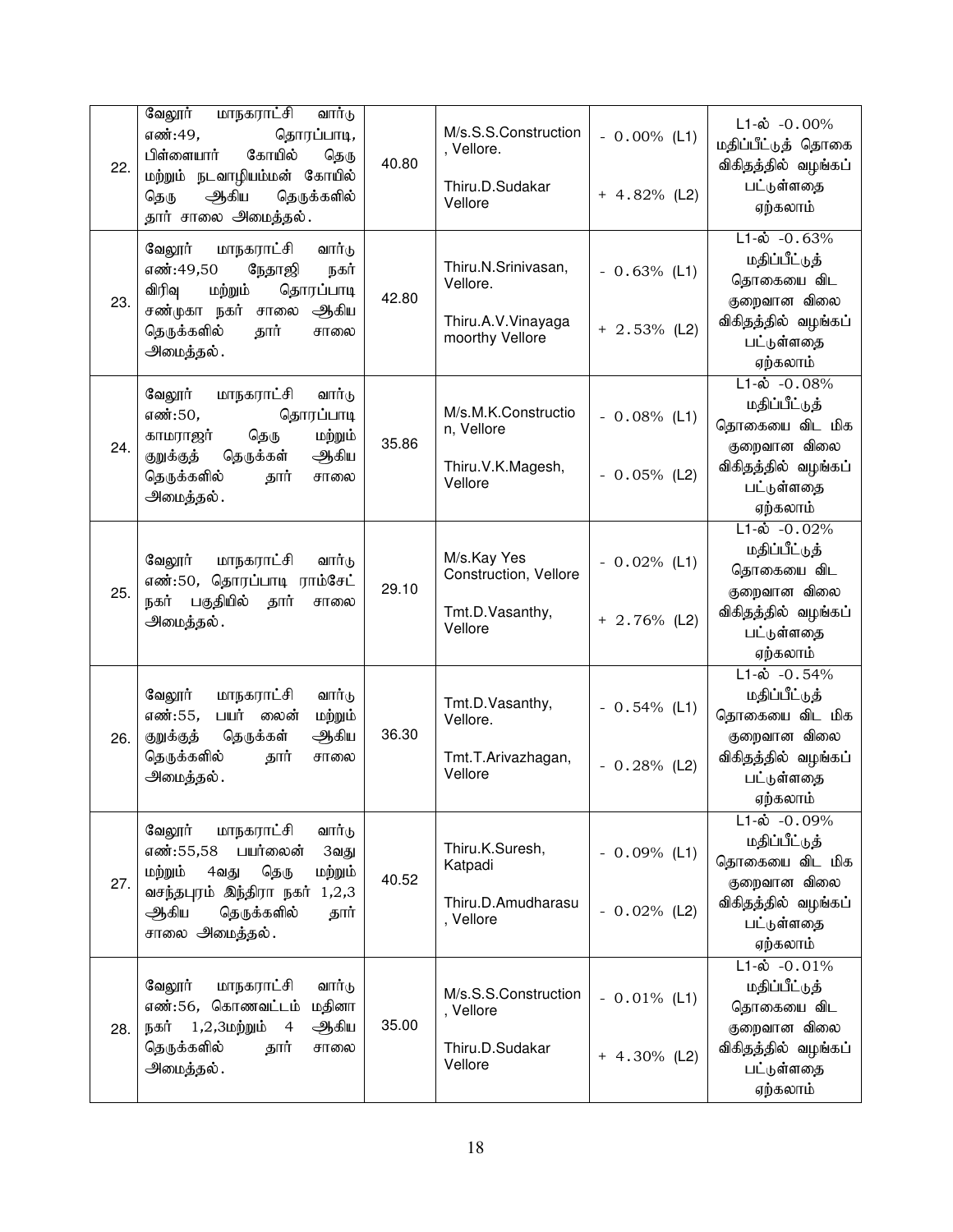| 29. | மாநகராட்சி<br>வேலூர்<br>வார்டு<br>எண்:56, கொணவட்டம் மதினா<br>நகர் 5,6,7,8, மற்றும் 9 ஆகிய<br>தெருக்களில் சிமெண்ட் சாலை<br>அமைத்தல்.                                                               | 32.90 | Thiru.K.Suresh,<br>Katpadi<br>Thiru.D.Amudharasu<br>. Vellore                   | $-0.03\%$ (L1)<br>$+ 0.50\%$ (L2) | $L1-\dot{\omega}$ -0.03%<br>மதிப்பீட்டுத்<br>தொகையை விட<br>குறைவான விலை<br>விகிதத்தில் வழங்கப்<br>பட்டுள்ளதை<br>ஏற்கலாம்     |
|-----|---------------------------------------------------------------------------------------------------------------------------------------------------------------------------------------------------|-------|---------------------------------------------------------------------------------|-----------------------------------|------------------------------------------------------------------------------------------------------------------------------|
| 30. | மாநகராட்சி<br>வார்டு<br>வேலூர்<br>சேண்பாக்கம்<br>எண்:60,<br>மாதா<br>கோயில்<br>மற்றும்<br>தெரு<br>சேண்பாக்கம் சோளாபுரியம்மன்<br>கோயில்<br>ஆகிய<br>தெரு<br>தெருக்களில சிமெண்ட்<br>சாலை<br>அமைத்தல். | 25.36 | M/s.Kay Yes<br>Construction,<br>Vellore.<br>Thiru.S.Srinivasan,<br>Chinnacherry | $-0.03\%$ (L1)<br>$-0.02\%$ (L2)  | $L1 - \dot{\omega} - 0.03\%$<br>மதிப்பீட்டுத்<br>தொகையை விட<br>குறைவான விலை<br>விகிதத்தில் வழங்கப்<br>பட்டுள்ளதை<br>ஏற்கலாம் |

மேற்படி பட்டியலில் கண்ட 30 பணிகளுக்கு சமா்ப்பிக்கப்பட்டுள்ள ஒப்பந்தப்புள்ளிகளில் குறைந்த தொகைக்கான ஒப்பந்தப்புள்ளி அளித்த ஒப்பந்ததாரரின் ஒப்பந்தப்புள்ளியை ஏற்க மாமன்றத்தின் அனுமதி வேண்டப்படுகிறது .

#### அலுவலக குறிப்பு :

- 1. மாமன்றத்தின் பார்வைக்கு வைக்கப்பட்டுள்ள இப்பொருள் மாமன்றத்தில் பதிவு செய்யலாம்.
- 2. இப்பணிக்கான செலவினத் தொகையை 14வது நிதிக் குழு திட்டம் -2019-20 கீழ் செலவு செய்யலாம்.
- 3. வேலூர் மாநகராட்சியில் 14வது நிதிக் குழு திட்டம் -2019-20 கீழ் ஒப்பந்தப்புள்ளி கோரப்பட்ட மேற்கண்ட பணிக்கு ஒப்பந்தப்புள்ளி அளித்துள்ள ஒப்பந்ததாரரின் குறைந்த தொகைக்கான (1.L1-0.02%,2.L1-0.58%,3.L1-0.02%,4.L1-0.03%, 5.L1-0.02%, 6.L1-0.01%, 7.L1-0.05%, 8.L1-0.06%, 9.L1-0.17%, 10.L1-0.02%, 11.L1-0.03%, 12.L1-0.11%, 13.L1-0.93%, 14.L1-0.05%,15.L1-0.17%,16.L1-0.18%,17.L1-0.41%,18.L1-0.03%,19.L1-0.02%, 20.L1-0.63%, 21.L1-0.03%, 22.L1-0.00%, 23.L1-0.63%, 24.L1-0.08%, 25.L1-0.02%, 26.L1-0.54%, 27.L1-0.09%, 28.L1-0.01%, 29.L1-0.03%, 30.L1-0.03%) ஒப்பந்தப்புள்ளியை ஏற்க மாமன்றம் அனுமதிக்கலாம்.

### (ந.க.எண். 2256/2019/E1)

 $(16)$  B்லலூர் மாநகராட்சியில் 14-வது நிதிக்குழு திட்டம் 2019-20-ன் கீழ் சாலைபணிகள் 08.01.2020 அன்று மாவட்ட அளவிலான செய்திதாள்களில் விளம்பரம் செய்யப்பட்டதற்கு 09.01.2020 அன்று இந்து தமிழ் திசை நாளிதழில் வெளியிடப்பட்டது அதற்கான தொகை ரு. 13,708/- (பதிமுன்றாயித்து எழுநுற்று எட்டு)-க்கான தொகையினை Bright Advertising, Chennai, நிறுவனத்திற்கு வழங்க வேண்டி மாமன்றத்தின் அனுமதிக்காக வைக்கப்படுகிறது.

# அலுவலக குறிப்பு: -

- 1. இப்பொருள் மாமன்றத்தில் பதிவு செய்யலாம்.
- 1. விளம்பரத் செலவினத் தொகை ரு. 13,708/-(பதிமுன்றாயித்து எழுநுற்று எட்டு) பொதுநிதி 2019-20 பொதுநிதியிலிருந்து வழங்குவதற்கும் மாமன்றம் அனுமதி வழங்கலாம்.

 $(5.5.5.5\,\text{m}$ . 1084/2020/ $\textcircled{3}1)$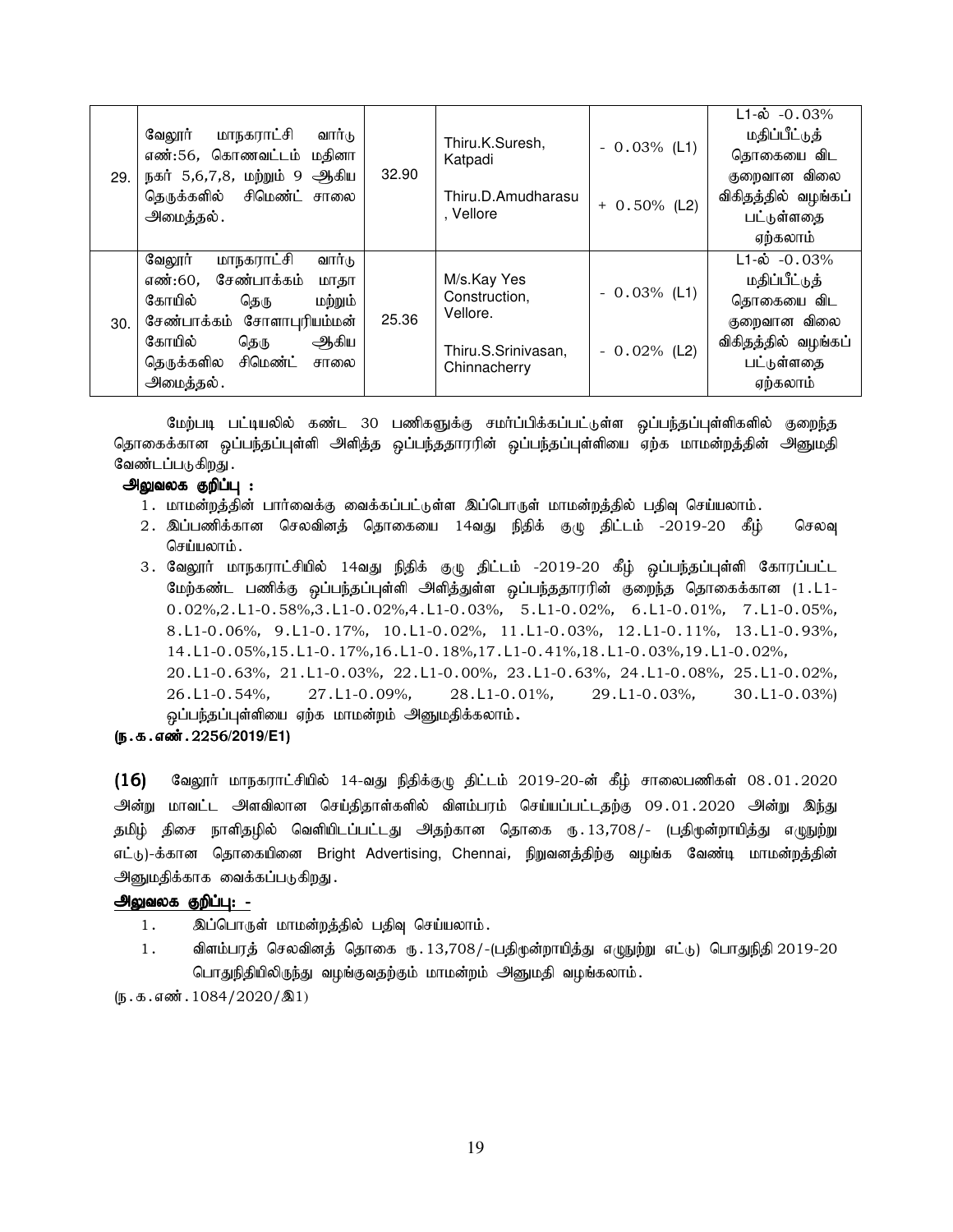$(17)$  Bagyார் மாநகராட்சிக்கு சொந்தமான வாகனம் எண் TN 23 CA 3601 க்கு Periodical Oil Servicing பணிக்கு பொது நிதியின் கீழ் மேற்கொள்ள தயாரிக்கப்பட்ட மதிப்பீட்டுத் தொகை ரு.16,627/-க்கு 20.02.2020 அன்று நிர்வாக முன் அனுமதி வழங்கப்பட்டுள்ளது. இந்த வாகனம் TOYOTO நிறுவன தயாரிப்பு என்பதால் நேரடியாக LANSON MOTORS PVT LTD. நிறுவனத்தில் Periodical Oil Servicing நடவடிக்கை மேற்கொள்ள மாமன்றத்தின் அனுமதிக்கு மாமன்றப் பொருள் வைக்கப்படுகிறது.

### அலுவலக குறிப்பு :

- 1. இப்பொருள் மாமன்றத்தில் பதிவு செய்யலாம்.
- $2.$   $\;$  இப்பணிக்கான செலவினத் தொகையை பொதுநிதி 2019-20ன் கீழ் செலவு செய்யலாம்.
- 3. TOYOTO வாகனம் என்பதால் இதே நிறுவனத்தில் பணி நடவடிக்கை மேற்கொள்ள அனுமதிக்கலாம் .

# (ந.க.எண். 1640/2020/E1)

 $(18)$  வேலூர் மாநகராட்சியில், பொது நிதி 2019-20-ன் கீழ் கீழே பட்டியலில் கண்ட 1 பணிக்கு அணையாளர், வேலூர் மாநகராட்சி அணையர் அவர்களின் நிர்வாக அனுமதி நாள்: 02.12.2019ல் பெறப்பட்டுள்ளது. இப்பணிக்கு 24.01.2020 அன்று பெறப்பட்ட ஒப்பந்தப்புள்ளிகளுக்கான ஒப்புநோக்கு பட்டியல் தயார் செய்யப்பட்டுள்ளது. இப்பணிகளுக்கு அளிக்கப்பட்டுள்ள ஒப்பந்தப்புள்ளிகளில் மதிப்பீட்டை விட குறைந்த தொகைக்கான ஒப்பந்தப்புள்ளிகள் அளித்துள்ள ஒப்பந்ததாரரின் ஒப்பந்தப்புள்ளியை முடிவு செய்ய மாமன்றத்தின் அனுமதி கோரப்படுகிறது.

பொது நிதி 2019-20-ன் கீழ் கண்ட 1 பணிக்கு பெறப்பட்டுள்ள ஒப்பந்தப்புள்ளியை முடிவு செய்ய ஒப்புநோக்குப்பட்டியல் மாமன்றத்திற்கு சமர்ப்பிக்கப்படுகிறது.

| ഖ.<br>எண் | பணியின் பெயர்                                                                                                                                        | மதிப்பீடு<br>லட்சத்தி<br>ல் | ஒப்பந்ததாரா்<br>திருவாளர்கள்                                         | ஒப்பந்தப்புள்ளி<br>விலைவிகிதம்   | குறிப்பு                                                                                                |
|-----------|------------------------------------------------------------------------------------------------------------------------------------------------------|-----------------------------|----------------------------------------------------------------------|----------------------------------|---------------------------------------------------------------------------------------------------------|
|           |                                                                                                                                                      | З                           | 4                                                                    |                                  | 6                                                                                                       |
|           | Removing Municipal solid<br>waste and filling gravel for<br>Foundation in New Bus<br>stand MLCP site in Vellore<br><b>City Municipal Corporation</b> | 9.50                        | M/S.V.M. Construction<br>. Sathuvavhari, Vellore<br>R.Kumar, Vellore | $-0.05\%$ (L1)<br>$+0.22\%$ (L2) | $L1 - \dot{\omega}$ - 0.05%<br>மதிப்பீட்டுத்<br>தொகையை விட<br>குறைவாக வழங்கப்<br>பட்டுள்ளதை<br>ஏற்கலாம் |

மேற்கண்ட பட்டியலில் கண்ட 1 பணிக்கு பெறப்பட்ட ஒப்பந்தப்புள்ளிகளில் மதிப்பிட்டு தொகையை விட குறைந்த தொகைக்கான ஒப்பந்தப்புள்ளிகள் அளித்துள்ள ஒப்பந்ததாரரின் ஒப்பந்தப்புள்ளியை ஏற்கலாம், மேலும் பட்டியலில் கண்ட 1 பணிக்கு 27.01.2020 அன்று பணி உத்திரவு வழங்கப்பட்டதற்கு மாமன்றத்தின் அனுமதி வேண்டப்படுகிறது.

#### அலுவலக குறிப்பு :

- 1. இப்பொருள் மாமன்றத்தில் பதிவு செய்யலாம்.
- 2. இப்பணிக்கான செலவினத் தொகையை பொது நிதி 2019-20-ன் கீழ் செலவு செய்யலாம்.
- 3. வேலூர் மாநகராட்சியில் பொது நிதி 2019-20-ன் கீழ் ஒப்பந்தப்புள்ளி கோரப்பட்ட மேற்கண்ட 1-பணிக்கு ஒப்பந்தப்புள்ளி அளித்துள்ள ஒப்பந்ததாரர் குறைந்த தொகைக்கான 1.L1(-0.05%) ஒப்பந்தப்புள்ளியை மாமன்றம் ஏற்று பணி உத்திரவு வழங்க ஆணையர் அவர்கள் முன்அனமதி வழங்கியதையும் மாமன்ற அனுமதி வழங்கலாம்.

#### (**ந.க.எண். 6209/2018/S1**)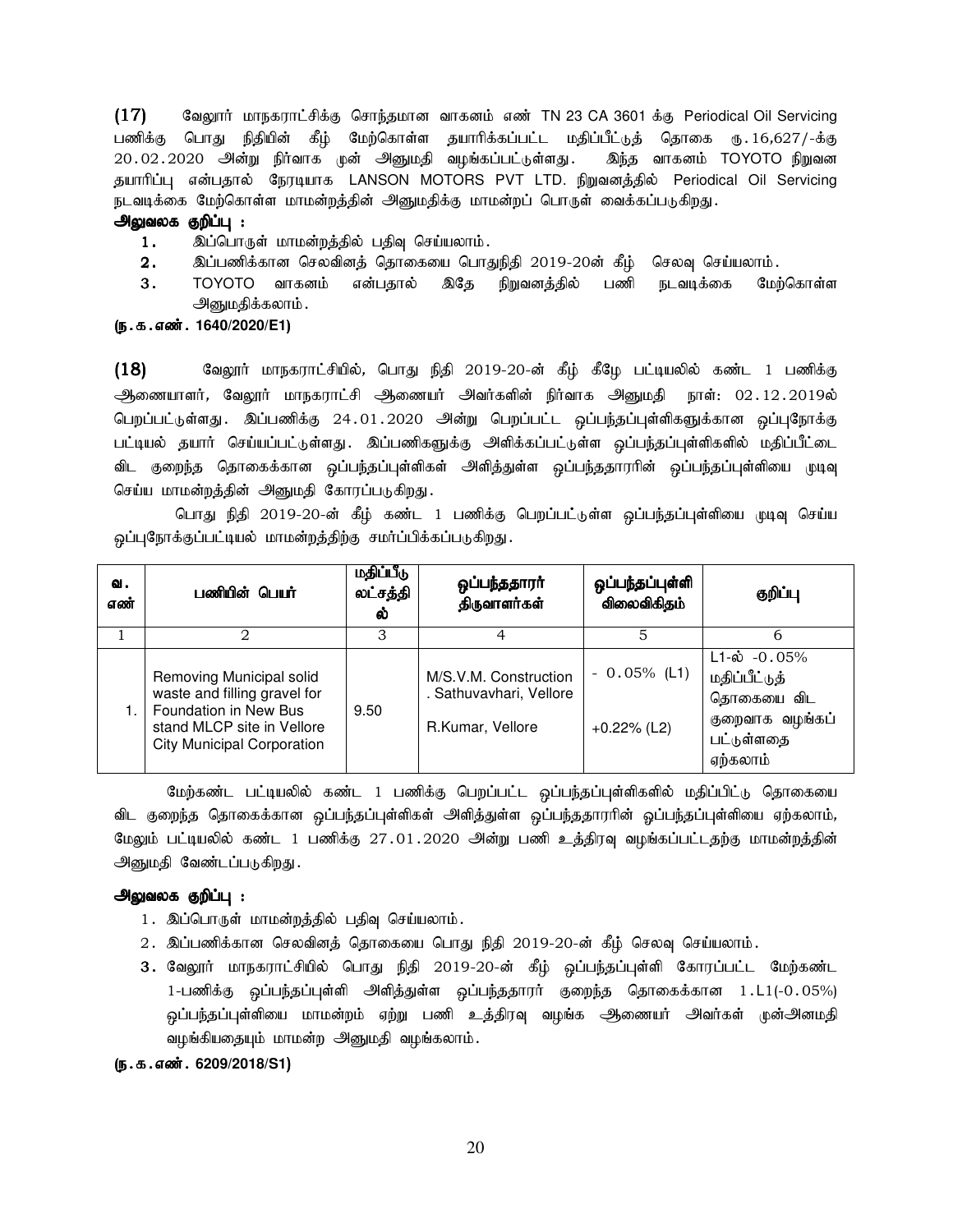$(19)$  Baலூர் மாநகராட்சி பொதுநிதி 2019-20ன் கீழ் வேலூர் மாநகராட்சிக்கு சொந்தமான எண்.TN 23 C 6300 க்கு Purchasing of New Battery பணி, பொது நிதியின் கீழ் மேற்கொள்ள தயாரிக்கப்பட்ட மதிப்பீட்டுத் தொகை ரு. 8140/-க்கு நாள். 18. 12. 2019-ல் நிர்வாக அனுமதி வழங்கப்பட்டு,02. 01. 2020 அன்று பெறப்பட்ட முன்று விலைப்புள்ளிகளின் ஒப்புநோக்கு பட்டியல் பின்வருமாறு

| ഖ.<br>எண் | ஒப்பந்தாரரின் பெயர்                                   | விலைவிகிதம் |
|-----------|-------------------------------------------------------|-------------|
| 1         | 2                                                     | 3           |
| 3.        | M/s. Vellore Battery Centre,<br>நிறுவனம், வேலூர்.     | (B.8140)    |
| 4.        | M/s. The Auto Diesel<br>Service.<br>நிறுவனம், வேலூர். | ரு. 8550    |
| 5.        | M/s. Vellore Battery Care,<br>நிறுவனம், வேலூர்.       | ரு. 8700    |

M/s.Vellore Battery Centre, நிறுவனம், வேலூர் கு. 8140/-குறைவான விலை விகிதத்தில் அிளித்துள்ள ஒப்பந்தப்புள்ளியை ஏற்க மாமன்றத்தின் அனுமதிக்கு மாமன்றப் பொருள் வைக்கப்படுகிறது.

# அலுவலக குறிப்பு :

- 1. khr மன்றத்தின் பார்வைக்கு வைக்கப்பட்டுள்ள இப்பொருள் மாமன்றத்தில் பதிவு செய்யலாம்.
- 2. இப்பணிக்கான செலவினத் தொகையை பொது நிதி 2019-20ன் கீழ் செலவு செய்யலாம்.
- 3. பெறப்பட்ட விலைப்புள்ளிகளில் குறைந்த தொகைக்கான விலைப்புள்ளி அளித்துள்ள M/s.Vellore Battery Centre, வேலூர் நிறுவனத்தின் விலைப்புள்ளியை ஏற்கலாம். மேலும் இப்பணி அவசர அவசியம் பணி மேற்கொள்ள வேண்டி ஆணையர் அவர்கள் முன்அனுமதியில் பணி ஆணை வழங்யதற்கும் மன்றம் அனுமதிக்கலாம்.

# (e.f.vz;.**7460 /2019/E1**)

(20) கேலூர் மாநகராட்சி பொதுநிதி 2019-20ன் கீழ் வேலூர் மாநகராட்சிக்கு சொந்தமான எண்.TN 23 AF 6796 க்கு Maintenance & Repair Works பணி, பொது நிதியின் கீழ் மேற்கொள்ள தயாரிக்கப்பட்ட மதிப்பீட்டுத் தொகை ரூ.23500/-க்கு நாள். $18.12.2019$ -ல் நிர்வாக அனுமதி வழங்கப்பட்டு,  $19.12.2019$ அன்று விலைப்புள்ளி கோரப்பட்டதில், பெறப்பட்ட இரண்டு விலைப்புள்ளிகளின் ஒப்புநோக்கு பட்டியல் பின்வருமாறு

| வ.<br>எண் | ஒப்பந்தாரரின் பெயர்             | விலைவிகிதம் |
|-----------|---------------------------------|-------------|
| 1.        | M/s.CAR DECORS, Vellore         | Rs.23270.00 |
| 2.        | M/s.K.A.K. Automobiles, Vellore | Rs.24640.00 |
| 3.        | M/s.MVM. Automobiles, Vellore   | Rs.25420.00 |

M/s.CAR DECORS, Vellore, நிறுவனம், வேலூர் ரூ.23270/-குறைவான விலை விகிகத்தில் அிளித்துள்ள ஒப்பந்தப்புள்ளியை ஏற்க மாமன்றத்தின் அனுமதிக்கு மாமன்றப் பொருள் வைக்கப்படுகிறது.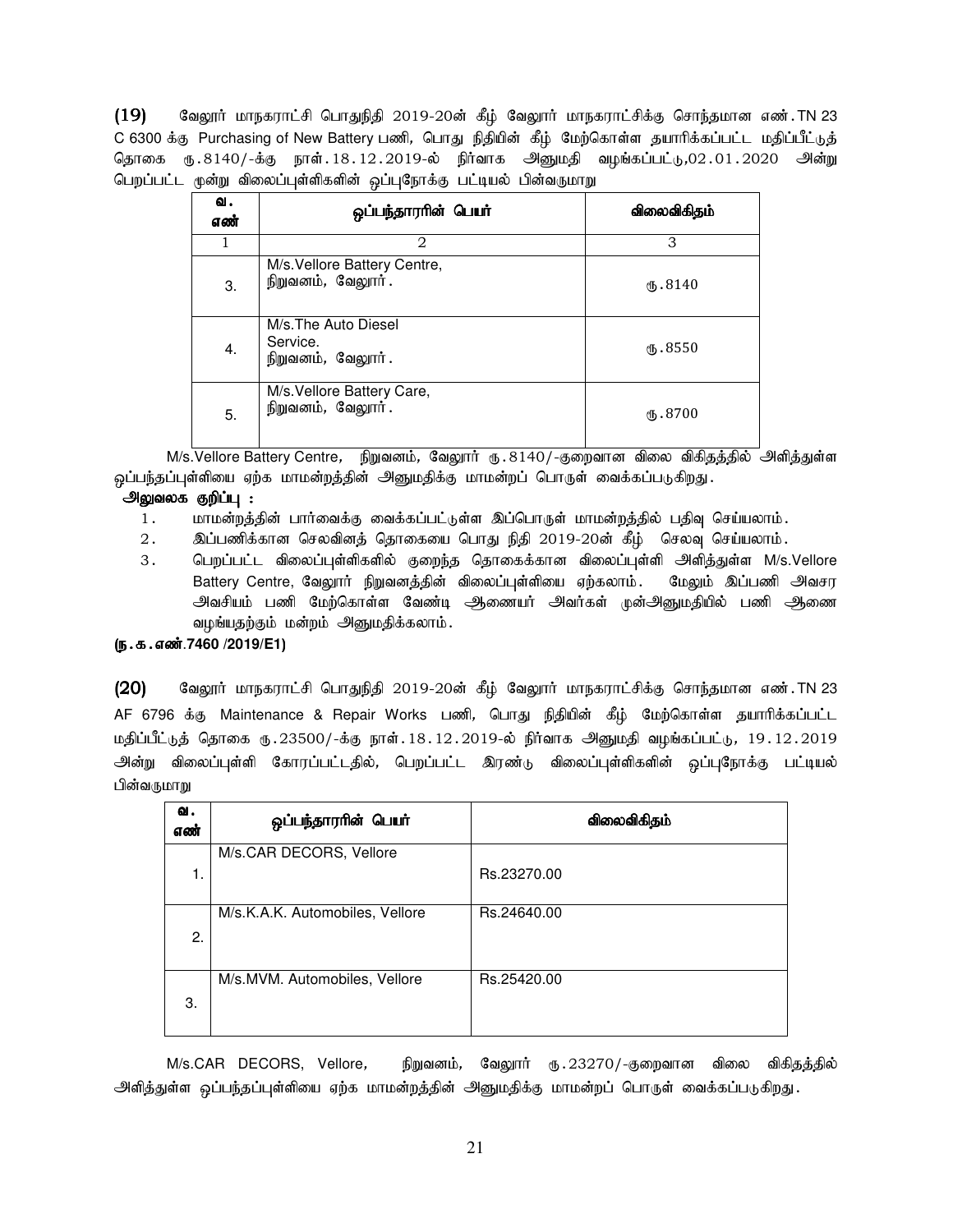#### அலுவலக குறிப்பு :

- 1. மாமன்றத்தின் பார்வைக்கு வைக்கப்பட்டுள்ள இப்பொருள் மாமன்றத்தில் பதிவு செய்யலாம்.
- $2.$  இப்பணிக்கான செலவினத் தொகையை பொது நிதி 2019-20ன் கீழ் செலவு செய்யலாம்.
- 3. பெறப்பட்ட விலைப்புள்ளிகளில் குறைந்த தொகைக்கான விலைப்புள்ளி அளித்துள்ள M/s.CAR DECORS, Vellore, வேலூர் நிறுவனக்கின் விலைப்பள்ளியை எற்கலாம். மேலும் இப்பணி அவசர அவசியம் பணி மேற்கொள்ள வேண்டி ஆணையர் அவர்கள் முன்அனுமதியில் பணி ஆணை வழங்யதற்கும் மன்றம் அனுமதிக்கலாம்.

#### (ந.க.எண்.7722 /2019/E1)

 $(21)$  Bagyார் மாநகராட்சி பொதுநிதி 2019-20ன் கீழ் ஆணையர் அவர்களின் செயல்முறை உத்தரவு நாள்:06 11 2019-ன் படி கீழே பட்டியலில் கண்ட 1 பணி மேற்கொள்ள நிர்வாக அனுமதி பெறப்பட்டுள்ளது. இப்பணிக்கு 03.12.2019 அன்று பெறப்பட்ட ஒப்பந்தப்புள்ளிக்கான ஒப்புநோக்கு பட்டியல் தயார் செய்யப்பட்டுள்ளது. இப்பணிக்கு அளிக்கப்பட்டுள்ள ஒப்பந்தப்புள்ளிகளில் மதிப்பீட்டை விட குறைந்த தொகைக்கான ஒப்பந்தப்புள்ளி அளித்துள்ள ஒப்பந்தாரரின் ஒப்பந்தப்புள்ளியை முடிவு செய்ய மாமன்றத்தின் அனுமதி கோரப்படுகிறது.

| வ.<br>எண் | பணியின் பெயர்                                                                                                                                                                                                                                     | மதிப்பீடு<br>இலட்சத்<br>தில் | ஒப்பந்ததாரா<br>திருவாளர்கள்                         | ஒப்பந்தப்புள்ளி<br>விலைவிகிதம்   | குறிப்பு                                                                                                |
|-----------|---------------------------------------------------------------------------------------------------------------------------------------------------------------------------------------------------------------------------------------------------|------------------------------|-----------------------------------------------------|----------------------------------|---------------------------------------------------------------------------------------------------------|
|           | $\mathcal{D}_{\mathcal{L}}$                                                                                                                                                                                                                       | 3                            | $\overline{4}$                                      | 5                                | 6                                                                                                       |
|           | வேலூர் மாநகராட்சி மண்டலம்-<br>மற்றும் மண்டலம்-3 வார்டு<br>$\overline{2}$<br>எண். 16,25,28,29,30,31,<br>32,33,34,35,36,37, மற்றும் 38<br>ஆள் நுழைவு வாயிகால்களின்<br>செய்யவும்,<br>அடைப்பு சுத்தம்<br>டைப்லைன் அடைப்பு<br>சுத்தம்<br>செய்யும் பணி. | 10.00                        | D.பழனியப்பன்<br>, வேலூர்.<br>V.K.மகேஷ்,<br>வேலூர் . | $-0.62%$ (L1)<br>$+ 0.47\%$ (L2) | $L1 - \dot{\omega}$ - 0.62%<br>மதிப்பீட்டுத்<br>தொகையை விட<br>குறைவாக வழங்கப்<br>பட்டுள்ளதை<br>ஏற்கலாம் |

மேற்கண்ட பட்டியலில் கண்ட 1 பணிக்கு சமா்ப்பிக்கப்பட்டுள்ள ஒப்பந்தப்புள்ளிகளில் குறைந்த தொகைக்கான <u>ஒ</u>ப்பந்தப்புள்ளி அளித்த ஒப்பந்ததாரரின் ஒப்பந்தப்புள்ளியை ஏற்கவும், மாமன்றத்தின் அனுமதி வேண்டப்படுகிறது.

# <u>அலுவலக குறிப்பு :</u>

- 1. மாமன்றத்தின் பார்வைக்கு வைக்கப்பட்டுள்ள இப்பொருள் மாமன்றத்தில் பதிவு செய்யலாம்.
- 2. இப்பணிக்கான செலவினத் தொகையை பொதுநிதி 2019-20ன் கீழ் செலவு செய்யலாம்.
- 3. வேலூர் மாநகராட்சியில் பொதுநிதி 2019-20ன் கீழ் ஒப்பந்தப்புள்ளி கோரப்பட்ட மேற்கண்ட பணிக்கு ஒப்பந்தப்புள்ளி அளித்துள்ள ஒப்பந்ததாரரின் குறைந்த தொகைக்கான  $1.L1-0.62%$ ) ஒப்பந்தப்புள்ளியை ஏற்கலாம், மாமன்றம் அனுமதிக்கலாம்.

#### (ந.க.எண்.5411/2019/E1)

(22) வேலூர் மாநகராட்சி மண்டலம் 1-முதல் 4 வரை உள்ள பகுதிகளில் குடிநீர் விநியோகப் பணிகள் செய்யவும் வால்வுகள் மோட்டார்கள் இயக்கவும் (ம) பராமரிப்பு பணிக்கு. 22 .10 . 2019ல் ஒப்பந்தப்புள்ளியாக கோரியதை தமிழ் நாளிதழ் தினகுரல் என்ற நாளிதழில் மாநில அளவில் செய்திதாள் விளம்பரம் செய்யப்பட்டுள்ளது . எனவே இதற்கான செய்தித்தாள் விளம்பர செலவு ரூ .36000/- தொகையை வழங்க மாமன்றத்தின் அனுமதிக்காக பணிந்து சமர்ப்பிக்கப்படுகிறது.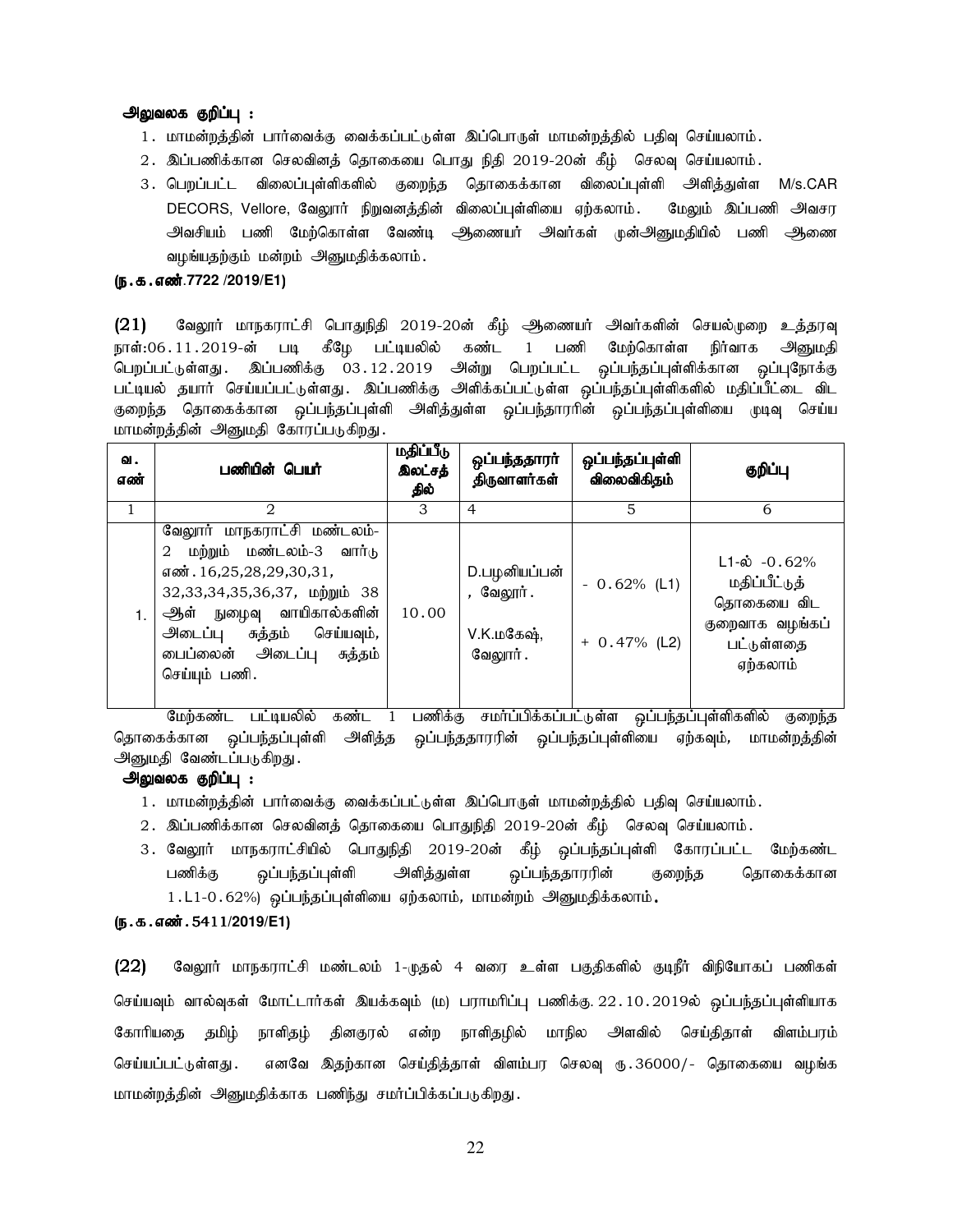#### அலுவலக குறிப்பு: -

- 1. இப்பொருள் மாமன்றத்தில் பதிவு செய்யலாம்.
- 2. விளம்பர செலவினத் தொகை ரு.36000/- 2019-20 பொதுநிதியிலிருந்து வழங்குவதற்கும் மாமன்றம் அனுமதி வழங்கலாம்.

 $(5.5.5.5\omega)$ : 1084/2019/ $(10.5.1)$ 

 $(23)$  Baலூர் மாநகராட்சி – பொது நிதி 2019-20 –ன் கீழ் வேலூர் மாநகராட்சி மண்டலம் 2க்குட்பட்ட சத்துவாச்சாரி மண்டல அலுவலகம், சைதாப்பேட்டை சுகாதார நிலையம் ஆகிய இடங்களில் குடிநீர் அவசியக்கிற்காகவும், வறட்சி காரணக்கினால் பொதுமக்கள் குடிநீர் பயன்பாட்டிற்க்கு 250 LPH கொள்ளளவு கொண்ட குடிநீர் சுத்திகரிப்பு இயந்திரம் (RO Plant) அமைக்கப்பட்டுள்ளதற்கு ஜனவரி 2020 முதல் டிசம்பர் 2020 வரை ஒரு ஆண்டு பராமரிப்பு பணிக்கு தயாரிக்கப்பட்ட மதிப்பீட்டுத் தொகை ரு.1,30,000/-க்கு ஆணையர் அவர்களின் நிர்வாக அனுமதி நாள்.03.01.2020 வழங்கப்பட்டுள்ளது. இப்பணிக்கு விலைப்புள்ளி கோரியதில் 29.01.2020 அன்று வரப்பட்ட பதிவு பெற்ற M/S.Mitra Associates, Trippur நிறுவனத்தாரின் விலைப்புள்ளி ஏற்று, இப்பணியினை மேற்கொள்ளவும் அணையர் அவர்களின் முன் அனுமதியில் பணி அணை வழங்கியதற்கும் மாமன்றத்தின் அனுமதிக்கு மாமன்றப் பொருள் வைக்கப்படுகிறது .

#### அலுவலக குறிப்பு:-

1. மாமன்றத்தின் பார்வைக்கு வைக்கப்பட்டுள்ள இப்பொருள் மாமன்றம் பதிவு செய்யலாம்.

2. இப்பணிக்கான செலவினத்தொகையை பொதுநிதி 2019-20-ன் கீழ் செலவு செய்யலாம்.

3. இப்பணி மேலும் 2020-2021 ஒரு ஆண்டு காலம் நீடிப்பு செய்யவும், தற்போது அிளிக்கப்பட்ட விலை விகிதத்தை விட 10% கூடுதலான விலை விகித்தில் மேற்படி நிறுவனமே பணி செய்வதற்கும் அனுமதிக்கலாம்.

 $(5.5.5.5 \text{...})$ 

 $(24)$  வேலூர் மாநகராட்சி – பொது நிதி 2019-20 –ன் கீழ் வேலூர் மாநகராட்சி மண்டல அலுவலகம்-3, லட்சுமிபுரம் சுகாதார நிலையம், கொசப்பேட்டை அம்மா உணவகம், விருபாட்சிபுரம் அம்மா உணவகம் ஆகிய இடங்களில் குடிநீர் அவசியத்திற்காகவும், வறட்சி காரணத்தினால் பொதுமக்கள் குடிநீர் பயன்பாட்டிற்க்கு 250 LPH கொள்ளளவு கொண்ட குடிநீர் சுத்திகரிப்பு இயந்திரம் (RO Plant) .<br>அமைக்கப்பட்டுள்ளதற்கு ஜனவரி 2020 முதல் டிசம்பர் 2020 வரை ஒரு ஆண்டு வரை பராமரிப்பு பணிக்கு தயாரிக்கப்பட்ட மதிப்பீட்டுத் தொகை ரு. 1,90,000/-க்கு ஆணையர் அவர்களின் நிர்வாக அனுமதி நாள்.03.01.2020 வழங்கப்பட்டுள்ளது. கிப்பணிக்கு விலைப்புள்ளி கோரியதில் 29.01.2020 அன்று வரப்பட்ட பதிவு பெற்ற M/S.Mitra Associates, Trippur நிறுவனத்தாரின் விலைப்புள்ளி ஏற்று, இப்பணியினை மேற்கொள்ளவும் அிணையர் அவர்களின் முன் அனுமதியில் பணி ஆணை வழங்கியதற்கும் மாமன்றத்தின் அனுமதிக்கு மாமன்றப் பொருள் வைக்கப்படுகிறது.

### அலுவலக குறிப்பு:-

1. மாமன்றத்தின் பார்வைக்கு வைக்கப்பட்டுள்ள இப்பொருள் மாமன்றம் பதிவு செய்யலாம்.

 $2$ . இப்பணிக்கான செலவினத்தொகையை பொதுநிதி 2019-20-ன் கீழ் செலவு செய்யலாம்.

3. இப்பணி மேலும் 2020-2021 ஒரு ஆண்டு காலம் நீடிப்பு செய்யவும், தற்போது அளிக்கப்பட்ட விலை விகிதத்தை விட 10% கூடுதலான விலை விகித்தில் மேற்படி நிறுவனமே பணி செய்வதற்கும் <u>அனுமதி</u>க்கலாம் .

#### $(D.5.5.5\text{...})$

 $(25)$  வேலூர் மாநகராட்சி – பொது நிதி 2019-20 –ன் கீழ் வேலூர் மாநகராட்சி மண்டலம் 4க்குட்பட்ட சேண்பாக்கம் 4வது மண்டல அலுவலகத்தில், தொரப்பாடி சுகாதார மையத்தில், அிகிய இடங்களில் குடிநீர் அவசியத்திற்காகவும், வறட்சி காரணத்தினால் பொதுமக்கள் குடிநீர் பயன்பாட்டிற்க்கு 250 LPH கொள்ளளவு கொண்ட குடிநீர் சுத்திகரிப்பு இயந்திரம் (RO Plant) அமைக்கப்பட்டுள்ளதற்கு ஜனவரி 2020 முதல் டிசம்பர் 2020 வரை ஒரு ஆண்டு வரை பராமரிப்பு பணிக்கு தயாரிக்கப்பட்ட மதிப்பீட்டுத் தொகை ரு. 1,25,000/-க்கு ஆணையர் அவர்களின் நிர்வாக அனுமதி நாள்.03.01.2020 வழங்கப்பட்டுள்ளது. இப்பணிக்கு விலைப்புள்ளி கோரியதில் 29.01.2020 அன்று வரப்பட்ட பதிவு பெற்ற M/S.Mitra Associates, Trippur நிறுவனத்தாரின் விலைப்புள்ளி ஏற்று, இப்பணியினை மேற்கொள்ளவும் <del>ஆ</del>ணையர் அவர்களின் முன் அனுமதியில் பணி ஆணை வழங்கியதற்கும் மாமன்றத்தின் அனுமதிக்கு மாமன்றப் பொருள் வைக்கப்படுகிறது .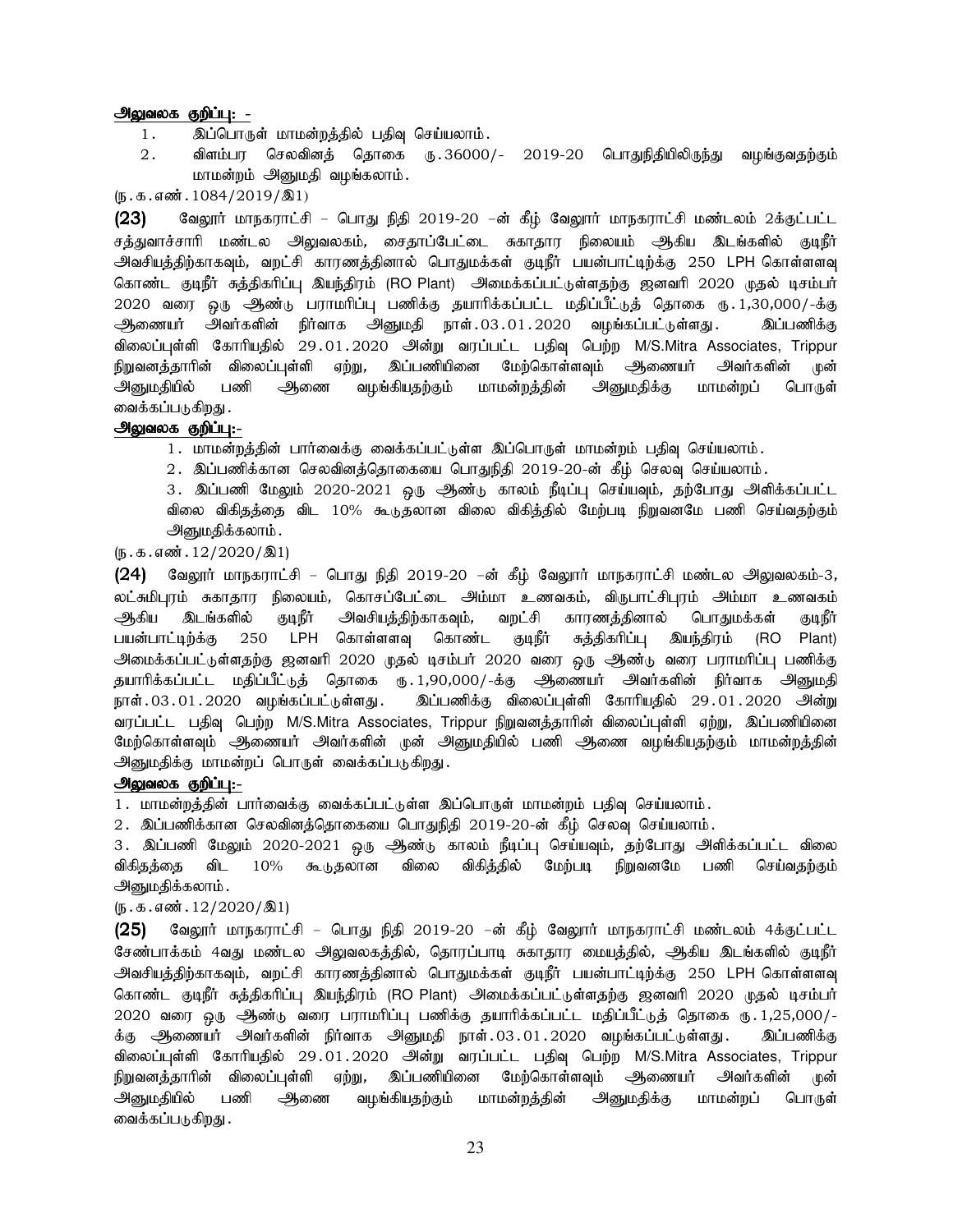#### அலுவலக குறிப்பு:-

1. மாமன்றத்தின் பார்வைக்கு வைக்கப்பட்டுள்ள இப்பொருள் மாமன்றம் பதிவு செய்யலாம்.

2. இப்பணிக்கான செலவினத்தொகையை பொதுநிதி 2019-20-ன் கீழ் செலவு செய்யலாம்.

3. இப்பணி மேலும் 2020-2021 ஒரு ஆண்டு காலம் நீடிப்பு செய்யவும், தற்போது அளிக்கப்பட்ட விலை விகிதத்தை விட 10% கூடுதலான விலை விகித்தில் மேற்படி நிறுவனமே பணி செய்வதற்கும் அனுமதிக்கலாம்.

 $(5.5.5.5\,\text{m}^3.12/2020/\text{m}^3)$ 

(26) வேலூர் மாநகராட்சி – பொது நிதி 2019-20 –ன் கீழ் வேலூர் மாநகராட்சி மண்டலம் 3ல் குடிநீர் பயன்பாட்டிற்க்கு 250 LPH கொள்ளளவு கொண்ட குடிநீர் சுத்திகரிப்பு இயந்திரம் (RO Plant) அமைக்கப்பட்டுள்ளதற்கு ஜனவரி 2020 முதல் டிசம்பர் 2020 வரை ஒரு ஆண்டு பராமரிப்பு பணிக்கு தயாரிக்கப்பட்ட மதிப்பீட்டுத் தொகை ரு.61,006/-க்கு அிணையர் அவர்களின் நிர்வாக அனுமதி நாள்.28.01.2020 வழங்கப்பட்டுள்ளது. இப்பணிக்கு விலைப்புள்ளி கோரியதில் 28.01.2020 அன்று வரப்பட்ட பதிவு பெற்ற M/S.Mitra Associates, Trippur நிறுவனத்தாரின் விலைப்புள்ளி ஏற்று, இப்பணியினை மேற்கொள்ளவும் ஆணையர் அவர்களின் முன் அனுமதியில் பணி ஆணை வழங்கியதற்கும் மாமன்றத்தின் அனுமதிக்கு மாமன்றப் பொருள் வைக்கப்படுகிறது.

# அலுவலக குறிப்பு:-

1. மாமன்றத்தின் பார்வைக்கு வைக்கப்பட்டுள்ள இப்பொருள் மாமன்றம் பதிவு செய்யலாம்.

2. இப்பணிக்கான செலவினத்தொகையை பொதுநிதி 2019-20-ன் கீழ் செலவு செய்யலாம்.

3. இப்பணி மேலும் 2020-2021 ஒரு ஆண்டு காலம் நீடிப்பு செய்யவும், தற்போது அளிக்கப்பட்ட விலை விகிதத்தை விட 5% கூடுதலான விலை விகித்தில் மேற்படி நிறுவனமே பணி செய்வதற்கும் அனுமதிக்கலாம்.  $(5.5.5.5\,\text{m}^3.12/2020/\text{m}^3)$ 

 $(27)$  Bூலூர் மாநகராட்சி மண்டலம் 1 வார்டு எண் $:10$ -ல் அருப்புமேடு மாநகராட்சி நடுநிலைப்பள்ளி வகுப்பறை அமைத்தல் பணிக்கு தயாரிக்கப்பட்ட மதிப்பீட்டுத் தொகை ரு.15.00 இலட்சத்திற்கு நிர்வாக அனுமதி வழங்க மாமன்றத்தின் அனுமதிக்கு பொருள் வைக்கப்படுகிறது.

#### அலுவலக குறிப்பு:-

1. மாமன்றம் அனுமதிக்கலாம்.

2. இப்பணிக்கான செலவினத்தொகை பொது நிதி 2019-20 வழங்கலாம்.

 $(5.5.5.5\,\text{m}^3.452/2019/\text{m}^3)$ 

(28) கேலூர் மாநகராட்சி மண்டலம் 1 வார்டு எண்:7-ல் அருப்புமேடு மாநகராட்சி நடுநிலைப்பள்ளி வகுப்பறை மற்றும் கழிவறை அமைத்தல் பணிக்கு தயாரிக்கப்பட்ட மதிப்பீட்டுத் தொகை ரூ. 19.90 இலட்சத்திற்கு நிர்வாக அனுமதி வழங்க மாமன்றத்தின் அனுமதிக்கு பொருள் வைக்கப்படுகிறது.

## அலுவலக குறிப்பு:-

1. மாமன்றம் அனுமதிக்கலாம். 2. இப்பணிக்கான செலவினத்தொகை பொது நிதி 2019-20 வழங்கலாம்.  $(5.5.5.5\text{m}^3.452/2019/\text{m}^3)$ 

(29) வேலூர் மாநகராட்சி மண்டலம் 1 வார்டு எண்:5-ல் கிளித்தான்பட்டரை தாமரை குளம் பகுதியில் வடிகால்வாய் மற்றும் சிறுபாலம் அமைத்தல் பணிக்கு தயாரிக்கப்பட்ட மதிப்பீட்டுத் தொகை ரூ.15.00 இலட்சத்திற்கு நிர்வாக அனுமதி வழங்க மாமன்றத்தின் அனுமதிக்கு பொருள் வைக்கப்படுகிறது.

## அலுவலக குறிப்பு:-

- 1. மாமன்றம் அனுமதிக்கலாம்.
- 2. இப்பணிக்கான செலவினத்தொகை பொது நிதி 2019-20 வழங்கலாம்.
- $(5.5.5.5\,\text{m}^3.451/2019/\text{m}^3)$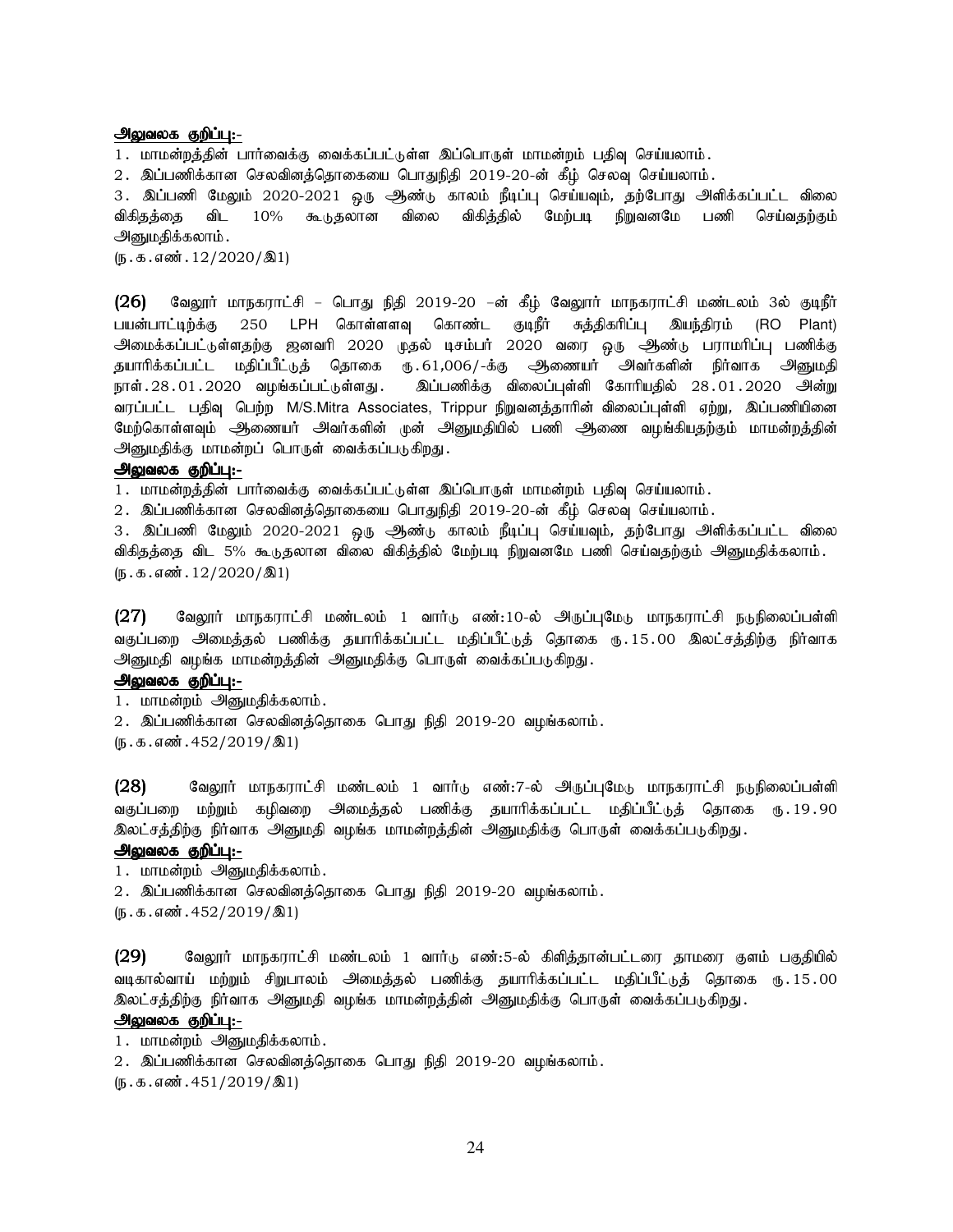(30) வேலூர் மாநகராட்சியில் மேற்கொள்ளப்பட்ட திட்டப்பணிகள் விவரத்ததை அரசு இரண்டு ஆண்டு சாதனையாக செய்தி மலரில் விளம்பரம் செய்ய வேலூர் மாவட்ட ஆட்சியர் வேலூர் அவர்கள் ந.க.எண்:474/செமதொ/செ/2019 நாள்:13.08.2019 அனுமதி வழங்கப்பட்டதின் அடிப்படையில் Two Leaf Media நாளிதழில் மாநில அளவில் (தமிழக அரசு இரண்டு ஆண்டு சாதனை மலர்) விளம்பரம் செய்யப்பட்டது. மேலும், அதற்கான பட்டியல் தொகை வமங்க மாமன்றத்தின் அனுமதிக்காக பொருள் வைக்கப்படுகிறது .

| வ . எண் | நிறுவனத்தின்<br>ெயா்<br>செய்திதாள் | (ரு)<br>கொகை                          |
|---------|------------------------------------|---------------------------------------|
|         | Two Leaf Media, Chennai            | ூதியிரம்)<br>.5.000'<br>J∕-(பதினைந்து |

## அலுவலக குறிப்பு: -

1. இப்பொருள் மாமன்றத்தில் பதிவு செய்யலாம்.

 $2.$  விளம்பர செலவினத் தொகை ரு $.15,000/-$  2019-20 பொதுநிதியிலிருந்து வழங்குவதற்கும் மாமன்றம் அனுமதி வழங்கலாம்.

 $(5.5.5.5\ldots, 682/2019/\text{R})$ 

 $(31)$  Baலூர் மாநகராட்சி பொதுநிதி 2019-20ன் கீழ் வேலூர் மாநகராட்சிக்கு சொந்தமான TN 23 BB 7651—(SEPTIC TANK LORRY) MAINTENCE பணி மேற்கொள்ள தயாரிக்கப்பட்ட மதிப்பீட்டுத் தொகை ரு.34,650/-க்கு நாள்.13.11.2019-ல் நிர்வாக அனுமதி வழங்கப்பட்டு, 17.12.2019 அன்று பெறப்பட்ட முன்று விலைப்புள்ளிகளின் ஒப்புநோக்கு பட்டியல் பின்வருமாறு

| ഖ.<br>எண் | ஒப்பந்தாரரின் பெயர்                                        | தொகை                  | சதவிகிதம்                                        |
|-----------|------------------------------------------------------------|-----------------------|--------------------------------------------------|
| 1         | 2                                                          | 3                     | $\overline{4}$                                   |
|           | Mobile<br>M/s.Sri.Balamurugan<br>Auto<br>நிறுவனம், வேலூர்  | $M_{\rm b}$ .34650.00 | மதிப்பீட்டுத் தொகை விகிதம்<br>$(0.00)$ (L1)      |
| 2.        | M/s.Sri.Munirathinam<br>Mobile<br>Auto<br>நிறுவனம், வேலூர் | $\text{I}$ .35350.00  | மதிப்பீட்டுத் தொகை விகிதம் +2%<br>அதிகம் (L2)    |
| 3.        | M/s.Pradeep Auto works நிறுவனம்,<br>வேலூர்                 | $\omega$ .35615.00    | மதிப்பீட்டுத் தொகை விகிதம்<br>+2.78% அதிகம் (L3) |

M/s.SRI BALAMURUGAN AUTO MOBILE, நிறுவனம், வேலூர் (L1) ஒப்பந்ததாரர் மதிப்பீட்டு தொகை விகிதத்தில் அளித்துள்ள ஒப்பந்தப்புள்ளியை ஏற்க மாமன்றத்தின் அனுமதிக்கு மாமன்றப் பொருள் வைக்கப்படுகிறது . மேலும், இப்பணி அவசரம் அவசியம் கருதி பணி மேற்கொள்ள வேண்டி <del>அ</del>ணையர் அவர்கள் முன் அனுமதியில் பணி ஆணை வழங்கியதற்கும் மன்றம் அனுமதிக்கலாம்.

### அலுவலக குறிப்பு :

- 1. மாமன்றத்தின் பார்வைக்கு வைக்கப்பட்டுள்ள இப்பொருள் மாமன்றத்தில் பதிவு செய்யலாம்.
- 2. இப்பணிக்கான செலவினத் தொகையை பொது நிதி 2019-20ன் கீழ் செலவு செய்யலாம்.
- 3. பெறப்பட்ட விலைப்புள்ளிகளில் குறைந்த தொகைக்கான விலைப்புள்ளி அிளித்துள்ள M/s SRI BAAMURUGAN AUTOMOBILE, வேலூர் நிறுவனத்தின் விலைப்புள்ளியை ஏற்கலாம்.

## (ந.க.எண்.4937/2019/E1)

(32) வேலூர் மாநகராட்சி மண்டலம்-2க்குட்பட்ட பழைய பேருந்து நிலையம் நுழைவு வாயில் வசூல் செய்யும் உரிமம் திரு.O.P.A.அஹமத் இப்ராஹீம் அவர்கள் நாள் ஒன்றுக்கு குத்தகை தொகையாக ரு.2007/- எடுத்து நடத்தி வருகிறார் மேற்படி குத்தகை இனத்தை 31.03.2020 வரை நீட்டிப்பு செய்து உத்தரவு வழங்கப்பட்டு உள்ளது.

தற்கோது சீர் மிகு திட்டத்தின் கீழ் புதிய பேருந்து நிலையம் இடிக்கப்பட உள்ளதால் புதிய பேருந்து நிலையத்திலிருந்து குறிப்பிட்ட சில வழி தடங்களில் இயங்கும் பேருந்துகள் அனைத்தும் பழைய பேருந்து நிலையத்திற்கு வர உள்ளது.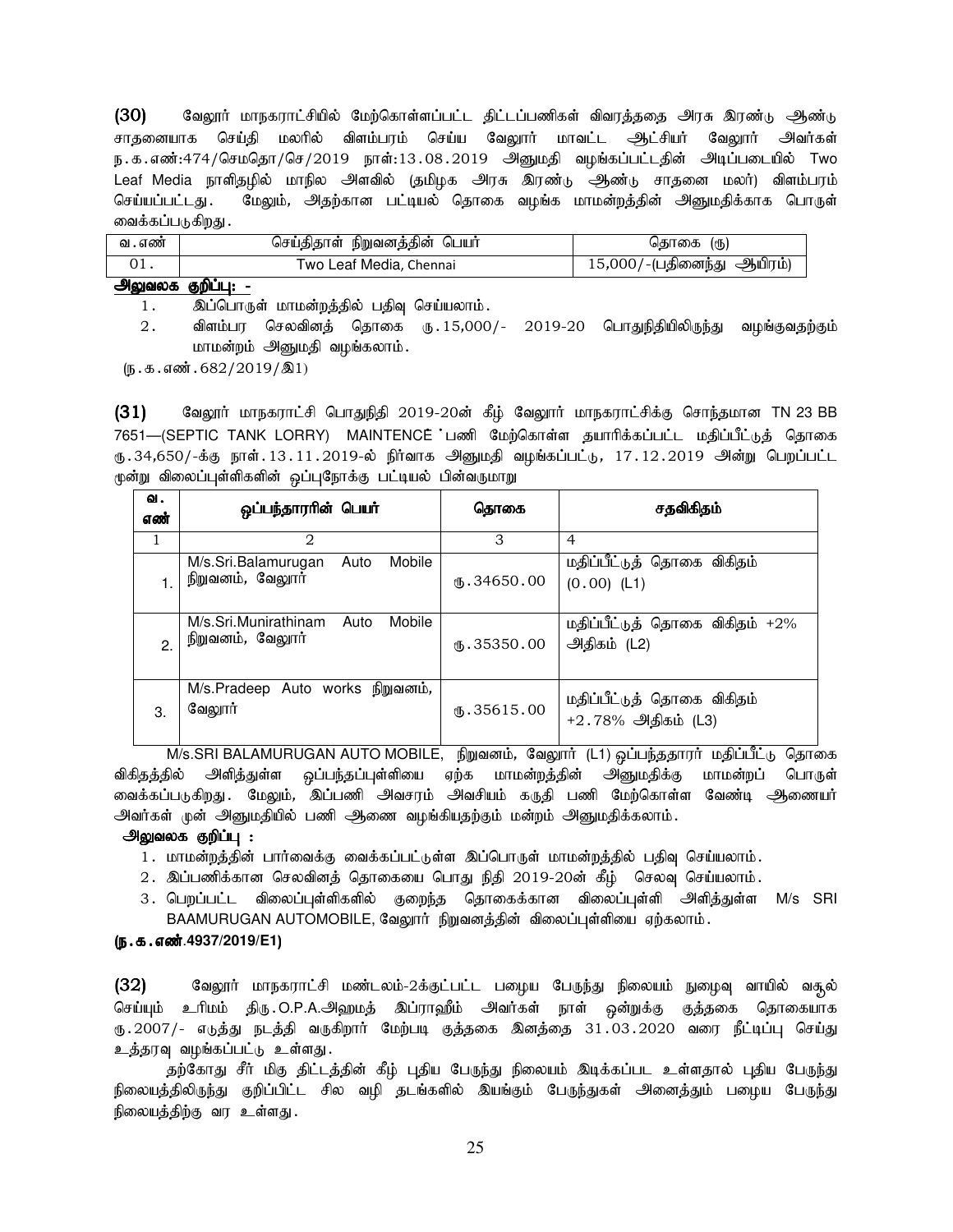இவ்வாறாக வரும் பேருந்துகளை வருவாய் உதவியாளர் திரு.J. ரமேஷ், திரு.S.கார்த்திக் <del>அ</del>திய <u>இருரு</u>ம் கணக்கீடு செய்து ஏற்கனவே குத்தகையை நடத்தி வரும் குத்தகைதாரருக்கு தற்போது செலுத்தி வரும் குத்தகை தொகை ரு.2007/- உடன் கூடுதலாக வரும் பேருந்துகளின் எண்ணிக்கைக்கு ஏற்ப குத்தகை தொகையினை கூட்டி 31.03.2020வரை வசூலிக்க உத்திரவற்காகவும், ஏற்கனவே உள்ள குத்தகைதாரரின் குத்தகை உரிமம் காலம் 2022வரை உள்ளதை ரத்து செய்து புதிய பேருந்து நிலையத்தில் இருந்து பழைய பேருந்து நிலையத்திற்கு வரும் பேருந்துகளின் எண்ணிக்கைக்கு ஏற்ப 01.04.2020 புதியதாக குத்தகை விடவும், இது சம்மந்தமாக ஏல/டெண்டர் அறிவிப்பு தயார் செய்யவும் ஏலம்/டெண்டர் விடுதல் தொடர்பான நடவடிக்கை மேற்கொள்ளவும், மாமன்றத்தின் முன் அனுமதி கோரப்படுகிறது.

#### அ.கு. :

1.மேற்படி குத்தகையை 31.03.2020 உடன் ரத்து செய்து பொது ஏலம் மற்றும் பொது ஒப்பந்தப்புள்ளி கோரவும் மாமன்றம் முன் அனுமதிக்கலாம்.

2. பொதுஏலம் மற்றும் பொது ஒப்பந்தப்புள்ளி அறிக்கையை செய்திதாள்களில் விளம்பரம் செய்ய ஆகும் அனைத்து செலவினங்களுக்கும் மாமன்றம் ஒப்புதல் வழங்கலாம்.

 $(5.5.5.5\frac{1}{226}/2019/A2/L2)$ 

(33) வேலூர் மாநகராட்சி குடிநீர் நிதி 2019-20ன் கீழ் மாநகராட்சிக்கு சொந்தமான பொன்னை தலைமை நீர் ஏற்றும் நிலையத்தில் இருந்து 600mm விட்டமுள்ள PSC பைப் முலம் சத்துவாச்சாரி ஆற்காடு சாலை, கெங்கையம்மன் கோயில் அருகில், ஆந்காடு சாலை இரத்தனகிரி, புதிய சி.எம்.சி. மருத்துவமனை எதிரில் மற்றும் ஆற்காடு சாலை பூட்டுதாக்கு பஸ் நிறுத்தம் இடம் அருகில் ஆகிய இடங்களில் பைப்லைன் உடைப்பு சரி செய்தல் பணிக்கு தயாரிக்கப்பட்ட மதிப்பீட்டு தொகை ரு. 198500/-க்கு ஆணையர் அவர்களால் 27.01.2020ல் நிர்வாக அனுமதி வழங்கப்பட்டுள்ளது. இப்பணிக்கு 12.02.2020 அன்று பெறப்பட்ட முன்று பெறப்பட்ட முன்று விலைப்புள்ளிகளின் ஒப்புநோக்கு பட்டியல் விவரம் பின்வருமாறு.

| வ.<br>எண்                                      | ஒப்பந்தாரரின் பெயர்      | விலைப்புள்ளி சதவிகிதம்   |
|------------------------------------------------|--------------------------|--------------------------|
|                                                |                          |                          |
|                                                | Thiru. K.Ashokan, வேலூர் | $\mathbf{t}$ . 198250.00 |
| Thiru. S.Sureshkumar, வேலூர்<br>$\overline{2}$ |                          | (B.205250.00)            |
| 3.                                             | Thiru. S.Shandhi, வேலூர் | $\mathbf{t}$ . 199250.00 |

மேற்படி பணிக்கு பெறப்பட்ட முன்று விலைப்புள்ளிகளில் Thiru. K.Ashokan, வேலூார் ஒப்பந்ததாரர் மிக குறைவான விலையில் அளித்துள்ள விலைப்புள்ளியை ஏற்கலாம், மேலும் அிணையர் அவர்களின் முன்அனுமதியில் பணிஅிணை வழங்கியதற்கும் மாமன்றத்தின் அனுமதிக்கு மாமன்றப் பொருள் வைக்கப்படுகிறது .

# அலுவலககுறிப்பு:

- 1 . மாமன்றத்தின் பார்வைக்கு வைக்கப்பட்டுள்ள இப்பொபருள் மாமன்றத்தில் பதிவு செய்யலம்
- 2. இப்பணிக்கான செலவினத் தொகையை குடிநீர் நிதி 2019-20ன் கீழ் செலவு செய்யலாம்
- 3. பெறப்பட்ட விலைப்புள்ளிகளில் மிக குறைவான விலை விகிதத்தில் விலைப்புள்ளி அிளித்துள்ள Thiru. K.Ashokan, வேலூர் அவர்களின் விலைப்புள்ளியை ஏற்கலாம். அணையர் அவர்களின் நுன்அனுமதியில் பணிஅணை வழங்கியதை மாமன்றம் அனுமதி வழங்கலாம்.

 $(5.5.5.5 \text{...}081/2020/\text{M})$ 

 $(34)$  நகராட்சி நிர்வாக ஆணையர், சென்னை அவர்களின் கடிதம் ந.க.எண்:30322/2012/இ3, நாள்:15.02.2020ல் நகராட்சி நிர்வாக ஆணையரக கட்டிடத்தின் பணிகளை இறுதி செய்யும் பொருட்டு*,* ஒவ்வொரு உள்ளாட்சி அமைப்பும் செலுத்த வேண்டிய நான்காவது தவனைத் தொகையினை செலுத்த அறிவுறுக்கப்பட்டுள்ளது.

இக்கடிதத்தில் 4வது தவனைத் தொகையாக ஒவ்வொரு மாநகராட்சியும் தலா ரு.582860 செலுத்த கேட்டுக்கொள்ளப்பட்டுள்ளது . இக்கடிதத்தின் படி இம்மாநகராட்சியால் செலுத்த வேண்டிய நான்காவது தவனை தொகை ரு.582860/-ஐ மேற்படி கடிதத்தின்படி செலுத்துவதற்கு மாமன்றத்தின் ஒப்புதலுக்கு வைக்கப்படுகிறது .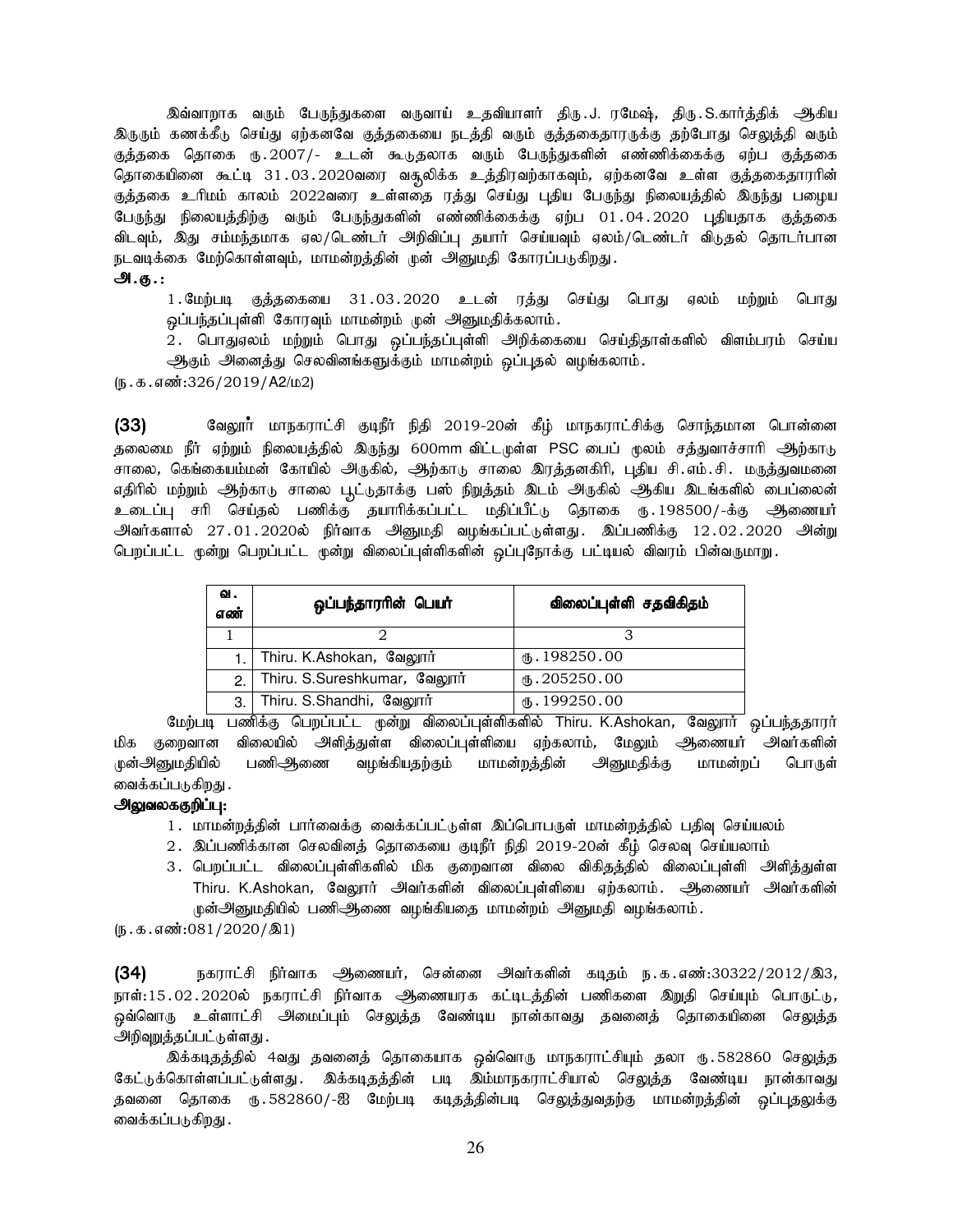# <u>அலுவலககுறிப்பு:</u>

- 1. முன்அனுமதி வழங்கி தொகை வழங்கியதை மாமன்றம் அனுமதிக்கலாம்
- 2. ஓப்புதல் வழங்கலாம்
- (ந.க.எண்:4402/2013/சி1)

இடம் : வேலூ**ர்** 

ehŸ :27.02.2020 (f. »UZz\_®¤Â) f. »UZz\_®¤Â) ஆணையாளா் (ம) தனிஅலுவலா்

வேலூா் மாநகராட்சி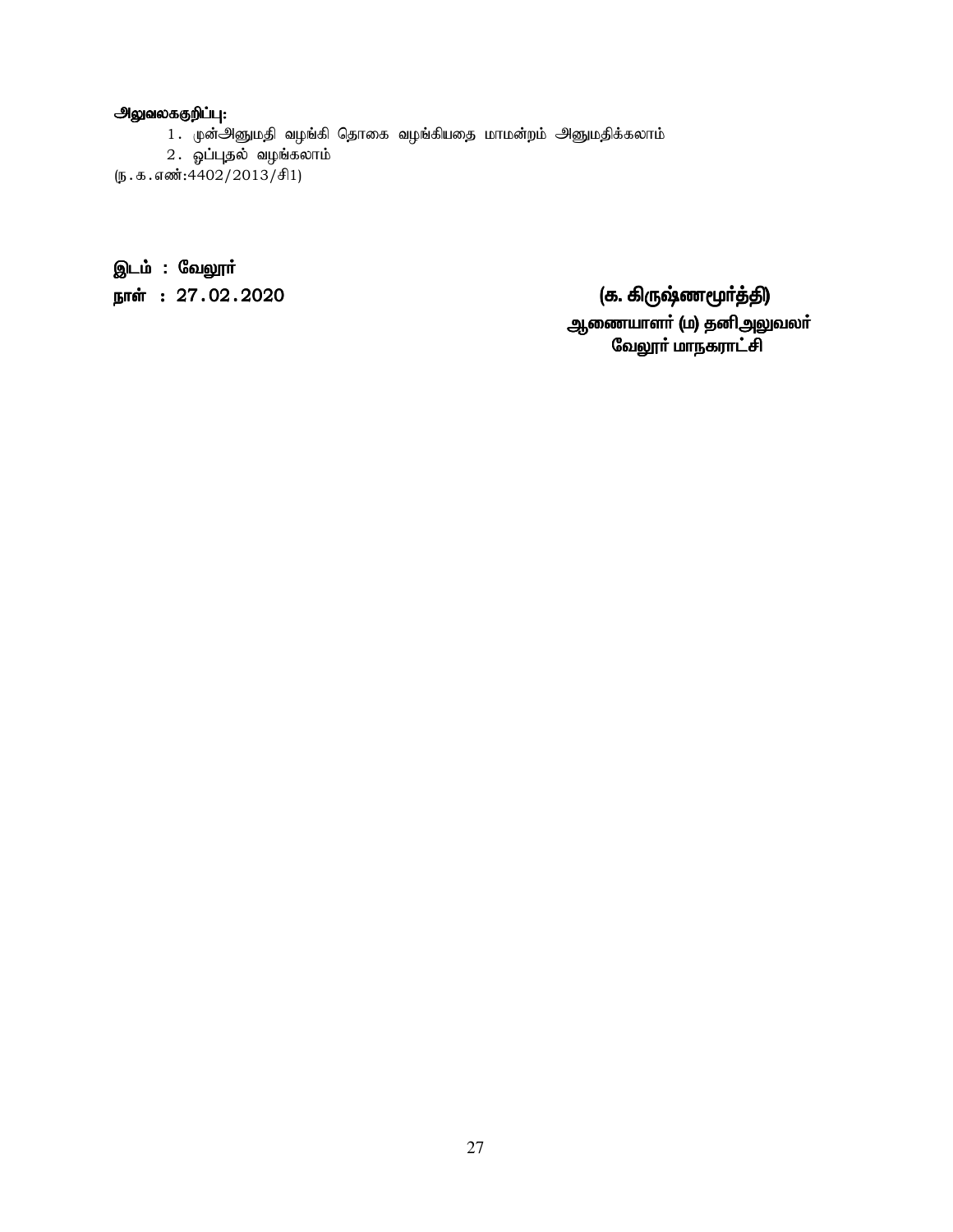

# <u>வேலூர் மாநகராட்சி</u>

# வேலூா் மாநகராட்சி <u>மையஅலுவலகத்தில்</u> தனி அலுவலரின் மாமன்ற அவசரக் கூட்டம் நாள் : 14.02.2020 வெள்ளிக்கிழமை காலை 11.00 மணிக்கு நடைபெறும் <u>மாமன்ற கூட்டப்பொருள்</u>

 $(1)$ வேலூர் மாநகராட்சி மண்டலம்-2-க்குட்பட்ட பழைய பேருந்து நிலையத்தில் தாய்மார்கள் பாலூட்டும் அிறை பக்கத்தில் உள்ள காலி இடமான 10x15 அளவுள்ள இடத்தினை குத்தகைக்கு வருவதால் மாநகராட்சிக்கு வருவாய் கிடைக்கும் என கருதி இந்த இடம் பொது மக்களுக்கும் போக்குவரத்துக்கும் இடையூறு இல்லாமல் உள்ள 2-வது மண்டல உதவி ஆணையர் மற்றும் வருவாய் ஆய்வாளர் குறிப்பு அளித்துள்ளதால் இந்த காலி இடத்தினை பொது ஏலம் மற்றும் பொது ஒப்பந்தப்புள்ளி அடிப்படையில் ஏலம் விட மாமன்றத்தின் பார்வைக்கும் அனுமதிக்கும் வைக்கப்படுகிறது.

# ந.க.எண்: 0095/2020, அ1/வா.கு-II.

அலுவலக குறிப்பு :-

1. மண்டலம்-2-க்குட்பட்ட பழைய பேருந்து நிலையத்தில் தாய்மார்கள் பாலூட்டும் அறை பக்கத்தில் 10x15 அளவு கொண்ட காலி இடம் உள்ளதால் பொது ஏலம் மற்றும் பொது ஒப்பந்தப்புள்ளி மூலம் ஏலம் விட மாமன்றம் அனுமதிக்கலாம்.

2 . மேற்கண்ட கடையை ஏலம் விடும் அறிக்கையினை செய்தித்தாளில் விளம்பரம் செய்ய ஆகும் விளம்பர செலவு தொகையை வழங்க மாமன்றம் அனுமதிக்கலாம்.

வேலூர் மாநகராட்சி மண்டலம்-2-க்குட்பட்ட லாங்கு பஜார் தெருவிலு் ஜோதி ஆனந்தபவன் அருகில்  $(2)$ 10X12 அளவுள்ள காலி இடத்தில் ஆவின் பாலகம் அமைக்க பொது மேலாளர், அவர்கள் மாத வாடகை அடிப்படையில் இடத்தினை வழங்க அனுமதி கேட்டுள்ளார். இந்த இடம் பொது மக்களுக்கும் போக்குவரத்துக்கும் இடையூறு இல்லாமல் உள்ளதாக 2-வது மண்டல உதவி அிணையர் மற்றும் வருவாய் ஆய்வாளர் குறிப்பு அளித்துள்ளதால் இந்த காலி இடத்தில் ஆவின் பாலகம் அமைக்கவும் மாநகராட்சி நிர்ணயிக்கும் மாத வாடகை அடிப்படையில் பொது மேலாளர், ஆவின் பாலகம் அவர்களுக்கு வழங்க மாமன்றத்தின் பார்வைக்கும் அனுமதிக்கும் வைக்கப்படுகிறது.

### <u> அலுவலக குறிப்பு :-</u>

மண்டலம்-2-க்குட்பட்ட லாங்கு பஜார் தெருவில் ஜோதி ஆனந்தபவன் அருகில் காலி இடத்தில் 10X12 அளவுள்ள ஆவின் பாலகம் அமைக்கவும் மாநகராட்சி நிர்ணயிக்கும் மாத வாடகை அடிப்படையில் வழங்க மாமன்றம் அனுமதிக்கலாம்.

# ந.க.எண்:0213/19/ அ1/வா.கு-II

வேலூர் மாநகராட்சி மண்டலம்-2-க்குட்பட்ட பழைய பேருந்து நிலையத்தில் திறந்த வெளி தரை  $(3)$ கடைகள் பக்கத்தில் கடைசியில் காலியாக உள்ள 15x15 அளவுள்ள இடத்தினை குத்தகைக்கு விடுவதால் மாநகராட்சிக்கு வருவாய் கிடைக்கும் என கருதி, இந்த இடத்தினை கூட்டாக மண்டல அலுவலர் (பொ) மற்றும் மாநகராட்சி இளநிலை பொறியாளர் (Planning) மற்றும் வருவாய் ஆய்வாளர் மண்டலம்-2 ஆகியோர்களுடன் ஆய்வு செய்ததில் இந்த இடம் காலியாக உள்ளது என்றும் இந்த இடம் பொது மக்களுக்கு போக்குவரத்துக்கு பாதிப்பு இல்லாமல் ஒதுக்கு புறமாக உள்ளதாலும், 15x15 அளவுள்ள இடத்தினை குத்தகைக்கு கொண்டு வரவும் மாகநராட்சி குத்தகை விதிகளின்படி பொது ஏலம் மற்றும் பொது ஒப்பந்தப்புள்ளி அடிப்படையில் ஏலம் விட மாமன்றத்தின் பார்வைக்கும் அனுமதிக்கும் வைக்கப்படுகிறது.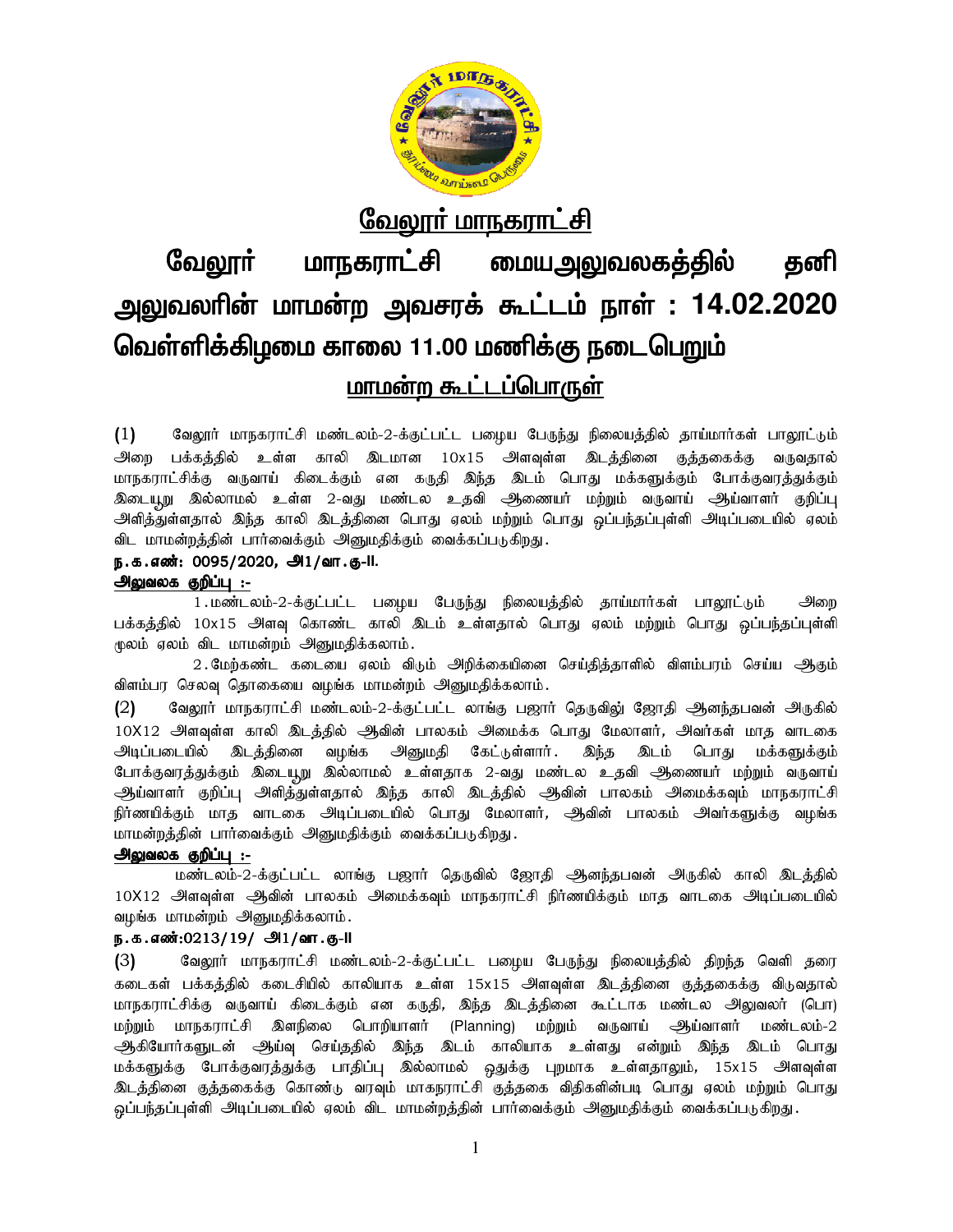### அலுவலக குறிப்பு :-

1. மண்டலம்-2-க்குட்பட்ட பழைய பேருந்து நிலையத்தில் திறந்த வெளி தரை கடைகள் பக்கத்தில் கடைசியில் காலியாக உள்ள 15x15 அளவுள்ள இடத்தினை பொது ஏலம் மற்றும் பொது ஒப்பந்தப்புள்ளி மூலம் ஏலம் விட மாமன்றம் அனுமதிக்கலாம்.

2. மேற்கண்ட கடையை ஏலம் விடும் அறிக்கையினை செய்தித்தாளில் விளம்பரம் செய்ய ஆகும் விளம்பர செலவு தொகையை வழங்க மாமன்றம் அனுமதிக்கலாம்.

(ந.க.எண்: /2020, அ1/வா.கு-II)

 $(4)$  Bில்லூர் மாநகராட்சி மண்டலம்-2க்குட்பட்ட குத்தகை இனமான **வார்டு எண் : 30. சைதாப்பேட்டை சின்ன மராட்டா தெருவில் உள்ள சமுதாயக்கூடம்** உரிமம் ஏலம்விடப்பட்டு இரண்டு —ூண்டுகள் கடந்த நிலையில் குத்தகைதாரர் திரு.J.வரதராஜன் என்பவர் மேற்படி சமுதாயக்கூடத்தை தொடாந்து நடத்த இயலாது எனவும இந்த குத்தகையை ரத்து செய்து மறுஏலம் விடவும் தெரிவித்து மனு அளித்துள்ளார்.

மேலும் சத்துவாச்சாரியில் உள்ள **விஜயராகவபுரம் மாவட்ட ஆட்சியர் அலுவலக எதிரில் உள்ள தென்னை மரங்கள்** சென்ற ஆண்டுக்கு முன்பு ஏற்பட்ட வரட்சியின் காரணமாகவும் பழைய மரங்கள் என்பதாலும் மரங்கள் பட்டு போன காரணத்தினால் எவரும் ஏலம் எடுக்க முன்வருவதில்லை எனவே இந்த .<br>இனத்தை குத்தகை பட்டியலிருந்து நீக்கம் செய்யலாம். இந்தாண்டு நடைபெறும் ஏலத்துடன் சேர்த்து இரு இனங்களில் ஒரு இனத்திற்கு ஏலம் நடத்திடவும் மற்றொரு இனத்தினை நீக்கம் செய்யவும் மாமன்றத்தின் பார்வைக்கும் அனுமதிக்கும் வேண்டப்படுகிறது.

அ.கு:

- 1) வார்டு எண் : 30. சைதாப்பேட்டை சின்ன மராட்டா தெருவில் உள்ள சுமுதாயக்கூடம் குத்தகை உரிமத்தை ரத்து செய்து ஏலம்/ஒப்பந்தப்புள்ளி கோர மாமன்றம் அனுமதிக்கலாம்.
- 2) சத்துவாச்சாரியில் உள்ள **விஜயராகவபுரம் மாவட்ட ஆட்சியர் அலுவலக** எ**திரில் உள்ள தென்னை மரங்களை** குத்தகை இனஙத்திலிருற்து நீக்கம் செய்ய மாமன்றம் அனுமதிக்கலாம்.

# ந.க.எண்/ / அி $1/$ ம.அ -2

(5) வேலூர் மாநகராட்சி மண்டலம்-2-க்குட்பட்ட **பழைய பேருந்து நிலையத்தில் பொருள்** பாதுகாப்பு பெட்டக அறை பக்கத்தில் 10X15 அளவு கொண்ட காலி இடம் பொதுமக்களுக்கும் போக்குவரத்திற்கும் எந்த பாதிப்ும் இல்லாமல் ஒதுக்குபுறமாக உள்ளதால் மாத வாடகை அடிப்டையில் குத்தகை விடுவதால் மாநராட்சிக்கு வருவாய் கிடைக்கும் என கருதி 2வது மண்டல அலுவலர் (பொ) மாநகராட்சி இளநிலை பொறியாளர் மற்றும் வருவாய் ஆய்வர் ஏலம் விட தெரிவித்துள்ளதால், மேற்படி 10X15 அளவு கொண்ட காலி இடத்தினை பொதுஏலம் மற்றும் பொது ஒப்பந்தப்புள்ளியின அடிப்படையில் ஏலம் விட மாமன்றத்தின் பார்வைக்கும் அனுமதிக்கும் வைக்கப்படுகிறது .

# அ.கு:

- 1) மண்டலம் 2-க்குட்பட்ட **பழைய பேருந்து நிலையத்தில் பொருள்** பாதுகாப்பு பெட்டக அறை பக்கத்தில் 10X15 அளவு கொண்ட காலி **இடம்** உள்ளதால் பொது ஏலம் மற்றும் பொது ஒப்பந்தப்புள்ளி மூலம் ஏலம் விட மாமன்றம் அனுமதிக்கலாம்.
- 2) மேற்கண்ட கடையை ஏலம் விடும் அறிக்கையினை செய்திதாளில் விளம்பரம் செய்ய ஆகும் விளம்பர செலவு தொகையை வழங்க மாமன்றம் அனுமதிக்கலாம்

# ந.க.எண்/4488/2019/அ1/ம2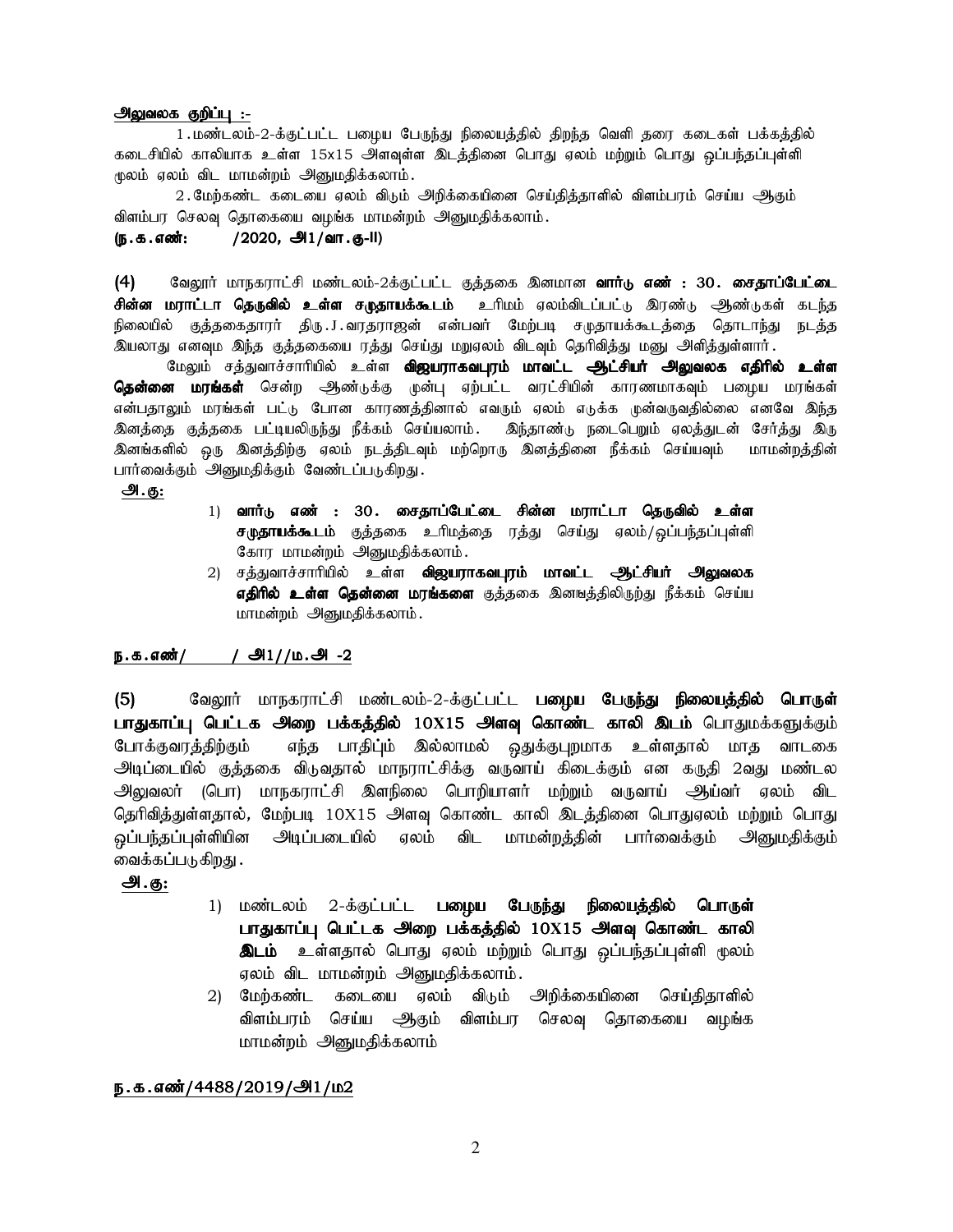(6) வேலூர் மாநகராட்சி - மண்டலம் III க்குட்பட்ட வார்டு எண்: 35ல் உள்ள உத்திரியமாதா கோவில் தெரு, கந்தசாமி ஜமேதார் தெரு கானாற்றில் குப்பைகள் மற்றும் மண் அதிகளவில் சேகரமாகி இருப்பதால் கழிவுநீர் செல்ல முடியாமல், தேக்கமாகி, கொசுக்கள் உற்பத்தியாகியும், மற்றும் துர்நாற்றம் வீசுவதால் பொதுமக்களிடமிருந்தும் தினசரி நாளிதழ்களிலும் அடிக்கடி புகார்கள் வந்து கொண்டே இருப்பதால், இக்கழிவுகளை தனியார் JCB இயந்திரங்கள் மற்றும் லாரிகள் மூலமாக அப்புறப் படுத்துவதற்கு உத்தேச செலவு ரு.2.00 லட்சம் ஆகும். இச்செலவினை பொது நிதியிலிருந்து செலவு செய்ய ஆணையர் அவர்களின் <u> அனுமதிக்கு</u> சமர்ப்பிக்கப்படுகிறது.

# அலுவலக குறிப்பு :

- 1. மாமன்றம் அனுமதிக்கலாம்.
- 2. செலவினத் தொகையை பொது நிதியிலிருந்து மேற்கொள்ளலாம்.

வேலூர் மாநகராட்சி மண்டலம்-2க்குட்பட்ட குத்தகை இனமான **பழைய பேருந்து நிலையம்**  $(7)$ **பொருள் பாதுகாப்பு பெட்டகம் அருகில் உள்ள கட்டண கழிப்பிடம்** உரிமம் கடந்த 2017-2018, 2018-2019, மற்றும் 2019-2020 முன்று ஆூண்டுகளுக்கு திரு. **A.முனீர் அஹமத்** அவர்களுக்கு குத்தகை உரிமம் வழங்கப்பட்டது. 2017-2018 ஒரு வருடம் குத்தகை நடத்தி முடித்துவிட்டார். 2018-2019 ஆம் ஆண்டு ரு.11,58,653/- குத்தகை தொகையுடன் ரு.2,08,558/- GST தொகையும் செலுத்தி உள்ளார். மேற்படி கட்டிடம் பழைய கட்டிடம் என்பதால் 2018-ம் வருடம் 10.04.2018-ல் பின்னர் 22.07.2019-ல் கட்டிட பணி முடிக்கப்பட்டது என இளநிலை இடிக்கப்பட்டுவிட்டது . பொறியாளர் மண்டலம்-2 தெரிவிக்கப்பட்ட நிலையில் மாவட்ட ஆட்சி தலைவர் அவர்கள் பொது மக்கள் பயன்பாட்டிற்கு உடனடியாக திறக்க வேண்டும் என்ற உத்திரவின் பேரில் ஏற்கனவே குத்தகையை நடத்தி வந்த திரு ங முனீர் அஹமத் 2018-2019 ஆண்டிற்கான குத்தகை தொகை ரு. 13,67,211/-முழுவதுமாக செலுத்தி உள்ளதால் மீண்டும் 22.07.2019 முதல் 31.03.2020 குத்தகை நீட்டிப்பு செய்து வழங்கப்பட்டு உள்ளது.

கடந்த 10.04.2018 முதல் 21.07.2019 வரை கட்டிட பணி நடைபெற்ற காரணத்தினால் 2019-2020 ஆம் வருடத்தில் 22.07.2019 முதல் 31.03.2020 வரை 1 வருடத்திற்கும் 2019-20-ம் ஆண்டுக்கு குத்தகை தொகையில் 5% சதவீதம் உயர்வு செய்து புதுப்பிக்க கீழ்கண்ட தொகையை வதுல் செய்து உத்திரவு வழங்க மாமன்றத்தின் பார்வைக்கும் அனுமதிக்கும் வேண்டப்படுகிறது.

| ஆண்டு                                                 | குத்தகை தொகை               |
|-------------------------------------------------------|----------------------------|
| 2018-2019-ம் ஆண்டு குத்தகை தொகை                       | $\text{I}1, 58, 653$ /-    |
| 2018-2019-ம் ஏப்ரல் 1 முதல் 10 வரை பத்து நாட்களுக்கான | $\times$ 31,744/-          |
| குத்தகை தொகை                                          |                            |
| 2019-2020 ம் ஆண்டில் 22.07.2019 முதல் 31.03.2020 வரை  | $\mathbf{t}$ . 8,06,296/-  |
| 254 நாட்களுக்கான குத்தகை தொகை                         |                            |
| மொத்த குத்தகை தொகை                                    | $\mathbf{L}$ .8,38,040/-   |
| மீதி உள்ள குத்தகை தொகை                                | $\text{I}$ .3,20,613/-     |
| 2020-2021-க்கு ஒரு ஆண்டிற்கான குத்தகை தொகை 5% சதவீதம் | $\mathbf{L}$ . 12,16,586/- |
| உயர்வுடன் இதில் மீதி உள்ள தொகையை கழித்து              | $(D.3,20,613)$ -           |
|                                                       |                            |
| 2020-2021-க்கு செலுத்த வேண்டிய குத்தகை தொகை<br>Аı     | $\omega$ .8,95,973/-       |

#### <u>அ.கு:</u>

1) பழைய பேருந்து நிலையம் பொருள் பாதுகாப்பு பெட்டகம் அருகில் உள்ள கட்டண கழிப்பிடம் குத்தகை உரிமத்திற்கு ரூ.,8,95,973/-ஐ வசூல் செய்து 2020-2021 (31.03.2021) வரை குத்தகை உரிமம் நீட்டிப்பு செய்து குத்தகை உரிமம் வழங்க மாமன்றம் அனுமதிக்காலம்.

ந.க.எண்/27579/ அி1//ம.அ-2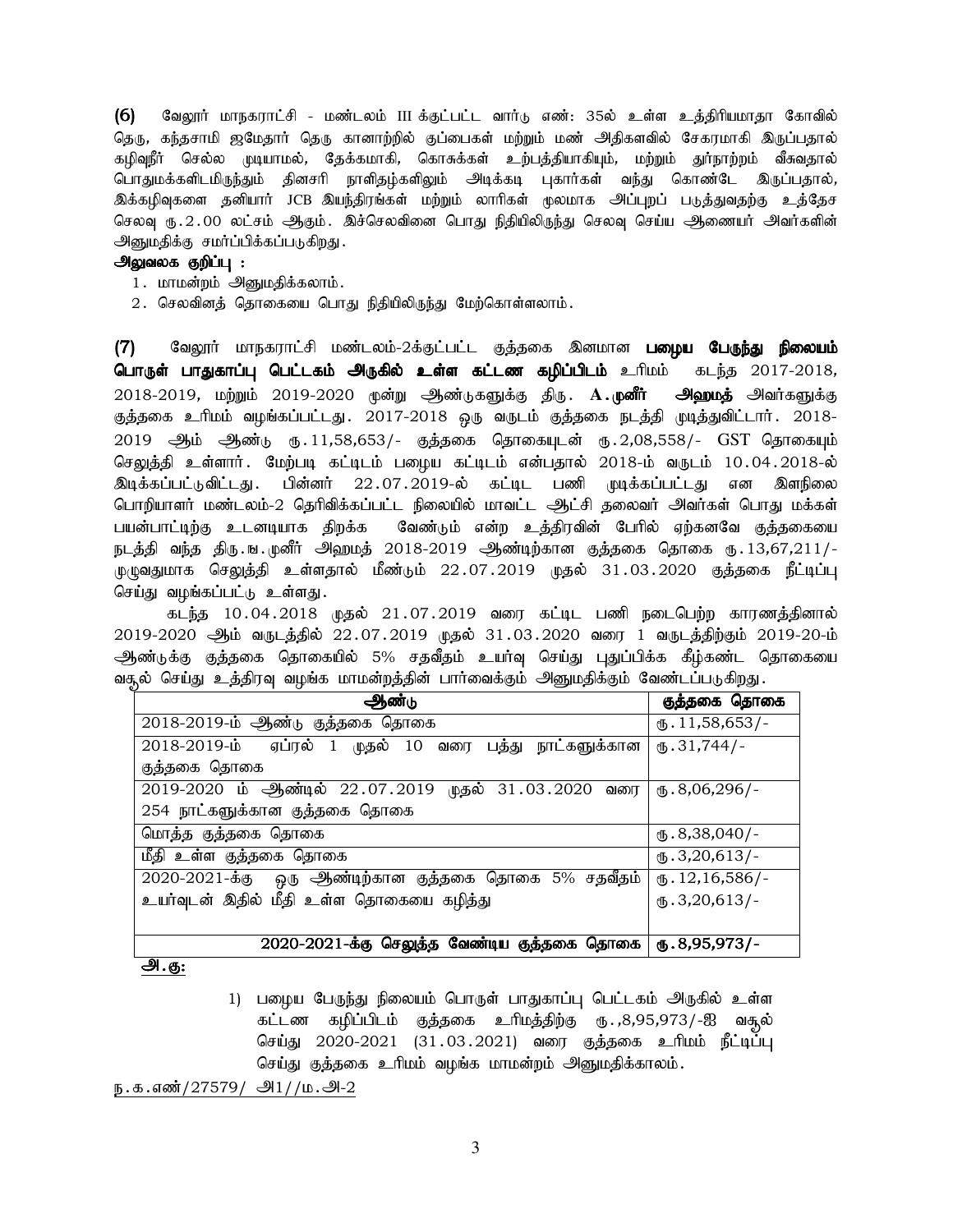(8) வேலூர் மாநகராட்சி மண்டலம்-2க்குட்பட்ட சத்துவாச்சாரி, மாவட்ட ஆட்சியர் அலுவலகம் எதிரில் மாநகராட்சிக்கு சொந்தமான அம்மா உணவகம் செயல்பட்டு வரும் இடத்தில் Smart City திட்டத்தின் கீழ் புதியதாக வணிகவளாகம் கட்டிடம் கட்ட நகராட்சி நிர்வாக அணையர், சென்னை அவர்கள் 26.12.2018ல் நிர்வாக அனுமதி வழங்கியதன் அடிப்படையில் தலைமை பொறியாளர், சென்னை அவர்கள் 01.02.2019 அன்று தொழில்நுட்ப அனுமதி வழங்கப்பட்டு 08.04.2019 அன்று ஒப்பந்தப்புள்ளி கோரபட்டு பணி துவங்கும் நிலையில் சர்வே எண்465/1 (ம) 466/1 அமைந்துள்ள மாநகராட்சி சொந்தமான கடைகள் மற்றும் அம்மா உணவகம் ஆகிய கட்டிடங்கள் இருப்பதால் இக்கட்டிடங்களை இடித்தி அப்புறப்படத்திட மாமன்றத்தின் அனுமதி வேண்டி மாமன்றத்தில் பொருள் வைக்கப்படுகிறது

# அலுவலக குறிப்பு: -

1. மாமன்றம் அனுமதி வழங்கலாம்

 $(5.5.5.5\text{m}^2, 1496/2019/\text{m}^2)$ 

(9) வேலூர் மாநகராட்சி மண்டலம்-2க்குட்பட்ட சத்துவாச்சாரி, மாவட்ட ஆட்சியர் அலுவலகம் எதிரில் மாநகராட்சிக்கு சொந்தமான அம்மா உணவகம் செயல்பட்டு வரும் இடத்தில் Smart City திட்டத்தின் கீழ் புதியதாக வணிகவளாகம் கட்டிடம் கட்ட நகராட்சி நிர்வாக அணையர், சென்னை அவர்கள் 26.12.2018ல் நிர்வாக அனுமதி வழங்கியதன் அடிப்படையில் தலைமை பொறியாளர், சென்னை அவர்கள் 01.02.2019 அன்று தொழில்நுட்ப அனுமதி வழங்கப்பட்டு 08.04.2019 அன்று ஒப்பந்தப்புள்ளி கோரபட்டு பணி துவங்கும் நிலையில் சர்வே எண்465/1 (ம) 466/1 அமைந்துள்ள மாநகராட்சி சொந்தமான இடத்தில் உள்ள வேப்பமரங்களை வெட்டி அப்புறப்படத்திட மாமன்றத்தின் அனுமதி வேண்டி மாமன்றத்தில் பொருள் வைக்கப்படுகிறது

## அலுவலக குறிப்பு: -

1. மாமன்றம் அனுமதி வழங்கலாம்

 $(\mathfrak{g.5.4}$   $\ddot{\text{aa}}.1496/2019/\text{a1})$ 

 $(10)$  வேலூர் மாநகராட்சி ஸ்மார்ட் சிட்டி திட்டத்தின் கீழ், கீழ்கண்ட பட்டியலில் உள்ள பணிக்கு நகராட்சி நிர்வாக அணையர், சென்னை அவர்களின் செயல்முறைகள் ந.க.எண்: 6209/2019/S1/SD, நாள்: 19.08.2019-ல் நிர்வாக அனுமதி அளிக்கப்பட்டதின் அடிப்படையில் தலைமை பொறியாளர், நகராட்சி நிர்வாக அணையரகம், சென்னை அவர்களின் ந.க.எண்: 25477/2017/DO1, நாள்:24.10.2019-ல் தொழில் நுட்ப அனுமதியும் வழங்கப்பட்டுள்ளது. மேற்படி பணிக்கு 18.12.2019 அன்று ஒப்பந்தப்புள்ளிகள் பெறப்பட்டுள்ளது. Technical Standing Committee dt.03.02.2020 முடிவில் M/s.J.K.Constructions, Vellore, and Sri Venkatachalapathy & Co, Vellore அவர்கள் தொழில் நுட்ப தகுதி பெற்றுள்ளதாகவும், மேற்படி ஒப்பந்ததாரரின் விலைப்புள்ளியினை திறந்திடவும் அ<u>னு</u>மதி வழங்கப்பட்டுள்ளது.

தொடர்ந்து பட்டியலில் கண்ட பணிக்கு பெறப்பட்டுள்ள ஒப்பந்தப்புள்ளி 06.02.2020 அன்று திறக்கப்பட்டு முடிவு செய்ய ஒப்புநோக்குப்பட்டியல் மாமன்றத்திற்கு சமர்ப்பிக்கப்படுகிறது.

| பணியின் பெயர்                                                                                                                                                                                                                                                                                                                                    | மதிப்பீடு<br>(லட்சத்தில்) | ஒப்பந்ததாரர் திருவாளர்                                                                                                                                                                             | ஒப்பந்தப்புள்ளி<br>மதிப்பிட்டு<br>தொகையைவிட<br>கூடுதல்<br>விலைவிகிதம் | குறிப்பு                                                                                                        |
|--------------------------------------------------------------------------------------------------------------------------------------------------------------------------------------------------------------------------------------------------------------------------------------------------------------------------------------------------|---------------------------|----------------------------------------------------------------------------------------------------------------------------------------------------------------------------------------------------|-----------------------------------------------------------------------|-----------------------------------------------------------------------------------------------------------------|
|                                                                                                                                                                                                                                                                                                                                                  | 2                         | 3                                                                                                                                                                                                  | 4                                                                     | 5                                                                                                               |
| Smart Drainage works and<br>Improvement of Channels<br>including Channels widening<br>and Side Protection Wall from<br>NHAI Road (Om Sai Nagar) to<br>Sri Ram Nagar and Vallar to<br>Sathuvachari Water Tank in<br>Kagithapatarai and South<br>Avenue Road to NHAI Road<br>(Om Sakthi Koil) in Zone - II<br>(ADB Area) in Vellore<br>Corporation | 1000.00                   | M/s.J.K.Constructions<br>No:6/1, New atpadi Road,<br>Near Hotel River View, Vellore<br>$-632004.$<br>Sri Venkatachalapathy & Co.<br>No:6,10 East Main<br>Road, Gandhi Nagar, Vellore -<br>632 006. | $+4.90\%$ (L1)<br>$+5.18\%$ (L2)                                      | (L1) ல் +4.90%<br>மதிப்பீட்டுத்<br>தொகையை விட<br>அதிகமான விலை<br>விகிதத்தில்<br>வழங்கப்பட்டுள்ளனை<br>த ஏற்கலாம் |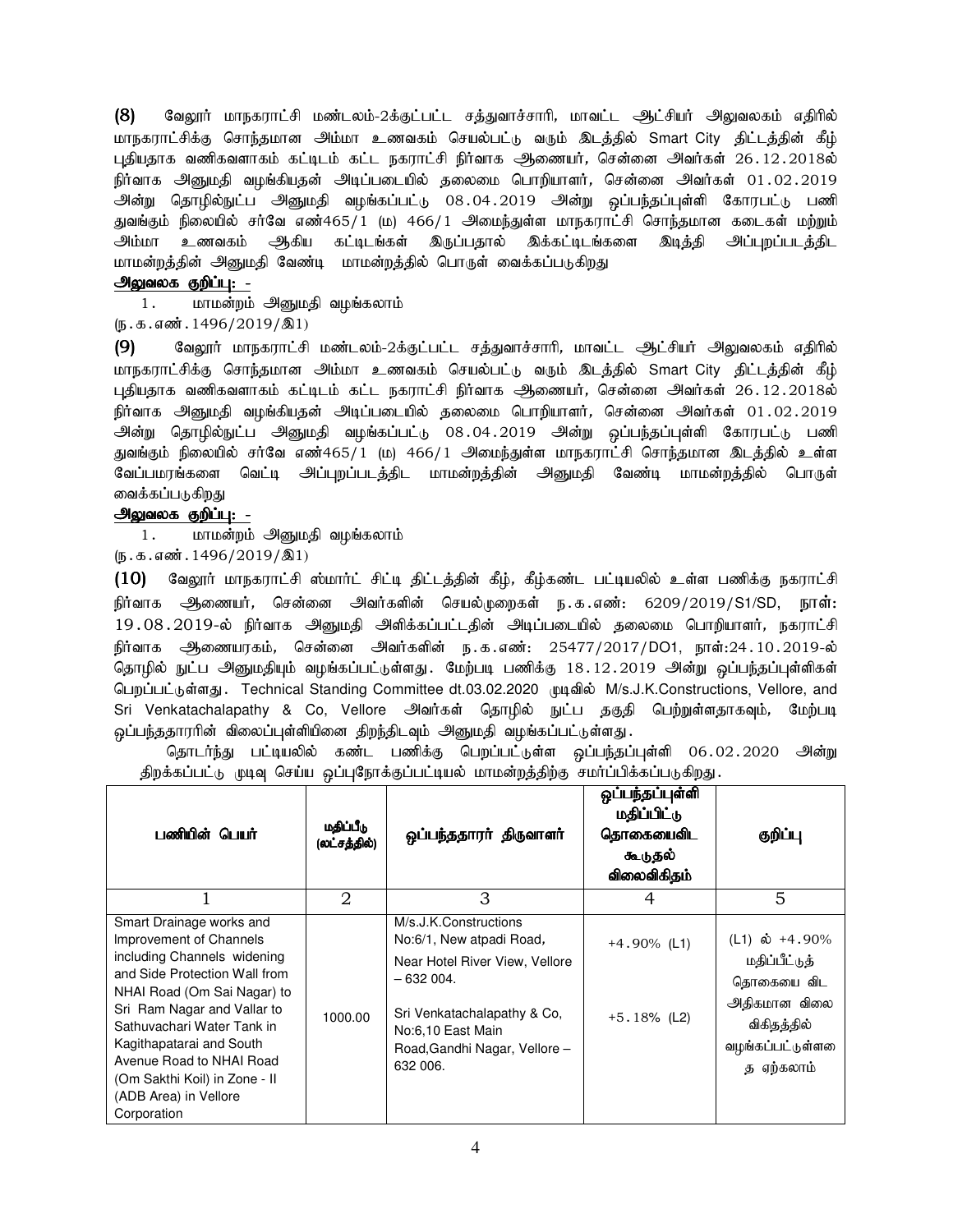மேற்படி பட்டியலில் கண்ட பணிக்கு பெறப்பட்ட ஒப்பந்தப்புள்ளியில் குறைந்த விலைப்புள்ளி அிளித்துள்ள (+4.90% கூடுதல்) M/s.J.K.Constructions, Vellore நிறுவனத்தாரின் ஒப்பந்தப்புள்ளியை ஏற்று பட்டியலில் கண்ட பணிக்கு பணி உத்திரவு வழங்க மாமன்றத்தின் அனுமதி வேண்டப்படுகிறது.

#### அலுவலக குறிப்பு:

- 1. மாமன்றத்தின் பார்வைக்கு வைக்கப்பட்டுள்ள இப்பொருள் மாமன்றத்தில் பதிவு செய்யலாம்.
- 2. இப்பணிக்கான செலவினத் தொகையை ஸ்மார்ட் சிட்டி திட்டத்தின் கீழ் செலவு செய்யலாம்.
- 3. வேலூர் மாநகராட்சியில் ஸ்மார்ட் சிட்டி திட்டத்தின் கீழ் ஒப்பந்தப்புள்ளி கோரப்பட்ட மேற்கண்ட பணிக்கு ஒப்பந்தப்புள்ளி அளித்துள்ள நிறுவனம் அளித்துள்ள அதிகமான தொகைக்கான L1(+4.90%) ஒப்பந்தப்புள்ளியை மாமன்றம் ஏற்று பணி உத்திரவு வழங்க ஆணையர் அவர்கள் முன்அனமதி வழங்கியதையும் மாமன்ற அனுமதி வழங்கலாம்.
- (ந.க.எண். 6209/2019/S1/SD)

 $(11)$  கேலூர் மாநகராட்சியில், ஸ்மார்ட் சிட்டி திட்டத்தின் கீழ் கீழே பட்டியலில் கண்ட 2 பணிக்கு மேலாண்மை இயக்குநர், வேலூர் ஸ்மார்ட் சிட்டி லிமிடெட் / ஆணையாளர் வேலூர் மாநகராட்சி அவர்களின் நிர்வாக அனுமதி நாள்: 05.12.2019ல் பெறப்பட்டுள்ளது. இப்பணிக்கு 07.01.2020 அன்று பெறப்பட்ட <u>ஒ</u>ப்பந்தப்புள்ளிகளுக்கான ஒப்புநோக்கு பட்டியல் தயார் செய்யப்பட்டுள்ளது . இப்பணிகளுக்கு அிளிக்கப்பட்டுள்ள ஒப்பந்தப்புள்ளிகளில் மதிப்பீட்டை விட குறைந்த தொகைக்கான ஒப்பந்தப்புள்ளிகள் அளித்துள்ள நிறுவனத்தின் ஒப்பந்தப்புள்ளியை முடிவு செய்ய மாமன்றத்தின் அனுமதி கோரப்படுகிறது.

ஸ்மார்ட் சிட்டி திட்டத்தில் கீழ் கண்ட 2 பணிக்கு பெறப்பட்டுள்ள ஒப்பந்தப்புள்ளியை முடிவு செய்ய ஒப்புநோக்குப்பட்டியல் மாமன்றத்திற்கு சமர்ப்பிக்கப்படுகிறது.

| வ.<br>எண் | பணியின் பெயர்                                                                                                                                                                                                                 | மதிப்பீடு<br>லட்சத்தில் | ஒப்பந்ததாரா<br>திருவாளர்கள்                                                  | ஒப்பந்தப்புள்ளி<br>விலைவிகிதம்   | குறிப்பு                                                                                               |
|-----------|-------------------------------------------------------------------------------------------------------------------------------------------------------------------------------------------------------------------------------|-------------------------|------------------------------------------------------------------------------|----------------------------------|--------------------------------------------------------------------------------------------------------|
| 1         | 2                                                                                                                                                                                                                             | 3                       | 4                                                                            | 5                                | 6                                                                                                      |
| 1.        | Selection of consultant for<br>preparation of Design and<br>Detailed Project Report for<br>Improvement of Kanaru<br>Channels at Zone-IV in Vellore<br>Corporation                                                             | 4.50                    | M/S. TRINITY<br>Consultancy<br>Vellore<br>M/S.SHINE<br>Consultancy, Vellore  | $-0.00\%$ (L1)<br>$+1.32\%$ (L2) | $\overline{L1}$ -ல் -0.00%<br>மதிப்பீட்டுத்<br>தொகையை விட<br>குறைவாக வழங்கப்<br>பட்டுள்ளதை<br>ஏற்கலாம் |
| 2.        | Selection of consultant for<br>preparation of Design and<br>Detailed Project Report for<br>Improvement of Storm Water<br>Drain at Zone-II and<br>development of Park at Filter<br>Bed Water Tank area. Vellore<br>Corproation | 4.90                    | M/S. TRINITY<br>Consultancy,<br>Vellore<br>M/S.SHINE<br>Consultancy, Vellore | $-0.00\%$ (L1)<br>$+0.72%$ (L2)  | $L1 - \phi$ -0.00%<br>மதிப்பீட்டுத்<br>தொகையை விட<br>குறைவாக வழங்கப்<br>பட்டுள்ளதை<br>ஏற்கலாம்         |

மேற்கண்ட பட்டியலில் கண்ட 2 பணிக்கு பெறப்பட்ட ஒப்பந்தப்புள்ளிகளில் மதிப்பிட்டு தொகை விகிதத்தில் ஒப்பந்தப்புள்ளிகள் அளித்துள்ள நிறுவனத்தின் ஒப்பந்தப்புள்ளியை ஏற்கலாம், மேலும் பட்டியலில் கண்ட 2 பணிக்கு 08.01.2020 அன்று பணி உத்திரவு வழங்கப்பட்டதற்கு மாமன்றத்தின் அனுமதி வேண்டப்படுகிறது .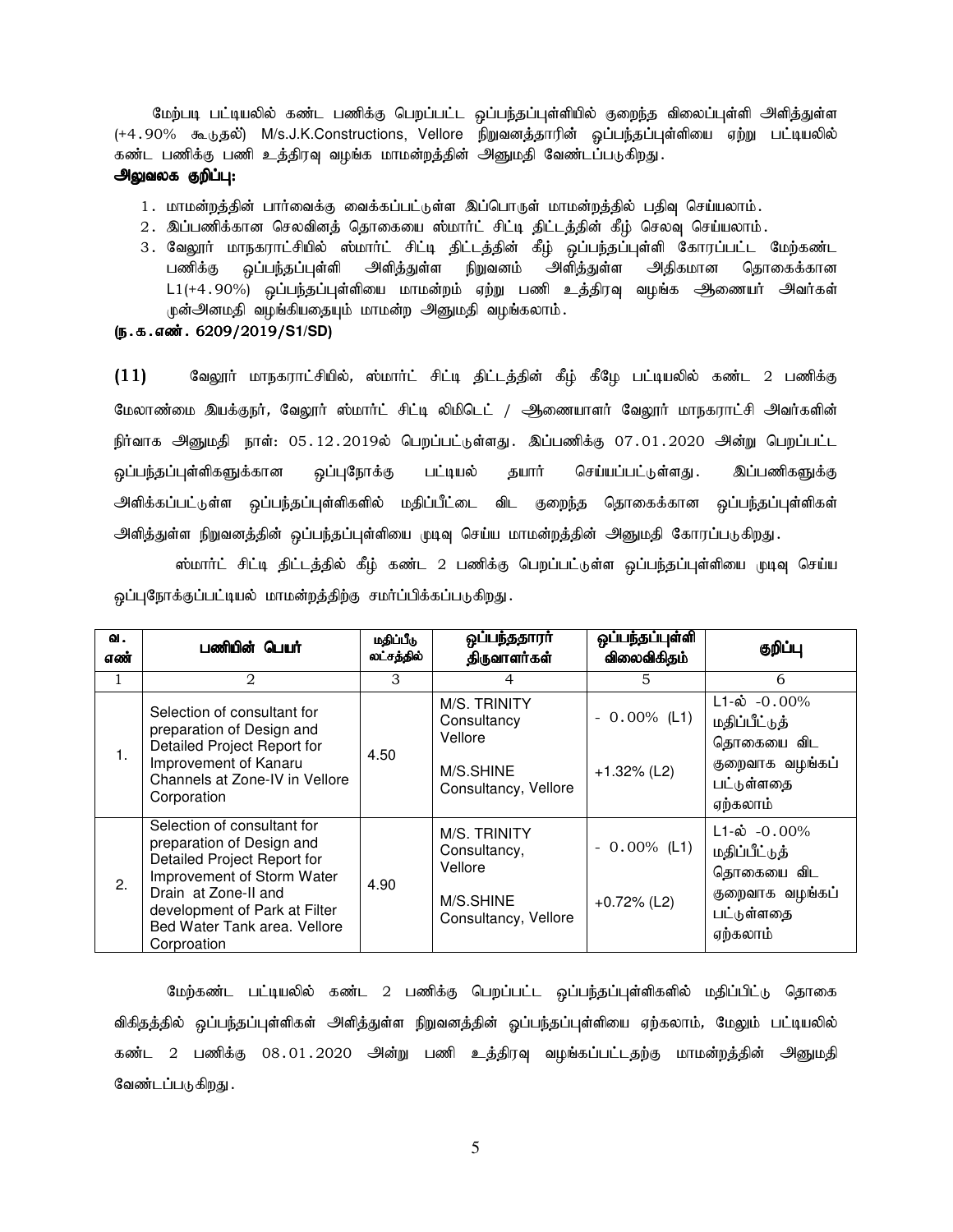# **அலுவலக குறிப்பு :**<br>1 : இப்பொரு

- 1. ng;bghUs; khkd;wj;jpy; gjpt[ bra;ayhk;.
- 2. ng;gzpf;fhd brytpdj; bjhifia !;khh;l; rpl;o jpl;lj;jpd; fPH; bryt[ bra;ayhk;.
- வேலூர் மாநகராட்சியில் ஸ்மார்ட் சிட்டி திட்டத்தின் கீழ் ஒப்பந்தப்புள்ளி கோரப்பட்ட மேற்கண்ட 2-பணிக்கு ஒப்பந்தப்புள்ளி அளித்துள்ள நிறுவனத்தார் குறைந்த தொகைக்கான 1.L1(-0.00%),  $2.$  L1  $(-0.00\%)$ , ஒப்பந்தப்புள்ளியை மாமன்றம் ஏற்று, பணி உத்திரவு வழங்க ஆணையா் அவர்கள் முன்அனமதி வழங்கியதையும் மாமன்ற அனுமதி வழங்கலாம்.

(ந.க.எண். 6209/2018/S1)

இடம் : வேலூர்

ehŸ :14.02.2020 (f. »UZz\_®¤Â) f. »UZz\_®¤Â) ஆணையாளா் (ம) தனிஅலுவலா் வேலூா் மாநகராட்சி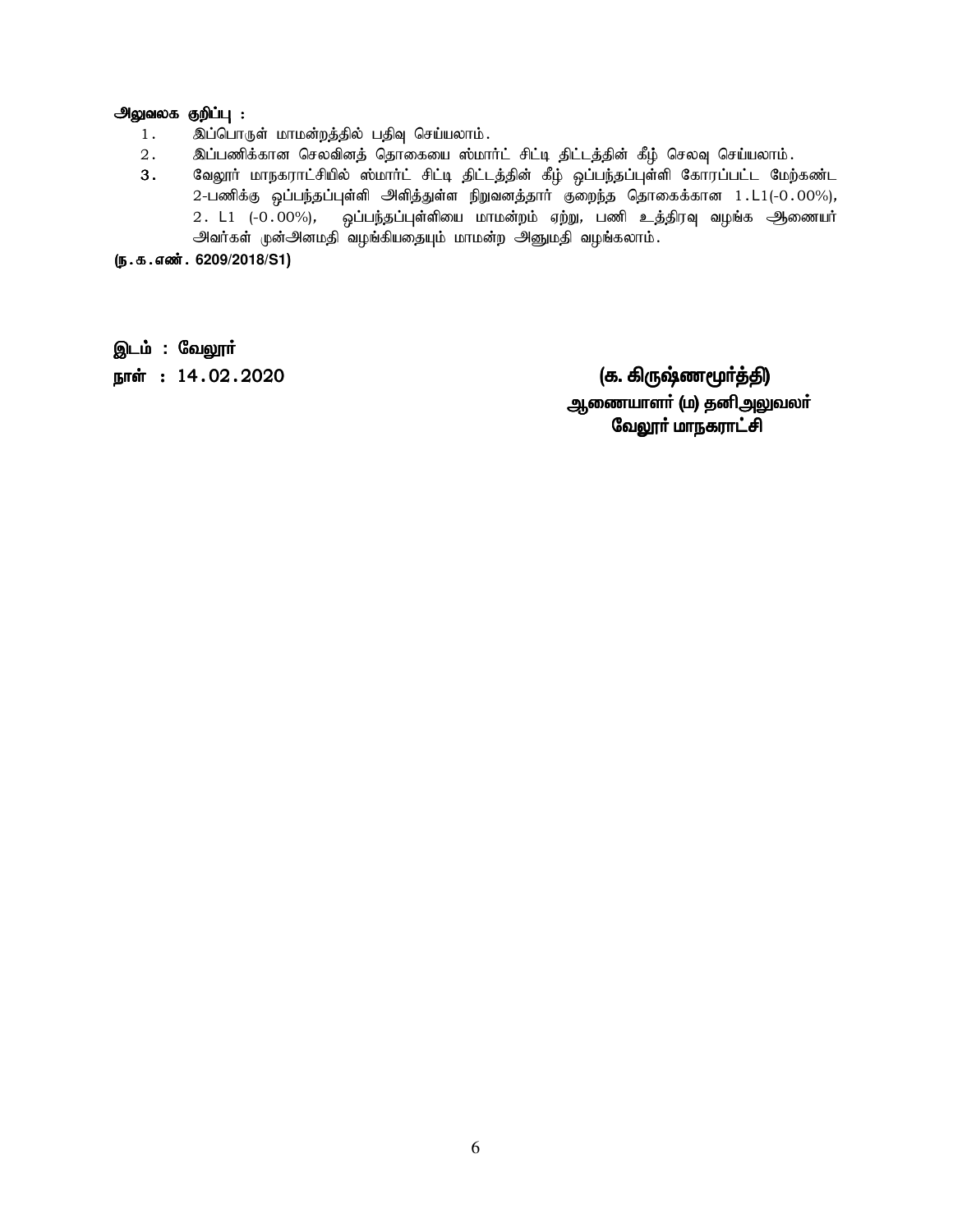

# <u>வேலூர் மாநகராட்சி</u>

# வேலூா் மாநகராட்சி <u>மையஅலுவலகத்தில்</u> தனி அலுவலரின் மாமன்ற அவசரக் கூட்டம் நாள் : 12.02.2020 புதன்கிழமை காலை 11.00 மணிக்கு நடைபெறும் <u>மாமன்ற கூட்டப்பொருள்</u>

வேலூர் மாநகராட்சி எல்லைக்குட்பட்ட விருதம்பட்டு, கழிஞ்சூர், காந்திநகர் (கிழக்கு மற்றும்  $(1)$ மேற்கு), காங்கேயநல்லூர், பழைய காட்பாடி, விருபாட்சிபுரம், தொரப்பாடி, இடையன்சாத்து மற்றும் <u>ஓ</u>ட்டேரி(வார்டு எண் 6 முதல் 15 வரை, 42 முதல் 44 வரை (முழுவதுமாக) வார்டு எண் 4,33,37,39,40,41,45,46,49,50,51 மற்றும் 52 (பகுதியாக) பகுதிகளில் Atal Mission for Rejuvenation and Urban Transformation – 2016-17 (AMRUT - 2016-17), மத்திய மற்றும் மாநில அரசின் பங்களிப்புடன் மற்றும் ஆசிய மேம்பாட்டு வங்கி (Asian Devlopment Bank) நிதிவுதவியுடன் வேலூர் மாநகராட்சியில் பாதாள சாக்கடை திட்டம் Phase-III திட்டத்தினை செயல்படுத்திட அரசாணை எண்: G.O (Ms) No.5 MA&WS(MA2) Department நாள்: அனுமதி பெறப்பட்டுள்ளது .  $22.01.2018$ -ல் நிர்வாக தொடர்ந்து பின்வரும் நிதி திட்டமிடல் அமைப்பில் (Funding Pattern) ஆசிய மேம்பாட்டு வங்கியிடமிருந்து நிதி உதவியாகவும், கடனாகவும் நிதியினை பெறுவதற்கு தமிழ்நாடு நகர் புற உட்கட்டமைப்பு நிதி கழகம் (TNUIFSL) மூலம் திட்டத்தினை செயல்படுத்திடவும், மேம்பாட்டு TNUDF / Project/TNUFIP-T2/Vellore UGSS – Phase-III நாள்:13.01.2020 கடிதத்தின் மூலம் தெரிவிக்கப்பட்டுள்ளது . அதன் விபரம் பின்வருமாறு :-

| <b>Project Cost as per ADB:</b>                          | (Rs.in crores) |
|----------------------------------------------------------|----------------|
| Contract Package Cost including GST @ 12%                | 261.40         |
| (Base cost)                                              |                |
| Labour Welfare Fund (1% of Base Cost)                    | 2.61           |
| <b>Physical Contingencies</b>                            | 13.07          |
| <b>Price Contingencies</b>                               | 22.51          |
| Provisional Items (Utility shifting, resettlement Etc.,) | 11.77          |
| <b>Total Sub Projcet Cost</b>                            | 311.36         |

(i) To take up Underground Sewerage Scheme in Vellore Corporation Phase-III under ADB assisted TNUFIP Tranche-2 with the following means of finance, deposit and tariff: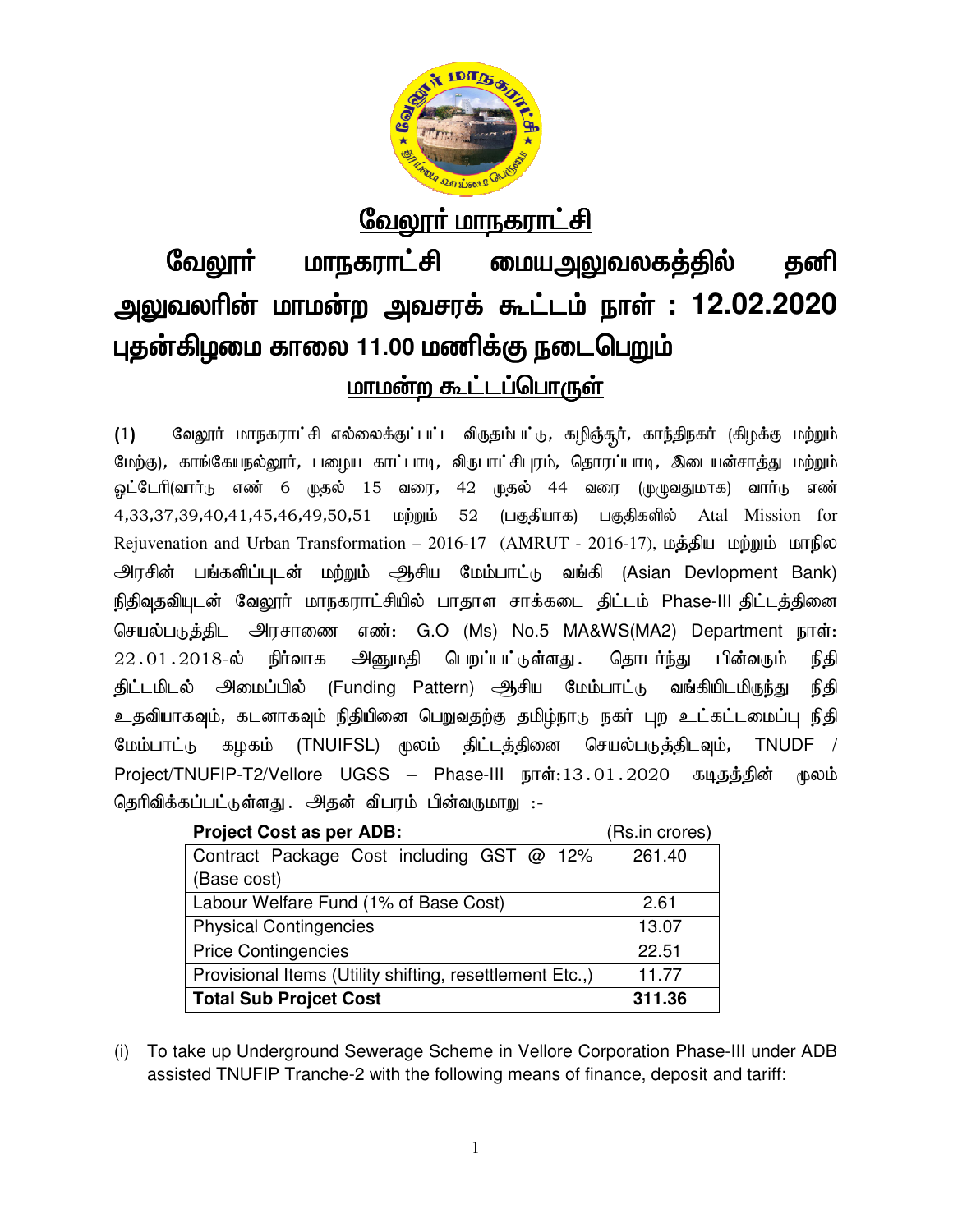# **a) Means of Finance:**

| SI.No. | <b>Details</b>                           | <b>Amount</b><br>(Rs. In<br>Crore) | Perentage |
|--------|------------------------------------------|------------------------------------|-----------|
| 1.     | Gol Share under AMRUT                    | 124.13                             | 39.87%    |
| 2.     | Go TN Share under AMRUT                  | 49.65                              | 15.95%    |
| 3.     | Loan from Tamil Nadu Urban               | 38.00                              | 12.21%    |
|        | Development Fund (TNUDF) under           |                                    |           |
|        | ADB assisted TNUFIP(T-2)                 |                                    |           |
| 4.     | <b>Grant from Project Sustainability</b> | 61.34                              | 19.70%    |
|        | Grant Fund (PSGF) under ADB              |                                    |           |
|        | assisted TNUFIP (T-2)                    |                                    |           |
| 5.     | <b>ULB Contribution</b>                  | 38.24                              | 12.27%    |
|        | TOTAL                                    | 311.36                             | 100.00%   |

# **b) Proposed TNUIFSL Deposit & Tariff :**

| Plinth Area of                                                                                                                                                                            | <b>Proposed Deposit (Rs.)</b> |                 | <b>Proposed Tariff (Rs./month)</b> |                     |  |
|-------------------------------------------------------------------------------------------------------------------------------------------------------------------------------------------|-------------------------------|-----------------|------------------------------------|---------------------|--|
| Assessment in                                                                                                                                                                             | <b>Domestic</b>               | <b>Non</b>      | <b>Domestic</b>                    | <b>Non Domestic</b> |  |
| Sq.ft.                                                                                                                                                                                    |                               | <b>Domestic</b> |                                    |                     |  |
| Upto 500 Sq.ft                                                                                                                                                                            | 7500.00                       | 15000.00        | 100.00                             | 300.00              |  |
| $501 - 1200$<br>Sq.ft                                                                                                                                                                     | 10000.00                      | 20000.00        | 140.00                             | 420.00              |  |
| 1201 – 2400<br>Sq.ft                                                                                                                                                                      | 12500.00                      | 25000.00        | 180.00                             | 540.00              |  |
| 2401                                                                                                                                                                                      | 15000.00*                     | 30000.00*       | $220.00*$                          | 660.00*             |  |
| Wt. Average                                                                                                                                                                               | 10284.00                      | 20111.00        | 145.00                             | 423.00              |  |
| *This is the Base rate for the plinth area of 2401 sq. ft The deposit and tariff<br>for plinth area above 2401 sq.ft. shall be increased in proportion to the<br>increase in plinth area. |                               |                 |                                    |                     |  |

இத்திட்டத்தில் மேற்கண்டபடி சேவை கட்டணம் மற்றும் வைப்புத் தொகையினை உயர்த்திட அிிவுறுத்தப்பட்டுள்ளது.

மேலும் மாமன்ற தீர்மான எண்792 நாள்:30 $.08.2019$ -ல் அனுமதிக்கப்பட்ட சேவைக் கட்டணம் மற்றும் வைப்புத் தொகையினை மாற்றி அமைத்து கீழ்கண்டபடி தீர்மானிக்கப்பட்டுள்ளது .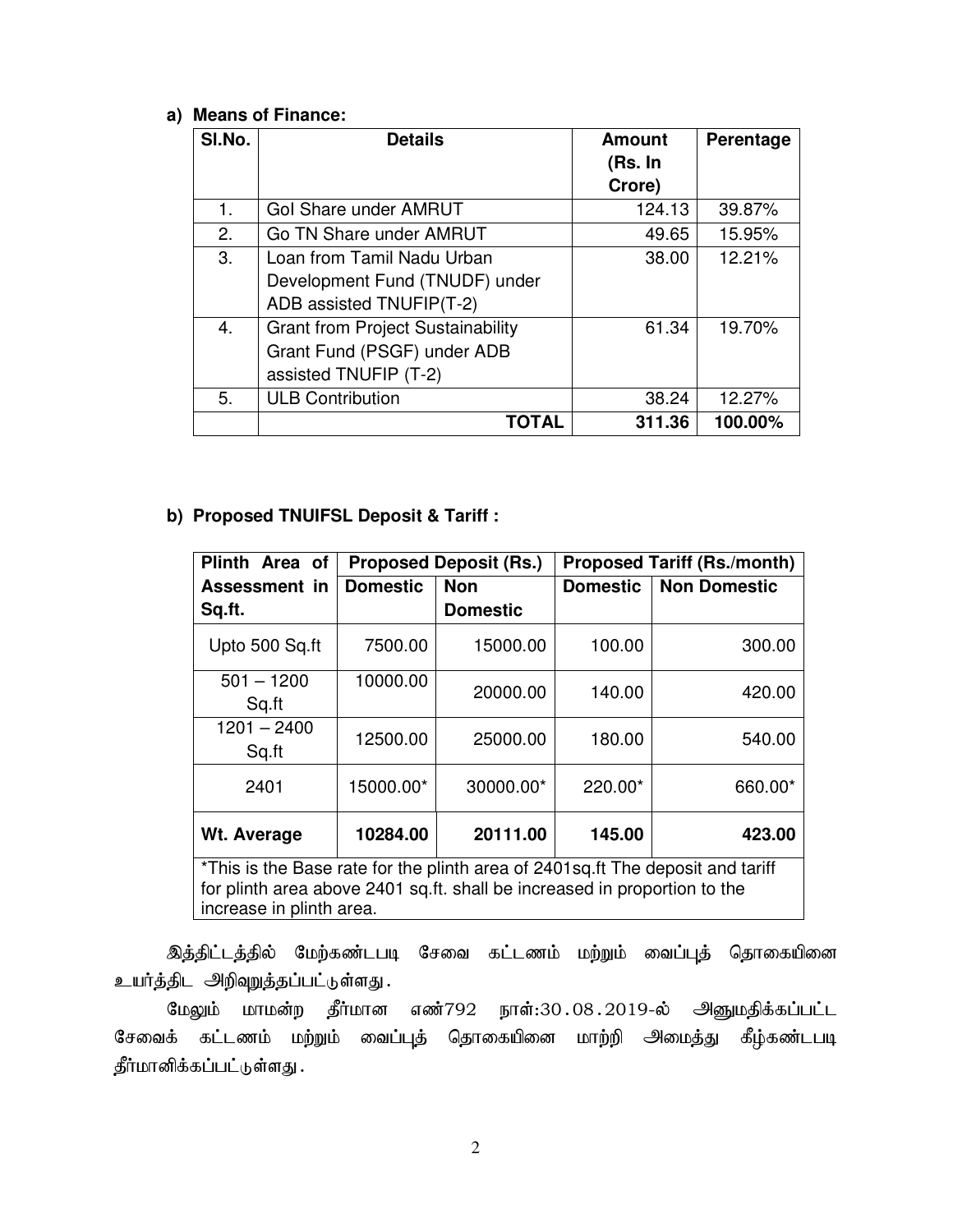|                                       | முன்வைப்புத் | மாதம்       | வணிக நிறுவனம் (ம)     | ருன்வைப்புத் | மாதம் சேவைக் |
|---------------------------------------|--------------|-------------|-----------------------|--------------|--------------|
| குடியிருப்பு                          | கொகை         | சேவைக்      | தொழிற்சாலை            | தொகை         | கட்டணம்      |
|                                       | ₲.           | கட்டணம் ரு. |                       | Ф.           | Φ.           |
| 500 சதுர அடிக்கு குறைவாக              | 8000.00      | 160.00      | 500 சதுர அடிக்கு      | 15000.00     | 300.00       |
| பரப்பளவு உள்ள கட்டிடம்                |              |             | குறைவாக பரப்பளவு      |              |              |
|                                       |              |             | உள்ள கட்டிடம்         |              |              |
| 501 முதல் 1200 சதுர அடி               | 10000.00     | 180.00      | 501 முதல் 1200 சதுர   | 20000.00     | 420.00       |
| வரை பரப்பளவு உள்ள                     |              |             | அடி வரை பரப்பளவு      |              |              |
| கட்டிடம்                              |              |             | உள்ள கட்டிடம்         |              |              |
| $\overline{1201}$ முதல் 2400 சதுர அடி | 12500.00     | 200.00      | 1200முதல் 2400 சதுர   | 25000.00     | 540.00       |
| வரை பரப்பளவு உள்ள                     |              |             | அடி வரை பரப்பளவு      |              |              |
| கட்டிடம்                              |              |             | உள்ள கட்டிடம்         |              |              |
| 2401 முதல் 3600 சதுர அடி              | 15000.00     | 300.00      | 2401முதல் 3600 சதுர   | 30000.00     | 660.00       |
| பரப்பளவிற்கு மேல் உள்ள                |              |             | அடி பரப்பளவிற்கு மேல் |              |              |
| கட்டிடம்                              |              |             | உள்ள கட்டிடம்         |              |              |
| 3601 சதுர அடிக்கு மேல்                | 2500.00      | 100.00      | 3601 சதுர அடிக்கு     | 5000.00      | 150.00       |
| உள்ள கட்டிடங்களுக்கு                  |              |             | மேல் உள்ள             |              |              |
| ஒவ்வொரு 1000சதுர                      |              |             | கட்டிடங்களுக்கு       |              |              |
| அடிக்கும்                             |              |             | ஒவ்வொரு 1000சதுர      |              |              |
|                                       |              |             | அடிக்கும்             |              |              |
|                                       |              |             | சிறப்பினம்            | 150000.00    | 1500.00      |

எனவே மாமன்ற தீர்மானத்தின் படி கீழ்கண்ட விகிதபடி மாதாந்திர சேவை கட்டணம் மற்றும் வைப்புத் தொகை நிர்ணயிக்கப்படுகிறது.

| <b>Plinth</b><br>of<br>Area<br>in<br><b>Assessment</b> | <b>Proposed Deposit</b><br>(Rs.) | <b>Proposed Tariff (Rs./month)</b> |                     |  |
|--------------------------------------------------------|----------------------------------|------------------------------------|---------------------|--|
| Sq.ft.                                                 | <b>Domestic</b>                  | <b>Domestic</b>                    | <b>Non Domestic</b> |  |
| Upto 500 Sq.ft                                         | 8000.00                          | 160.00                             | 300.00              |  |
| $501 - 1200$ Sq.ft                                     | 10000.00                         | 180.00                             | 420.00              |  |
| $1201 - 2400$ Sq.ft                                    | 12500.00                         | 200.00                             | 540.00              |  |
| 2401                                                   | 15000.00*                        | $300.00*$                          | 660.00*             |  |
| Wt. Average                                            | 10460.00                         | 190.00                             | 430.00              |  |

- (ii) To contribute an amount of Rs.38.24 Crores equivalent to 12.27% of the project cost as own contribution during the construction period.
- (iii) To increase the amount of deposit and tariff at the rate of 10% every 5 years.
- (iv) To meet the Interest During Construction (IDC) from the General Fund of the Corporation.
- (v) To improve the tax collection efficiency to not less than 80% within three years and maintain the same or above consistently in future.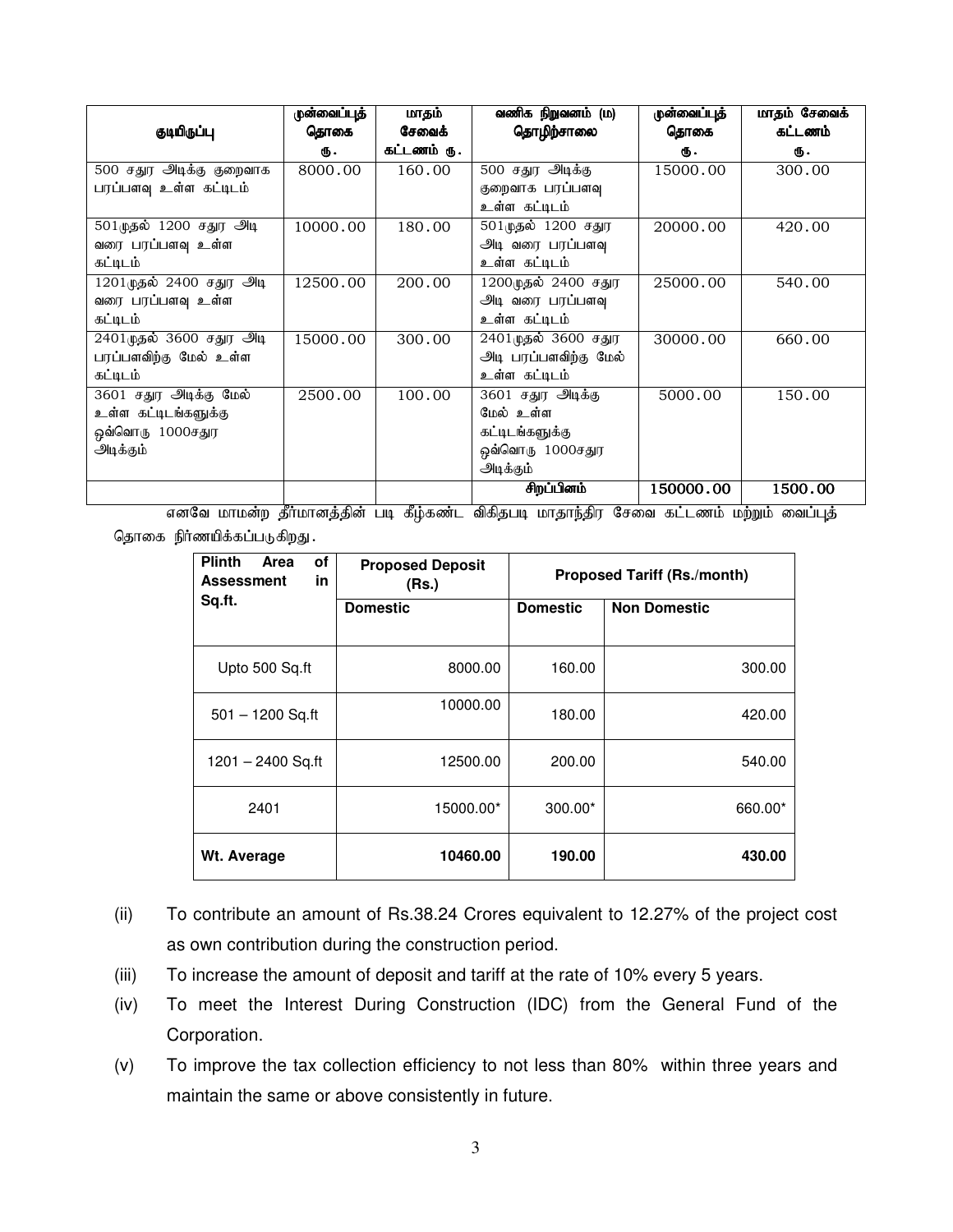. மேற்கண்ட கட்டண விகிதத்துடன் Principal Secretary & Managining Director, TNUDF அவர்களின் கடிதம் TNUDF/Project TNUFIP-T2/Vellore UGSS-Phase III, நாள்:13.01.2020-ல் தெரிவித்துள்ள மற்ற நிபந்தனைகளின் அடிப்படையில் பாதாள சாக்கடை (UGSS) Phase-III திட்டத்தினை செயல்படித்திடவும் TNUFIP குழு மூலம் அனுமதி பெறுவதற்கும் ஆசிய மேம்பாட்டு வங்கியிடமிருந்து (ADB) கடனாகவும், மானியமாகவும் நிதியினை பெற்றிட மாமன்றத்தின் அனுமதிக்கு வைக்கப்படுகிறது.

# அலுவலக குறிப்பு :

1. மாமன்றம் அனுமதிக்கலாம்.

மாமன்ற தீர்மான எண் 792 நாள் 30.08.2019-ல் தீர்மானிக்கப்பட்டுள்ளவாறு <u>அட்டவணையில் நிர்ணயிக்கப்பட்டுள்ள சேவைக்கட்டணம் மற்றும் வைப்புக்</u> தொகையினை நிர்ணயம் செய்துள்ளதை மாமன்றம் அங்கீகரிக்கலாம்.

| Plinth Area of                                                                 | <b>Proposed Deposit (Rs.)</b> |                 | <b>Proposed Tariff (Rs./month)</b> |                     |
|--------------------------------------------------------------------------------|-------------------------------|-----------------|------------------------------------|---------------------|
| Assessment in                                                                  | <b>Domestic</b>               | <b>Non</b>      | <b>Domestic</b>                    | <b>Non Domestic</b> |
| Sq.ft.                                                                         |                               | <b>Domestic</b> |                                    |                     |
| Upto 500 Sq.ft                                                                 | 8000.00                       | 15000.00        | 160.00                             | 300.00              |
| $501 - 1200$<br>Sq.ft                                                          | 10000.00                      | 20000.00        | 180.00                             | 420.00              |
| $1201 - 2400$<br>Sq.ft                                                         | 12500.00                      | 25000.00        | 200.00                             | 540.00              |
| 2401                                                                           | 15000.00*                     | 30000.00*       | 300.00*                            | 660.00*             |
| Wt. Average                                                                    | 10460.00                      | 20435.00        | 190.00                             | 430.00              |
| *Thio in the Bees rote for the plinth eres of 2401eg ft The depenit and teriff |                               |                 |                                    |                     |

This is the Base rate for the plinth area of 2401sq.ft The deposit and tariff for plinth area above 2401 sq.ft. shall be increased in proportion to the increase in plinth area.

- 2. நிட்டம் மதிப்பீட்டில் 12.27% தொகையானது மாநகராட்சி பங்களிப்பாக 38.24 கோடி திட்ட பணிகளின் கட்டுமான பணிகள் நடைபெறும் போது மாநகராட்சி பங்களிப்பு செலுத்த வேண்டும்.
- 3. ஓவ்வொரு 5 வருடத்திற்கும் 10% சதவீதம் வைப்புத்தொகை கட்டணம் மற்றும் சேவைக்கட்டணம் உயர்த்தி வசூலிக்கப்பட வேண்டும்.
- 4. திட்டப் பணி கட்டுமானம் நடைபெறும் போது மாநகராட்சி பொது நிதியிலிருந்து வட்டி செலுத்தப்பட வேண்டும்.
- 5. அடுத்து வரும் முன்று அண்டுகளில் வரி வசூல் சதவீதத்தின் திறனை 80% எய்தியும் இதே நிலைமையிலேயோ அல்லது அதற்கு மேலோ வரிவசூல் திறனை தொடர் ஆண்டுகளில் எய்திடல் வேண்டும்.
- 6. nj;jpl;lk; JtA;Fk; bghGJ itg;g[j; bjhif bgw mDkjpf;fyhk;. jpl;lk; Kotile;J பொதுமக்கள் பயன்பாட்டிற்கு வந்த உடன் மாதாந்திர சேவைக் கட்டணம் வசூல் செய்ய மாமன்றம் அனுமதிக்கலாம். ஏற்கனவே இணைப்பு பெற்றுள்ளவர்களுக்கும் இக்கட்டண மாறுதல்கள் அழுல் படுத்தும் நாள் முதல் பொருந்தும் என்பதனையும் ஏற்கலாம்.
- $7.$  இத்திட்டத்திற்கு ஆசிய மேம்பாட்டு வங்கியிடமிருந்து (ADB) கடனாகவும், மானியமாகவும் நிதியினை பெறவும் அனுமதிக்கலாம்.
- 8. மேற்படி திட்டப் பணிகள் மேற்கொள்வதற்கு அனைத்து ஒப்பந்தங்களிலும் ஒப்பம் செய்வதற்கு <u>ஆ</u>ணையருக்கு, மாமன்றம் அதிகாரம் வழங்கலாம்.

(ந.க.எண். 17903/2017/E1)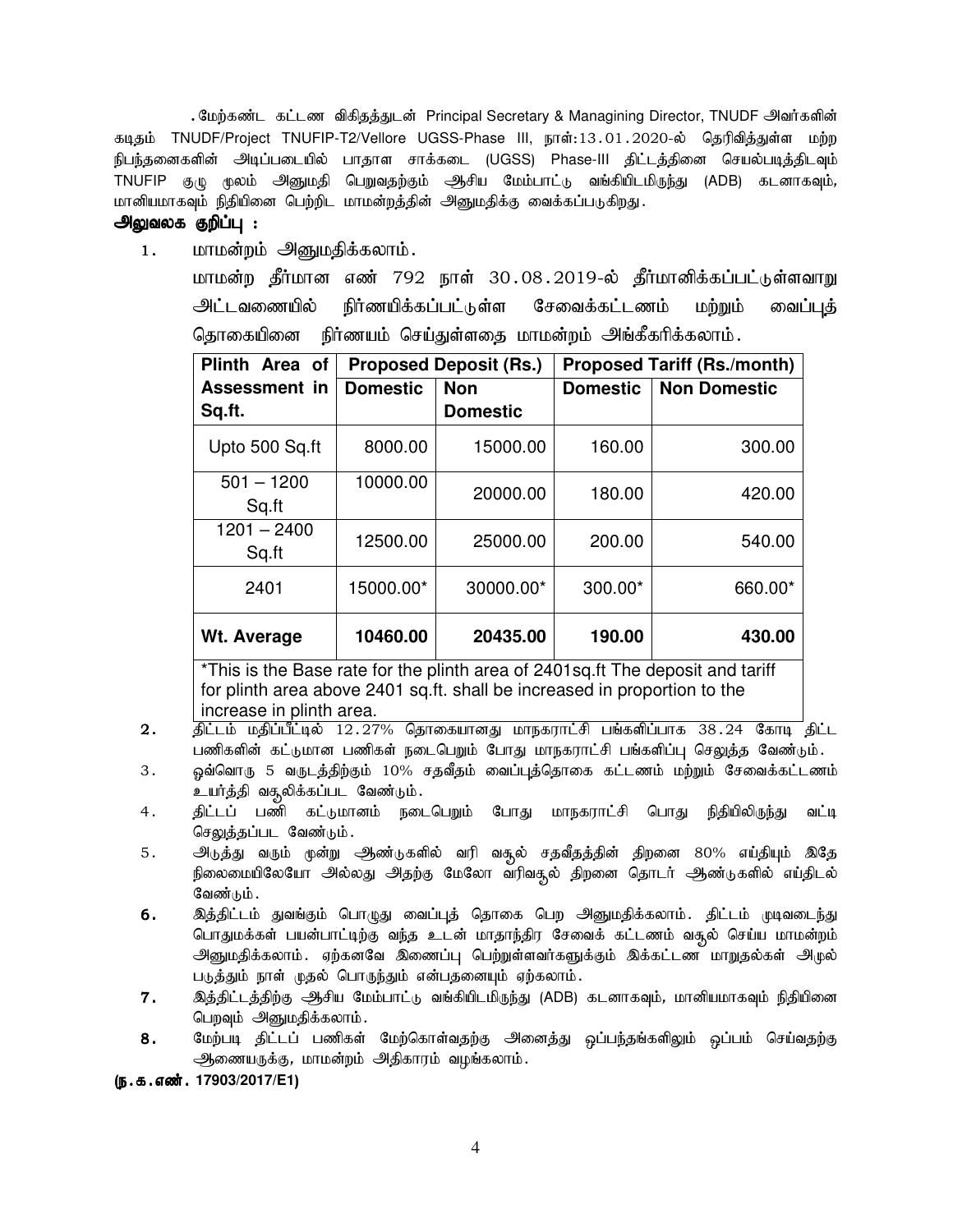$(2)$ வேலூர் மாநகராட்சி மண்டலம்-2-க்குட்பட்ட வார்டு எண்.23-ல் பேஸ்-II இரண்டாவது பிரதான சாலையில் ஒதுக்குபுரமாக போக்குவரத்துக்கும், பொதுமக்களுக்கும் இடையூறு இல்லாமல் 10x15 சதுர அடி அளவில் ஆவின் பங்கு அமைக்க பொது மேலாளர், வேலூர் மற்றும் திருவண்ணாமலை மாவட்ட கூட்டுறவு பால் உற்பத்தியாளர்கள் ஒன்றியம் லிமிடெட், வேலூர் அவர்கள் அனுமதி கோரியுள்ளதை அடுத்து வருவாய் ஆய்வாளர் மற்றும் உதவி பொறியாளர் அவர்கள் குறிப்பில் இடத்தினை வழங்கலாம் என்ற கருத்தின் அடிப்படையில் இந்த இடத்திற்க்கு மாநகராட்சி செயற்பொறியாளர் அவர்கள் இந்த காலி இடத்திற்க்கு மாத வாடகையாக ரூ. 1100/- என நிர்ணயம் செய்துள்ளார். மேற்கண்ட இந்த இடத்தினை மாநகராட்சி குக்ககை நிபந்தனைகளின் படி பொது மேலாளர் ஆவின் பாலகம், வேலூர் அவர்களுக்கு மாதவாடகை அடிப்படையில் ஒப்படைக்க, மாமன்றத்தின் அனுமதி வேண்டி பொருள் வைக்கப்படுகிறது.

#### அலுவலக குறிப்பு:-

ஆவின் பாலகம் அமைக்க 10x15 அளவில் காலியிடத்தை மாத வாடகை ரூ.1,100/-க்கு குத்தகை நிபந்தனைகளின் படி ஒப்படைக்க மாமன்றம் அனுமதி வழங்கலாம். ந.க.எண்:4382/2018/A1/ம2

 $(3)$ வேலூர் மாநகராட்சிக்குட்பட்ட நான்கு மண்டலங்களிலும் சொத்துவரி, குடிநீர் கட்டணம். தொழில்வரி, பாதாள சாக்கடை நுகர்வோர் கட்டணம் மற்றும் கடை வாடகை ஆகியவற்றினை பொது மக்கள் உடனடியாக செலுத்த கோரும் அறிவிப்பு பலகைகள் மண்டலம்-1க்கு 1250 வீதம் மொத்தம் 5000 விளம்பர பலகைகள் வைக்கவும் அதற்கான செலவின தொகையினை மாநகராட்சி பொது நிதியிலிருந்து வழங்கவும் அனுமதி வேண்டப்படுகிறது .

# <u> அலுவலககுறிப்பு:-</u>

1. அவசரம் அவசியம் மற்றும் வரிவதூல் பணியின் முக்கியதுவம் கருதி மாமன்றம் உரிய ஒப்புதல் வழங்கலாம்.

 $(S.5.5\ldots)(6872/2017/A1)$ 

 $(4)$ வேலூர் மாநகராட்சியில் அலுவலக உதவியாளர் நிலையில் பணிபுரிந்து வரும் திரு.ப சூரியா என்பவர் தனது குடும்ப சூழ்நிலை காரணமாக ஆவடி மாநகராட்சிக்கு ஒரு வழி பணி மாறுதல் கோரி விண்ணப்பித்திருந்தார் . இதன் தொடர்ச்சியாக இவரை அம்மாநாகராட்சிக்கு ஒரு வழி பணிமாறுதல் அடிப்படையில் செல்வதற்கு ஆவடி மாநகராட்சியில் அலுவலக உதவியாளர் நிலையில் காலிப்பணியிடம் உள்ளகா என விவரம் கோரப்பட்டதில், ஆவடி மாநகராட்சி ஆணையர் தனது கடிதம் எண்:13291/2019/சி1 ல் அலுவலக உதவியாளர் பணியில் ஒரு பணியிடம் காலியாக உள்ளது என தெரிவித்துள்ளார் . இதன்படி இவரை ஆவடி மாநகராட்சிக்கு ஒரு வழி பணி மாறுதலில் செல்வதற்கு ஏதுவாக மாமன்றம் உரிய தீர்மானம் நிறைவேற்றி ஆவடி மாநகராட்சிக்கு அனுப்பி வைக்க ஏதுவாக தீர்மானம் நிறைவேற்ற மாமன்றத்தின் அனுமதி வேண்டப்படுகிறது.

#### அலுவலக குறிப்பு:-

- 1. மாமன்றம் ஒப்புதல் வழங்கலாம்.
- 2 . இவர் தனது விருப்பத்தின் அடிப்படையில் ஒரு வழி பணிமாறுதல் கோரியுள்ளதனை ஏற்று அரசு ஆணை பிறப்பிக்கும் சூழ்நிலையில் இவரை அலுவலக உதவியாளர் நிலையில் கடைசியாக ழுன்னுரிமைப்பட்டியலில் வைக்கலாம்.
- 3. இவருக்கு மாறுதல் பயணப்படி ஏதும் அனுமதிக்கப்படமாட்டாது.

 $(D.5.5.5\text{...}301.4466/2019/\text{+}1)$